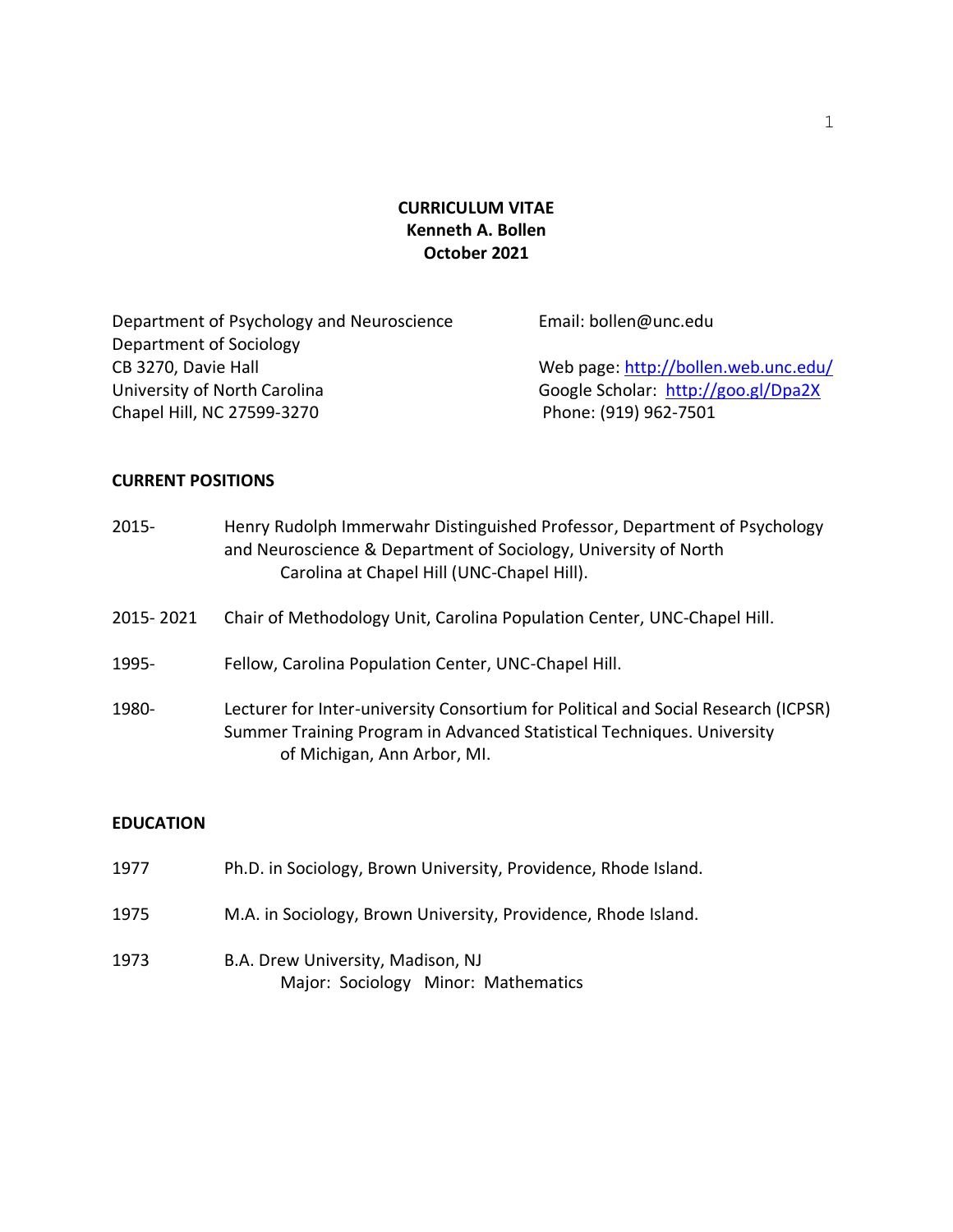# **HONORS, AWARDS, AND RECOGNITIONS**

| 2019      | doctor honoris causa (honorary doctorate), Uppsala University,<br>Uppsala, Sweden.                                                                    |
|-----------|-------------------------------------------------------------------------------------------------------------------------------------------------------|
| 2018      | Career Award for Lifetime Achievement. Psychometric Society.                                                                                          |
| 2017      | Elected Fellow of the Association of Psychological Science.                                                                                           |
| 2017      | Visiting Scholar, Harvard University, Cambridge, MA.                                                                                                  |
| 2016-2018 | Chair of National Science Foundation (NSF) Advisory Committee for Social,<br>Behavioral and Economic Sciences (SBE).                                  |
| 2015      | Awarded Senior Visiting Fellowship at the Institute of Advanced Studies of the<br>University of Bologna, Bologna, Italy, August 28 - October 1, 2015. |
| 2015      | Elected President, Society of Multivariate Experimental Psychology (SMEP).                                                                            |
| 2014-2015 | Excellence in Teaching, 2014-2015. Annual Award by Sociology Graduate<br>Students, UNC-Chapel Hill.                                                   |
| 2014-2015 | RTI Visiting Scholar Award, RTI International, Research Triangle Park, NC.                                                                            |
| 2014      | Elected Member, Society of Multivariate Experimental Psychology (SMEP).                                                                               |
| 2011      | Elected Fellow, American Statistical Association.                                                                                                     |
| 2010-2012 | Chair of the Section on Social, Economic, and Political Sciences of the American<br>Association for the Advancement of Science.                       |
| 2010      | Visiting Fellow at the Institute of Education Sciences. University of California,<br>Berkeley, April 2010.                                            |
| 2009      | Distinguished Teaching Award for Post-Baccalaureate Instruction.<br>University-wide competition. UNC-Chapel Hill.                                     |
| 2008      | Elected Fellow, American Association for the Advancement of Science (AAAS).                                                                           |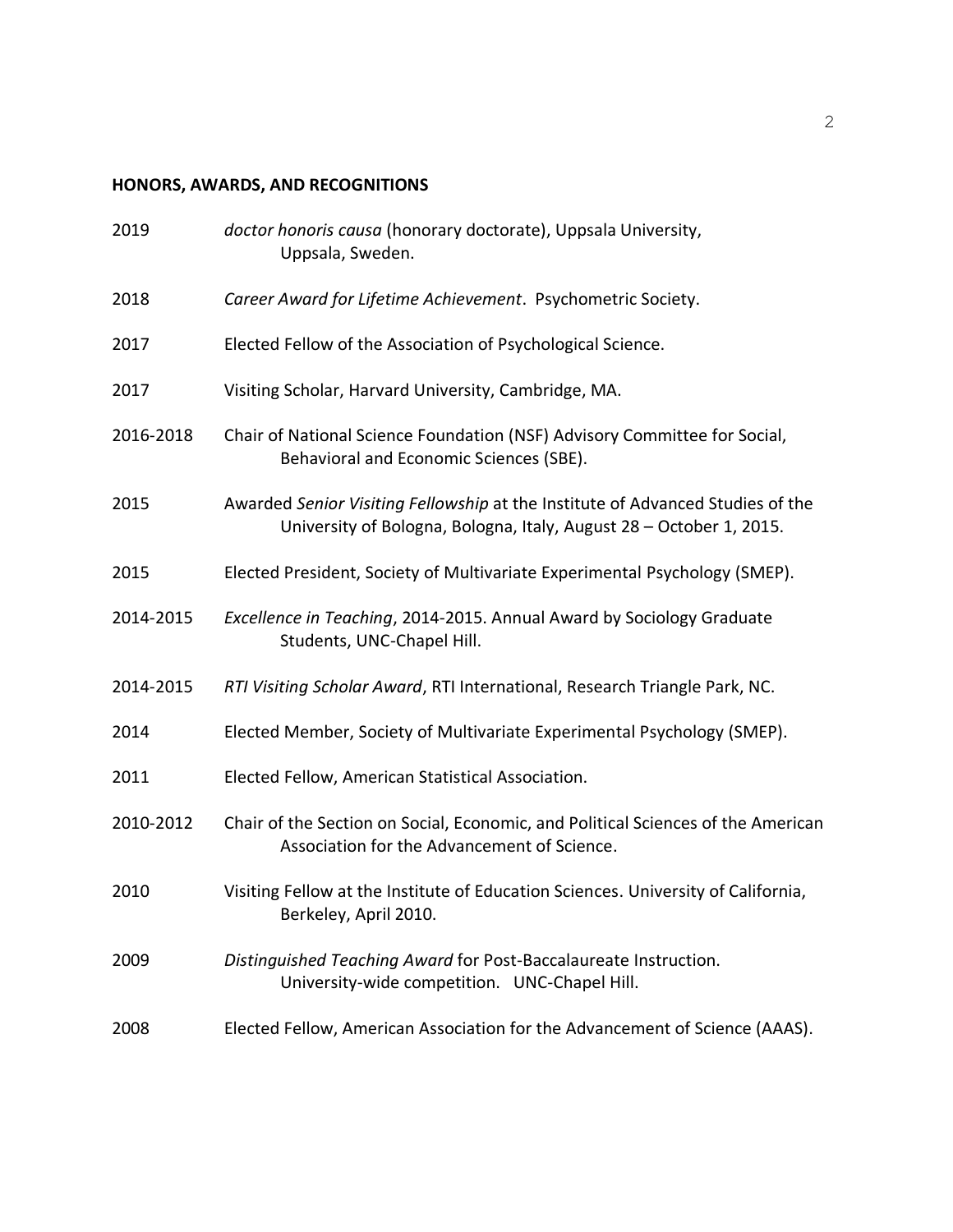| 2007      | Perreria, Deeb-Sossa, Harris, K., & Bollen, K. A. (2005) Honorable Mention for<br>the 2007 Best Publication in the Sociology of Mental Health by the<br>Mental Health Section of the American Sociological Association.                                                                                    |
|-----------|------------------------------------------------------------------------------------------------------------------------------------------------------------------------------------------------------------------------------------------------------------------------------------------------------------|
| 2005      | Bollen (1980), Bollen (1983), & Bollen and Phillips (1982) named as ASR<br>Greatest Hits by Jerry Jacobs, editor of American Sociological Review<br>(ASR). The list includes the most cited papers in the history of ASR since<br>its inception in 1936. See Publication list below for complete citation. |
| 2002      | Named one of the World's Most Cited Authors in the General Social Science<br>literature by the Institute for Scientific Information (ISI) for 1981-1999.                                                                                                                                                   |
| 2002      | Henry Rudolph Immerwahr Distinguished Professor, UNC-Chapel Hill.                                                                                                                                                                                                                                          |
| 2000      | Paul F. Lazarsfeld Memorial Award for Distinguished Contributions in the Field<br>of Sociological Methodology. August 2000. American Sociological<br>Association (Methodology Section), Washington, DC.                                                                                                    |
| 1999-2000 | Mentoring Award, 1999-2000. Sociology Graduate Student Association. UNC-<br>Chapel Hill.                                                                                                                                                                                                                   |
| 1996-2001 | Zachary Smith Professorship, UNC-Chapel Hill.                                                                                                                                                                                                                                                              |
| 1993-1994 | Fellowship Award, Center for Advanced Study in the Behavioral Sciences.<br>Stanford, California. Notification May 1990, Fellow 1993-1994.                                                                                                                                                                  |
| 1988-1989 | Excellence in Teaching, 1988-89. Third Annual Award by Sociology Graduate<br>Students, UNC-Chapel Hill.                                                                                                                                                                                                    |
| 1989-     | Sociological Research Association. Elected member.                                                                                                                                                                                                                                                         |
| 1986-1987 | Excellence in Teaching, 1986-87. Inaugural Annual Award by Sociology<br>Graduate Students, UNC-Chapel Hill.                                                                                                                                                                                                |

## **CURRENT GRANT SUPPORT (past grants listed later)**

Bollen, K. A. (PI), K. M. Gates (PI). Measuring the individual: Personalized latent variable models from ecological momentary assessments. NIH National Institute of Mental Health (NIMH) from April 4, 2019 to February 28, 2022. (Award Number: 1R21MH119572-01: \$416,087).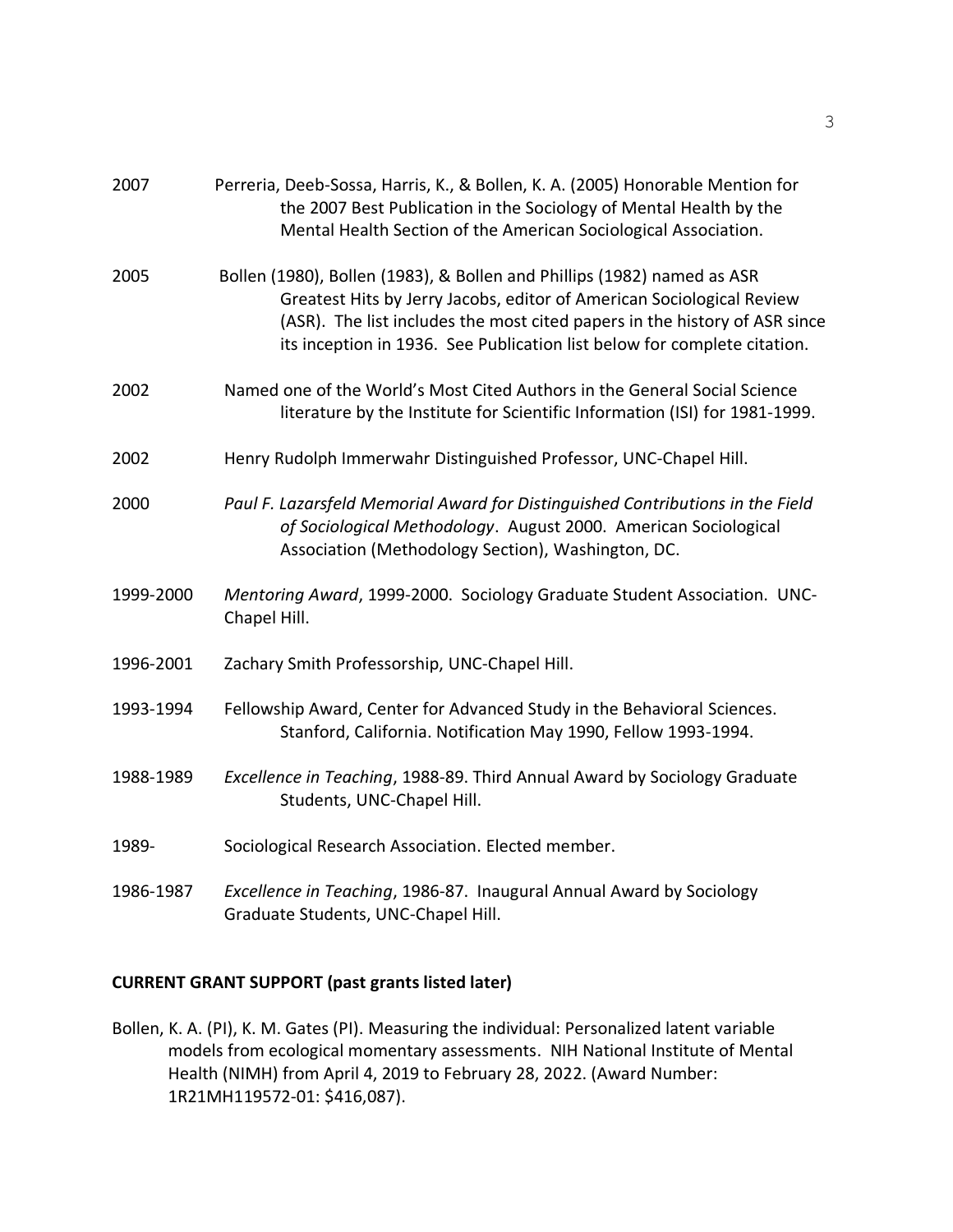- Gates, K.M. (PI), K. A. Bollen (Co-Investigator). Network Connectivity Modeling of Heterogeneous Brain Data to Examine Ensembles of Activity Across Two Levels of Dimensionality. NIH National Institute of Biomedical Imaging and Bioengineering from September 27, 2016 to June 30, 2021. (Award Number: 1-R01-EB022904-01).
- McLean, S. (PI), K.A. Bollen (Investigator). Longitudinal Assessment of Post-traumatic Syndromes. NIH National Institute of Mental Health (NIMH). September 23, 2016 to July 31, 2021 (5-U01-MH110925-04: \$5,432,897).
- Harris, KM. (PI), K.A. Bollen (Investigator). The National Longitudinal Study of Adolescent to Adult Health. National Institute of Child Health and Human Development, Subproject III on Developmental Origins of Health and Disease Paradigm. July 16, 2014 to April 30, 2021 (2P01HD031921-16A1: \$26,512,883 [\$682,338 Subproject III]).
- Frankenberg, E. (PI), K.A. Bollen (Key Participant). Carolina Population Center. NIH National Institute of Child Health and Human Development (NICHD). July 11, 2020 to February 28, 2025. (5-P2C-HD050924-16-17: \$766,127).
- Frankenberg, E. (PI), K.A. Bollen (Key Participant). Carolina Center for Population Aging and Health. NIH National Institute on Aging (NIA). July 1, 2020 to June 30, 2025. (1-P30- AG066615-01: \$362,167).
- Linnstaedt, S. (PI), K.A. Bollen (Advisor). Key molecular mechanisms of chronic pain vulnerability in women experiencing MVC. National Institute of Health (NIAMS). 2018 to 2022. (KAR071504: \$502,434).

## **OTHER PROFESSIONAL EXPERIENCE**

2020-2021 Co-Chair, Program on *Data Science in the Social and Behavioral Sciences*, National Science Foundation, The Statistical and Applied Mathematical Sciences Institute (SAMSI). University of North Carolina-Chapel Hill, Duke University, North Carolina State University.

> Interdisciplinary program of national and international participants. Thirteen working groups regularly met to share knowledge across disciplines and to advance statistical and methodological work on network analysis, digital data problems, and causal modeling techniques.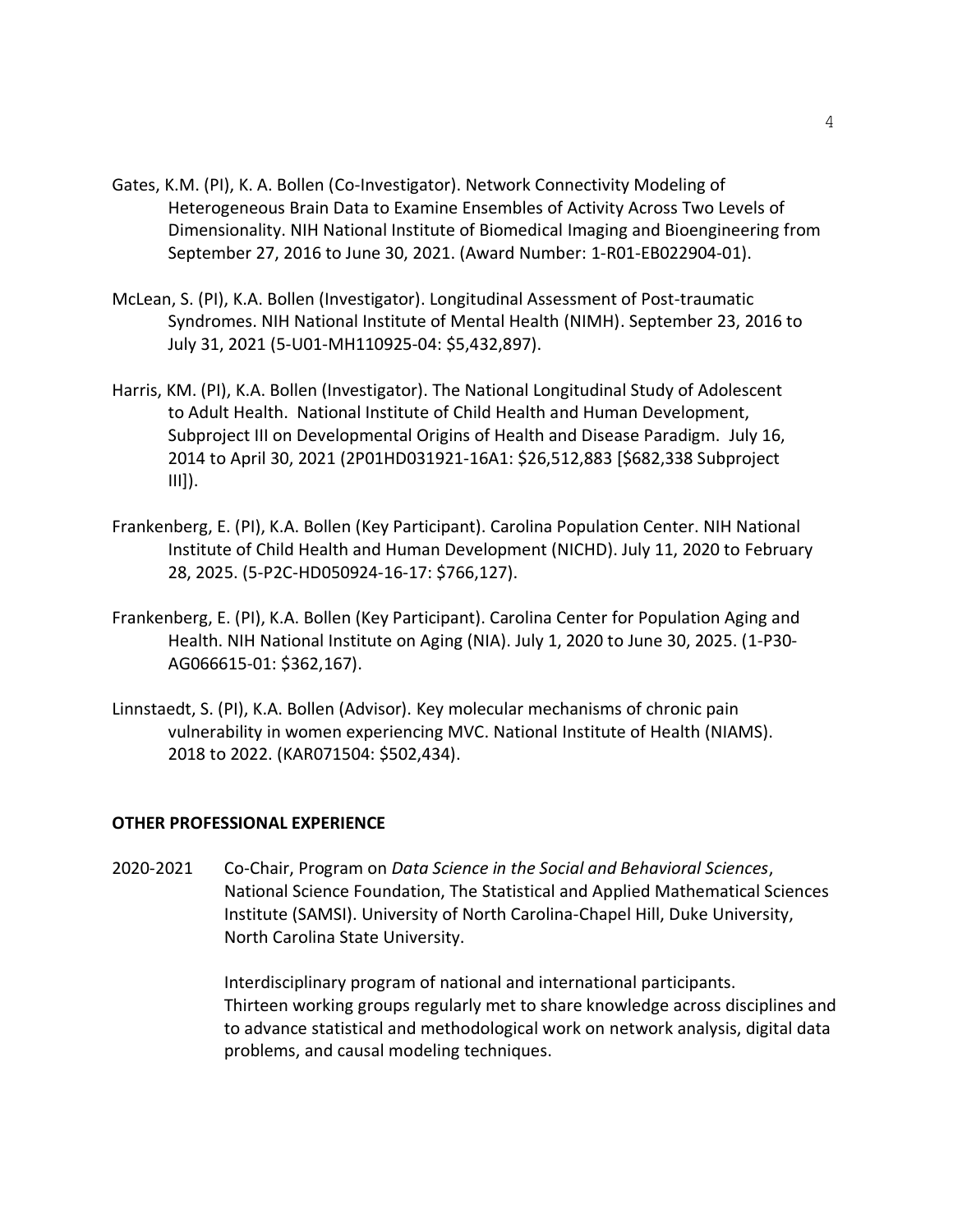| 2012-2015                    | Member of National Science Foundation (NSF) Advisory Committee for Social,<br>Behavioral and Economic Sciences (SBE).                                                                                                                                                                                                          |
|------------------------------|--------------------------------------------------------------------------------------------------------------------------------------------------------------------------------------------------------------------------------------------------------------------------------------------------------------------------------|
|                              | Provides advice, recommendations, and oversight to the SBE Directorate<br>on support for research, education, and human resources.                                                                                                                                                                                             |
| 2013-2015                    | Appointed American Sociological Association (ASA) representative to the<br>American Association for the Advancement of Science (AAAS).                                                                                                                                                                                         |
| 2013-2015                    | Member of National Science Foundation (NSF) Advisory Committee for<br>Cyberinfrastructure (ACCI).                                                                                                                                                                                                                              |
|                              | Provides advice, recommendations, and oversight to the NSF Office of<br>Cyberinfrastructure on support for research, education, and human resources.                                                                                                                                                                           |
| 2002-2014                    | Henry Rudolph Immerwahr Distinguished Professor, Department of Sociology,<br>University of North Carolina, Chapel Hill, NC (UNC-Chapel Hill).                                                                                                                                                                                  |
| 1993-2014                    | Member of Statistical Core, Carolina Population Center, UNC-Chapel Hill.                                                                                                                                                                                                                                                       |
| 2012-2014                    | Member of Subcommittee for Support for the Statistical Sciences at NSF                                                                                                                                                                                                                                                         |
|                              | NSF Directorate for Mathematical and Physical Sciences committee that<br>assessed and made recommendations for the statistical sciences at NSF.                                                                                                                                                                                |
| 2009-2014<br>$(1996 - 2006)$ | Adjunct Professor of Statistics and Operations Research, UNC-Chapel Hill.                                                                                                                                                                                                                                                      |
| 2000-2010                    | Director, H.W. Odum Institute for Research in Social Science, UNC-Chapel Hill.                                                                                                                                                                                                                                                 |
|                              | Founded in 1924, the Odum Institute is the world's oldest multidisciplinary<br>university institute for the social sciences. It provides training and consulting in<br>statistics, survey methodology, and qualitative methods. It hosts one of largest<br>social science data archives and provides external funding support. |
| 2009-2014                    | Member of Advisory Board for the Penn State Social Science Research Institute<br>(SSRI), Pennsylvania State University, University Park, Pennsylvania.                                                                                                                                                                         |
| 2008-2016                    | Member of Board of Trustees of National Institute of Statistical Science (NISS),<br>Research Triangle Park, North Carolina.                                                                                                                                                                                                    |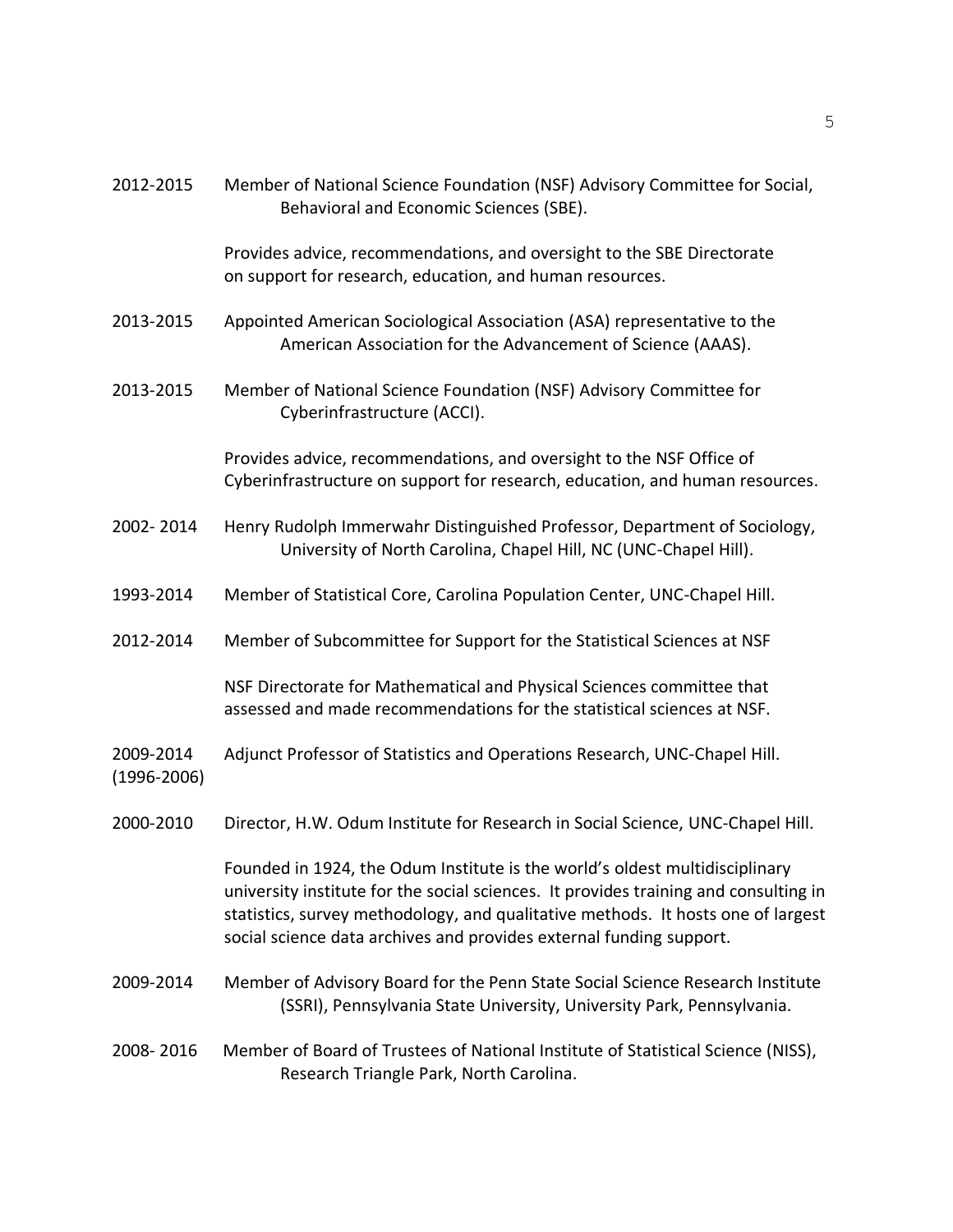| 2006-2010 | Member of Advisory Board for Social Science Research Institute, Duke<br>University, Durham, North Carolina.                                                                                                                                   |
|-----------|-----------------------------------------------------------------------------------------------------------------------------------------------------------------------------------------------------------------------------------------------|
| 2004-2007 | Electorate Nominating Committee of AAAS Section on Social, Economic, and<br>Political Sciences (K).                                                                                                                                           |
| 2004-2005 | Chair, Program on Latent Variables in the Social Sciences, The Statistical and<br>Applied Mathematical Sciences Institute (SAMSI) National Institute of Statistical<br>Sciences, Research Triangle Park, NC.                                  |
|           | Yearlong interdisciplinary program of national and international participants.<br>Six working groups regularly met to share knowledge across disciplines and to<br>advance statistical and methodological work on latent variable modeling.   |
| 2004      | Founding member of core team of five who launched the Citizen-Soldier<br>Support Program to help family and relatives of the National Guard and<br>Reserve. Based at the Odum Institute for Research in Social Science at<br>UNC-Chapel Hill. |
| 2003      | Co-founded the Certificate Program in Survey Methodology (CPSM) based at<br>Odum Institute for Research in Social Science at UNC-Chapel Hill.                                                                                                 |
| 1997-2000 | Director of Graduate Studies, Department of Sociology, UNC-Chapel Hill.                                                                                                                                                                       |
| 1996-2001 | Zachary Smith Professor of Sociology, UNC-Chapel Hill.                                                                                                                                                                                        |
| 1995-2000 | Elected Term on Interuniversity Consortium for Political and Social Research<br>(ICPSR) Council. University of Michigan, Ann Arbor, MI.                                                                                                       |
|           | Council represents over 300 university/college members of ICPSR.                                                                                                                                                                              |
| 1993-1995 | Chair, Methodology Section, American Sociological Association.                                                                                                                                                                                |
| 1991-1993 | Member of Sociology Panel, National Science Foundation, 1991-1993.                                                                                                                                                                            |
| 1991-1995 | Social Science Analyst, EVALUATION Project - USAID, Carolina Population<br>Center, UNC-Chapel Hill.                                                                                                                                           |
| 1989-96   | Professor, Department of Sociology, UNC-Chapel Hill.                                                                                                                                                                                          |
| 1989-1991 | Member, Methodology Council, American Sociological Association.                                                                                                                                                                               |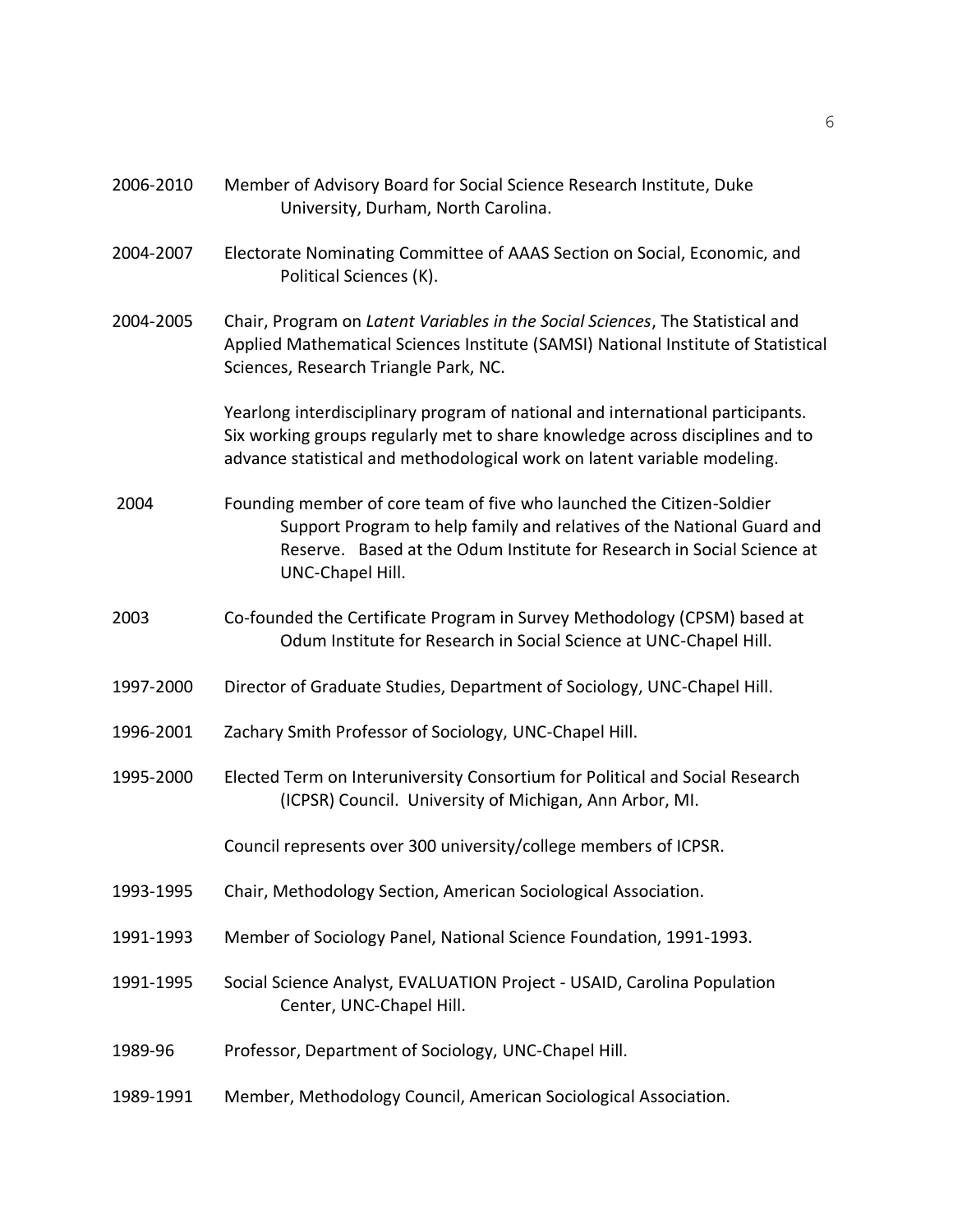| 1985-1989 | Associate Professor, Department of Sociology, UNC-Chapel Hill. |  |
|-----------|----------------------------------------------------------------|--|
|-----------|----------------------------------------------------------------|--|

- 1982-1985 Assistant Professor, Department of Sociology, Dartmouth College, Hanover,NH
- 1981,1984, ICPSR Summer Training Program Planning Committee, University 1987,1990- of Michigan.
- 1981-1985 Consultant for Institute of Gerontology, Wayne State University, Detroit, MI.
- 1981-1982 Staff Research Scientist. Societal Analysis Department, General Motors Research Laboratories, Warren, MI.

Member of Interdisciplinary research group. Responsible for design and implementation of a number of projects.

1977-1981 Associate Senior to Senior Research Scientist, Societal Analysis Department, General Motors Research Laboratories. (See above)

### **BOOKS**

- **Bollen, K.A.** and P. J. Curran. (2006). *Latent Curve Models: A Structural Equation Perspective*. Wiley Series in Probability and Mathematical Statistics. New York: Wiley, 285 pages.
- **Bollen, K.A.** and J.S. Long (eds). (1993). *Testing Structural Equation Models*. Newbury Park, CA: Sage, 320 pages.
- **Bollen, K. A.** (1989). *Structural Equations with Latent Variables*. Wiley Series in Probability and Mathematical Statistics. New York: Wiley, 514 pages.
- **Bollen, K.A.** (2021) Chinese edition of *Structural Equations with Latent Variables*. Translated by Lianfei Zhao. Chongqing:Chongqing University Press.

#### **PUBLISHED PAPERS**

- **Bollen, K.A.**, Fisher, Z., Giordano, M.L., Lilly, A., Luo, Lan, Ye, A. (forthcoming). An Introduction to Model Implied Instrumental Variables using Two Stage Least Squares (MIIV-2SLS) in Structural Equation Models (SEMs). *Psychological Methods*.
- **Bollen, K.A.** and Gutin, I. (forthcoming). Trajectories of Subjective Health: Testing Longitudinal Models for Self-rated Health from Adolescence to Midlife. *Demography*.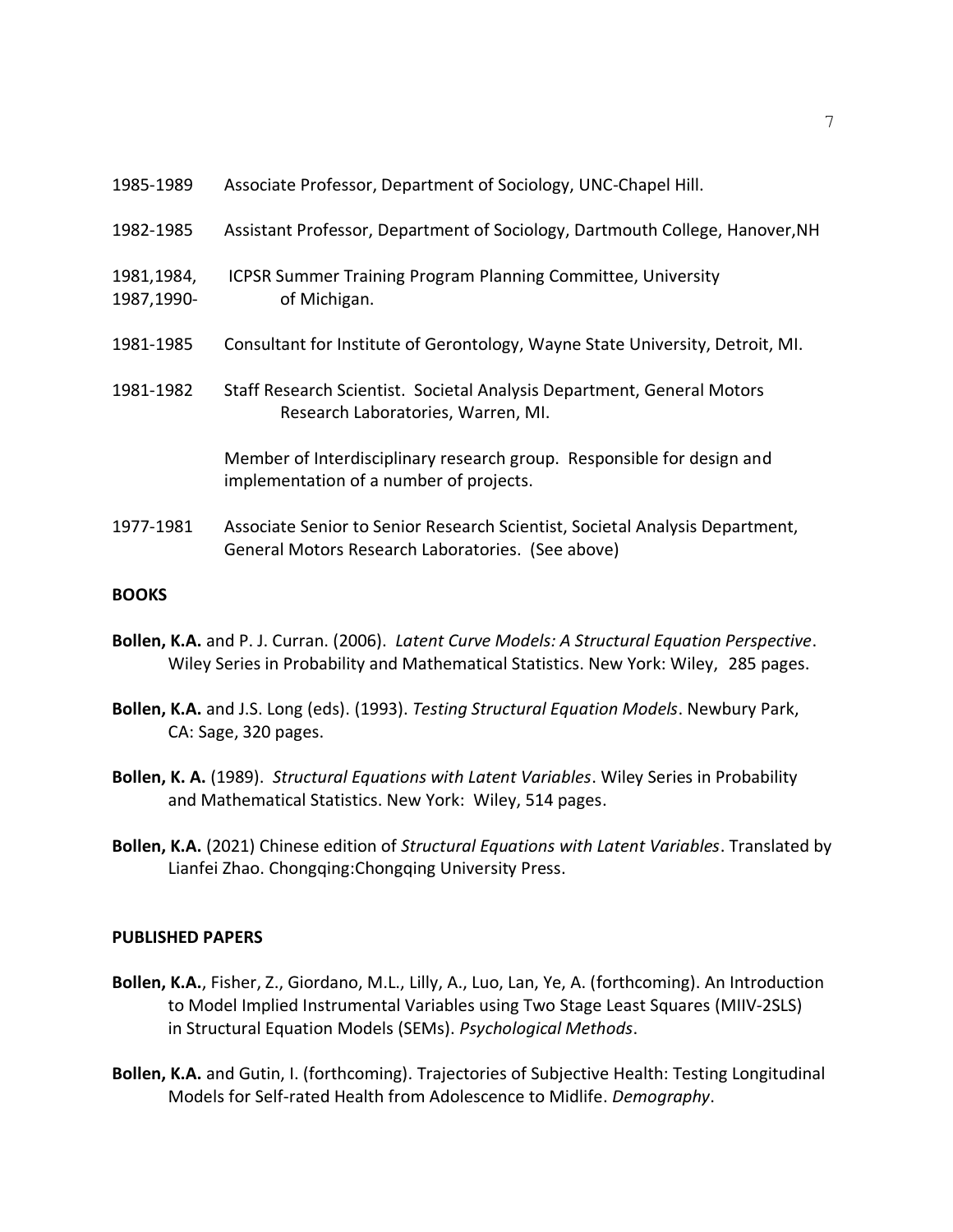- Fisher, Z. and **Bollen, K.A.** (2020). An instrumental variable estimator for mixed indicators: Analytic derivatives and alternative parameterizations. *Psychometrika*. 85(3), 660–683. <https://doi.org/10.1007/s11336-020-09721-6>
- **Bollen, K.A.**, Gutin, I., Halpern, C.T., and Harris, K.M. (forthcoming). Subjective health in adolescence: comparing the reliability of contemporaneous, retrospective, and proxy reports of overall health. *Social Science Research*.
- Ye, A. and **Bollen, K.A.** (forthcoming). Can We Distinguish Between Different Longitudinal Models for Estimating Nonlinear Trajectories? *Structural Equation Modeling*.
- Jin, S., Yang-Wallentin, F., and **Bollen, K.A.** (forthcoming). A unified model-implied instrumental variable approach for structural equation modeling with mixed variables. P*sychometrika.*
- Joormann J, Ziobrowski HN, King A, Lee S, Sampson N, House SL, Beaudoin FL, An X, Stevens JS, Zeng D, Neylan TC, Clifford GD, Linnstaedt SD, Germine LT, **Bollen KA**, Rauch SL, Haran JP, Storrow AB, Musey PI Jr., Hendry PL, Sheikh S, Jones CW, Punches BE, McGrath ME, Hudak LA, Pascual JL, Seamon MJ, Chang AM, Pearson C, Peak DA, Domeier RM, Rathlev NK, O'Neil BJ, Sanchez LD, Bruce SE, Miller MW, Pietrzak RH, Barch DM, Pizzagalli DA, Harte SE, Elliott JM, Koenen KC, McLean SA, Kessler RC. (forthcoming). Prior histories of posttraumatic stress disorder and major depression and their onset and course in the three months after a motor vehicle collision in the AURORA study. Depression and Anxiety.
- Ziobrowski HN, Kennedy CJ, Ustun B, House SL, Beaudoin FL, An X, Stevens JS, Zeng D, Neylan TC, Clifford GD, Jovanovic T, Linnstaedt SD, Germine LT, **Bollen, KA**, Rauch SL, Haran JP, Storrow AB, Lewandowski C, Musey PI Jr., Hendry PL, Sheikh S, Jones CW, Punches BE, Lyons MS, Murty VP, McGrath ME, Pascual JL, Seamon MJ, Datner EM, Chang AM, Pearson C, Peak DA, Jambaulikar G, Merchant RC, Domeier RM, Rathlev NK, O'Neil BJ, Sergot P, Sanchez LD, Bruce SE, Pietrzak RH, Joormann J, Barch DM, Pizzagalli DA, Sheridan JF, Harte SE, Elliott JM, Petukhova M, Sampson NA, Puac-Polanco V, Lee S, van Rooij SJ, Koenen KC, Ressler KJ, McLean SA, Kessler RC. (forthcoming) Development and validation of a model to predict posttraumatic stress disorder and major depression three months after a motor vehicle collision. *JAMA Psychiatry*.
- **Bollen, K.A.** and Rick H. Hoyle. (forthcoming). Latent Variables in Structural Equation Models. in Rick H. Hoyle (ed) *Handbook of Structural Equation Modeling 2 nd edition*. New York:Guilford Publications.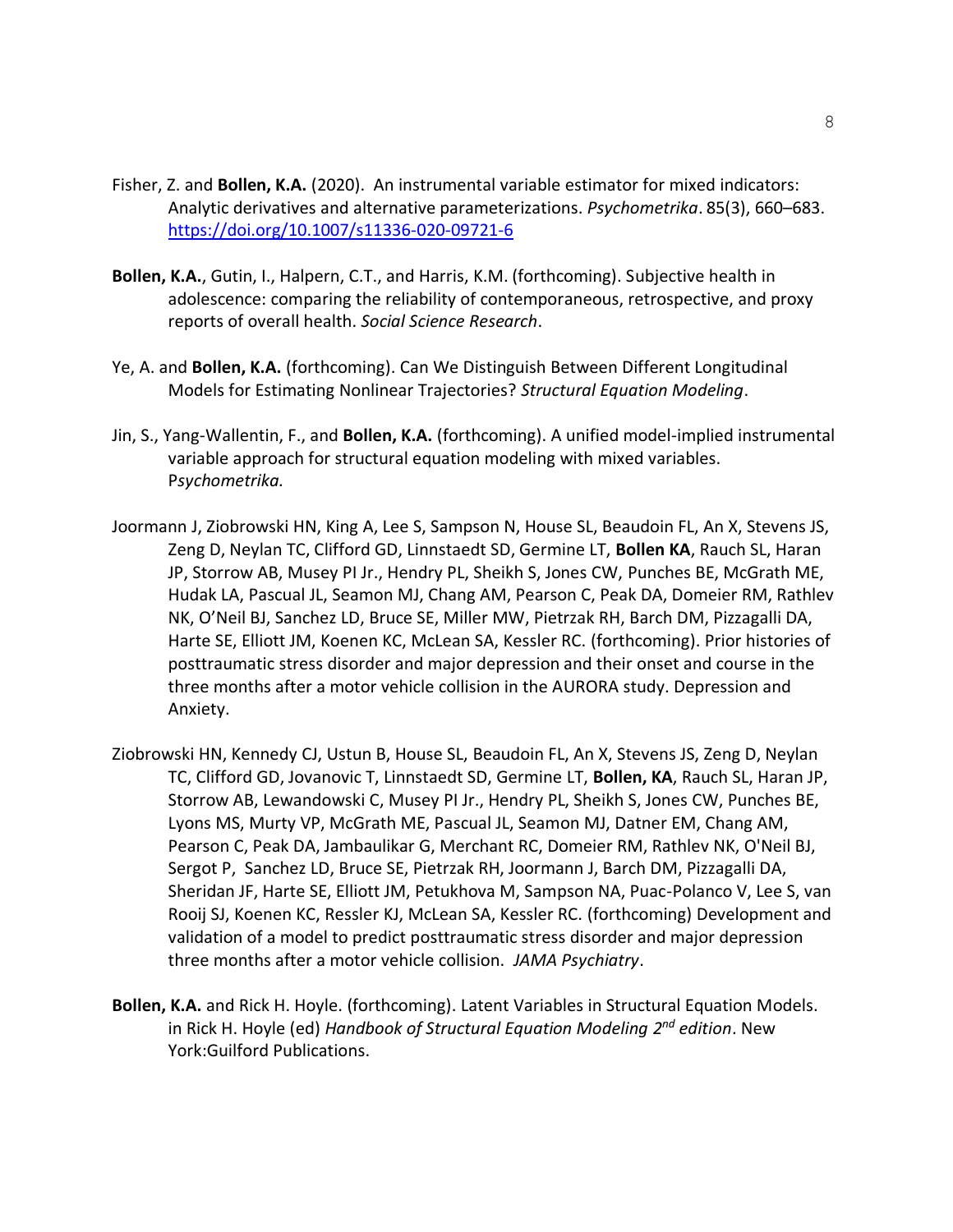- Buchbinder M, Brassfield ER, Tungate AT, Witkemper KD, D'Anza T, Lechner M, Bell K, Black J, Buchanan J, Reese R, Ho J, Reed G, Platt M, Riviello R, Rossi C, Nouhan P, Phillips CA, Martin SL, Liberzon I, Rauch SAM, **Bollen KA**, McLean SA. (forthcoming). "I Still Feel So Lost": Experiences of Women Receiving SANE Care during the Year after Sexual Assault. *JACEP Open*.
- Short N.A., Tungate A.T., **Bollen K.A.**, Sullivan J., D'Anza T., Lechner M., Bell K., Black J., Buchanan, J., Reese R., Ho J., Reed G., Platt M., Riviello R., Rossi C., Martin S.L., Liberzon I., Rauch, S.A.M., Kessler R.C., Nugent N., McLean S.A. (forthcoming) Pain is common after sexual assault and posttraumatic arousal/reactivity symptoms mediate the development of new or worsening persistent pain. *PAIN*.
- Seligowski AV, Steuber ER, Hinrichs R, Reda MH, Wiltshire CN, Wanna CP., Winters SJ, Phillips KA, House SL, Beaudoin FL, An X, Stevens JS, Zeng D, Neylan TC, Clifford GD, Linnstaedt SD, Germine LT, **Bollen KA**, Guffanti G, Rauch SL, Haran JP, Storrow AB, Lewandowski C, Musey PI Jr., Hendry PL, Sheikh S, Jones CW, Punches BE, Kurz MC, Murty VP, McGrath ME, Hudak LA, Pascual JL, Seamon MJ, Datner EM, Chang AM, Pearson C, Peak DA, Merchant RC, Domeier RM, Rathlev NK, O'Neil BJ, Sanchez LD, Bruce SE, Miller MW, Pietrzak RH, Joormann J, Barch DM, Pizzagalli DA, Sheridan JF, Luna B, Harte SE, Elliott JM, Koenen KC, Kessler RC, McLean SA, Ressler KJ, Jovanovic T. (forthcoming). A prospective examination of sex differences in posttraumatic autonomic functioning. *Neurobiology of Stress* August 2021.
- Lechner M., Bell K, Short N.A., Martin S.L., Black J., Buchanan J.A., Reese R., Ho J.D., Reed G.D., Platt M., Riviello R., Rossi C., Nouhan P., Phillips C., **Bollen K.A.**, McLean S.A. (forthcoming) The vast majority of women sexual assault survivors report that Sexual Assault Nurse Examiners (SANEs) provide high quality care: results of a large multisite prospective study. *Journal of Emergency Nursing.*
- Harnett, N.G., van Rooij, S. J. H., Ely, T. D., Lebois, L. A. M., Murty, V. P., Jovanovic, T., Hill, S. B., Dumornay, N. M., Merker, J. B., Bruce, S. E., House, S. L., Beaudoin, F. L., An, X., Zeng., D., Neylan, T. C., Clifford, G. D., Linnstaedt, S., D., Germine, L. T., **Bollen, K. A.**, Rauch, S. L., Lewandowski, C., Hendry, P. L., Sheikh, S., Storrow., A.B., Musey Jr., P. I., Haran, J. P., Jones, C. W., Punches, B. E., Swor, R. A., McGrath, M. E., Pascual, J. L., Seamon, M. J., Mohiuddin, K., Chang, A. M., Pearson, C., Peak, D. A., Domeier, R. M., Rathlev, N. K., Sanchez, L. D., Pietzrak, R. H., Joorman, J., Barch, D. M., Pizzagalli, D. A., Sheridan, J. F., Harte, S. E., Elliott, J. M., Kessler, R. C., Koenen, K. C., McLean, S., Ressler, K. J. & Stevens, J. S., (forthcoming). Prognostic neuroimaging biomarkers of trauma-related psychopathology: Resting state fMRI shortly after trauma predicts future PTSD and depression symptoms in the AURORA study. *Neuropsychopharmacology*.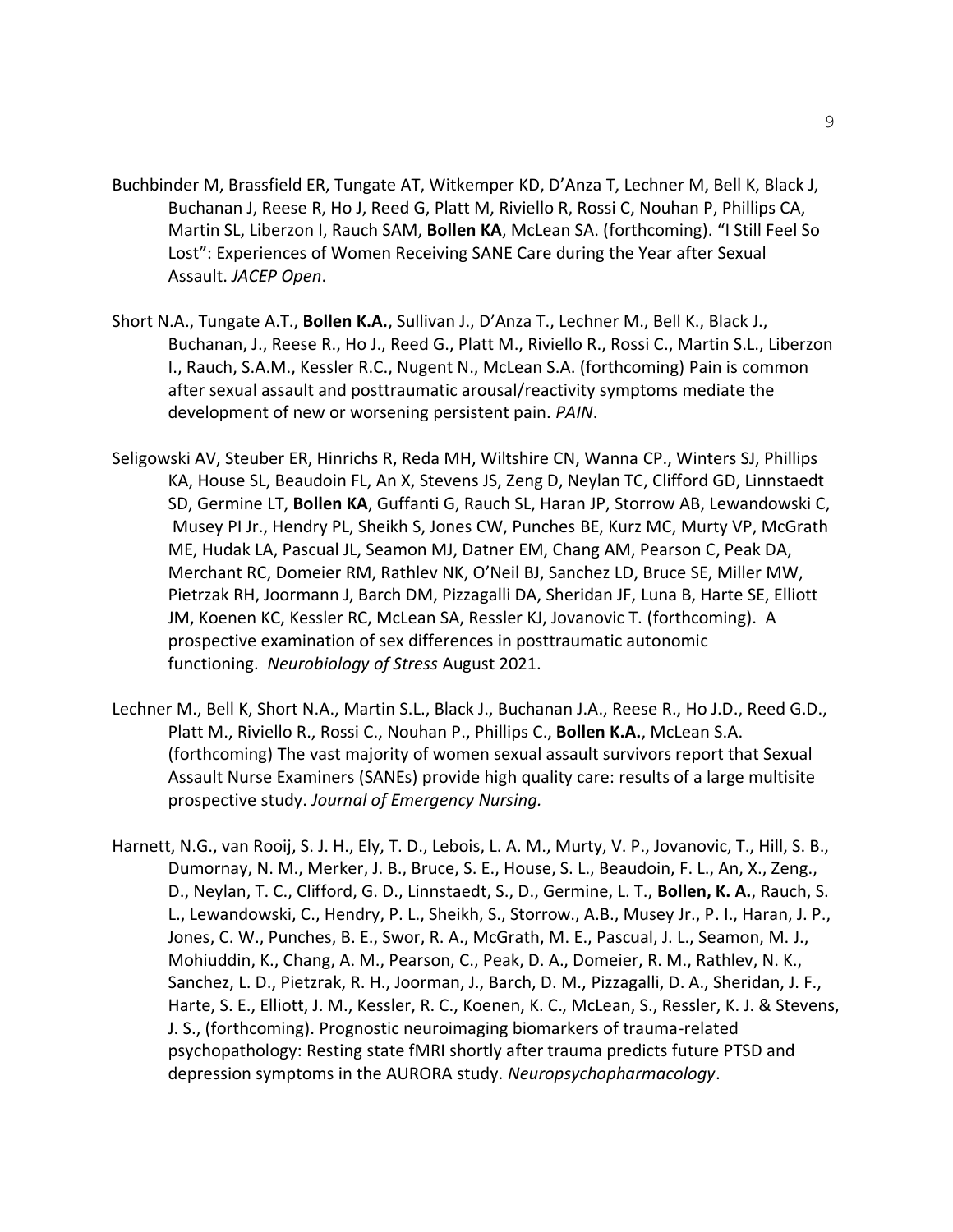- **Bollen, K.A.** (2020). When good loadings go bad: Robustness in factor analysis. *Structural Equation Modeling.* 27:4, 515-24.
- Brandt, H., Umbach, N., Kelava, A., & **Bollen, K. A.** (2020). Comparing estimators for latent interaction models under structural and distributional misspecifications. *Psychological Methods*. 25:3, 321-45,<http://dx.doi.org/10.1037/met0000231>
- Gates, K.M., Fisher, Z., and **Bollen, K. A.** (2020). Latent variable GIMME using model implied instrumental variables (MIIVs). *Psychological Methods* 25:2, 227-242 [https://doi.org/10.1037/met0000229.](https://doi.org/10.1037/met0000229)
- Short, N.A., Lechner, M., McLean, B.S., Tungate, A., Black, J., Buchanan, J., Reese, R., Ho, J., Reed, G., Platt, M., Riviello, R., Rossi, C., Nouhan, P., Phillips, C., Martin, S.L., Liberzon, I., Rauch, S.A.M., **Bollen, K.**, Kessler, R.C., McLean, S.A. (forthcoming) Health care utilization by women sexual assault survivors after emergency care: Results of a multisite prospective study. *Depress Anxiety*.
- McLean, S.A., Ressler, K.J., Koenen, K.C., Neylan, T.C., Germine, L., Jovanovic T., Clifford G.D., Zeng, D., An, X., Linnstaedt, S.D., Beaudoin, F.L., House, S.L., **Bollen, K.A.**, Musey, P.I., Hendry, P., Jones, C.W., Lewandowski, C., Swor, R., Datner, E., Mohiuddin, K., Stevens, J.S., Storrow, A.B., Kurz, M.C., McGrath, M., Fermann, G.J., Hudak, L., Gentile, N.T., Chang, A.M., Peak, D.A., Pascual, J.L., Seamon, M.J., Sergot, P., Peacock, W.F., Diercks, D.B., Sanchez, L.D., Rathlev, N.K., Domeier, R.M., Haran, J.P., Pearson, C., Murty, V.P., Insel, T.R., Dagum, P., Onnela, J.P., Bruce, S.E., Gaynes, B.N., Joormann, J., Miller, M.W., Pietrzak, R., Buysse, D.J., Pizzagalli, D.A., Rauch, S.L., Harte, S.E., Young, L.J., Barch, D.M., Lebois, L.A.M., van Rooij, S.J.H., Luna, B., Smoller, J.W., Dougherty, R.F., Pace, T.W., Binder, E.B., Sheridan, J.F., Elliott, J.M., Basu, A., Fromer, M., Parlikar, T., Zaslavsky, A.M., and Kessler, R.C. (2020). The AURORA Study: A Longitudinal, Multimodal Library of Brain Biology and Function after Traumatic Stress Exposure. *Molecular Psychiatry*. 25:283-296.
- Short NA, Sullivan J, Soward A, **Bollen K.A.**, Liberzon I, Martin SL, Rauch SAM, Bell K, Rossi C, Lechner M, Novak C, Witkemper KD, Kessler RC, McLean SA (2019). Protocol for the first large-scale emergency care-based longitudinal cohort study of recovery after sexual assault: The Women's Health Study. *BMJ Open*, 9(11), e031087.
- **Bollen, K.A.** (2019). Model Implied Instrumental Variables (MIIVs): An alternative orientation to structural equation modeling. *Multivariate Behavioral Research* 54:1, 31-46, DOI: [10.1080/00273171.2018.1483224](https://doi-org.libproxy.lib.unc.edu/10.1080/00273171.2018.1483224)*.*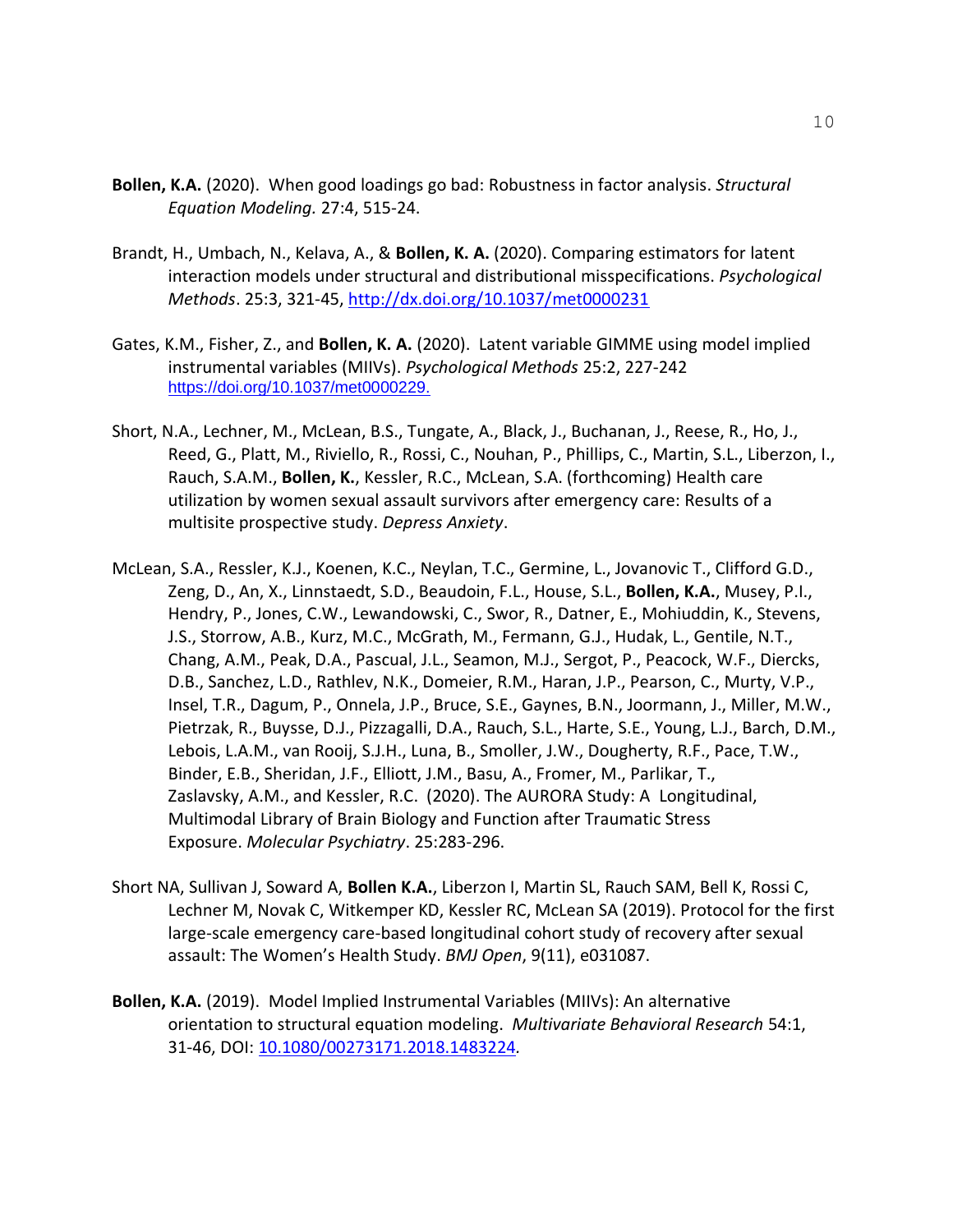- Fisher, Z., **Bollen**, **K. A.**, and K.M. Gates. (2019). A limited information estimator for dynamic factor models. *Multivariate Behavioral Research* 54:246-63*.*
- Guan, J., Cheng, H., **Bollen, K. A.**, Thomas, D. R. and Wang, L. (2019). Instrumental variable estimation in ordinal probit models with mismeasured predictors. *The Canadian Journal of Statistics* 47:653-667.
- Vuletich, H. A., Kurtz-Costes, B., **Bollen, K. A.**, and Rowley, S. J. (2019). A longitudinal study of the domain-generality of African American students' causal attributions for academic success. *Journal of Educational Psychology* 111:459-474*.* [http://dx.doi.org/10.1037/edu0000299](https://psycnet.apa.org/doi/10.1037/edu0000299)
- **Bollen, K.A.**, Fisher, Z., and Gates, K. M. (2018). Robustness Conditions for MIIV-2SLS When the Latent Variable or Measurement Model is Structurally Misspecified. *Structural Equation Modeling* 25:6, 848-859, DOI: [10.1080/10705511.2018.1456341](https://doi.org/10.1080/10705511.2018.1456341)*.*
- Bauldry, Shawn and **K. A. Bollen**. (2018). Nonlinear Autoregressive Latent Trajectory Models. *Sociological Methodology* 48(1) 269–302, DOI: 10.1177/0081175018789441.
- Bianconcini, Silvia and **K. A. Bollen**. (2018). The Latent Variable Autoregressive Latent Trajectory (LV-ALT) Model: a General Framework for Longitudinal Data Analysis. *Structural Equation Modeling* 25:5, 791-808,DOI: [10.1080/10705511.2018.1426467.](https://doi.org/10.1080/10705511.2018.1426467)
- **Bollen, K.A.** and Adamantios Diamantopoulos. (2017). In Defense of Causal-Formative Indicators: A Minority Report. *Psychological Methods* 22:581-596.
- Benjamin, D. J., Berger, J. O., Johannesson, M., Nosek, B. A., Wagenmakers, E.--J., Berk, R., **Bollen, K. A.**, Brembs, B., Brown, L., Camerer, C., Cesarini, D., Chambers, C. D., Clyde, M., Cook, T. D., De Boeck, P., Dienes, Z., Dreber, A., Easwaran, K., Efferson, C., Fehr, E., Fidler, F., Field, A. P., Forster, M., George, E. I., Gonzalez, R., Goodman, S., Green, E., Green, D. P., Greenwald, A., Hadfield, J. D., Hedges, L. V., Held, L., Ho, T.--H., Hoijtink, H., Jones, J. H., Hruschka, D. J., Imai, K., Imbens, G., Ioannidis, J. P. A., Jeon, M., Kirchler, M., Laibson, D., List, J., Little, R., Lupia, A., Machery, E., Maxwell, S. E., McCarthy, M., Moore, D., Morgan, S. L., Munafó, M., Nakagawa, S., Nyhan, B., Parker, T. H., Pericchi, L., Perugini, M., Rouder, J., Rousseau, J., Savalei, V., Schönbrodt, F. D., Sellke, T., Sinclair, B., Tingley, D., Van Zandt, T., Vazire, S., Watts, D. J., Winship, C., Wolpert, R. L., Xie, Y., Young, C., Zinman, J., & Johnson, V. E. (2017). Redefine Statistical Significance. *Nature Human Behavior* 2:6-10.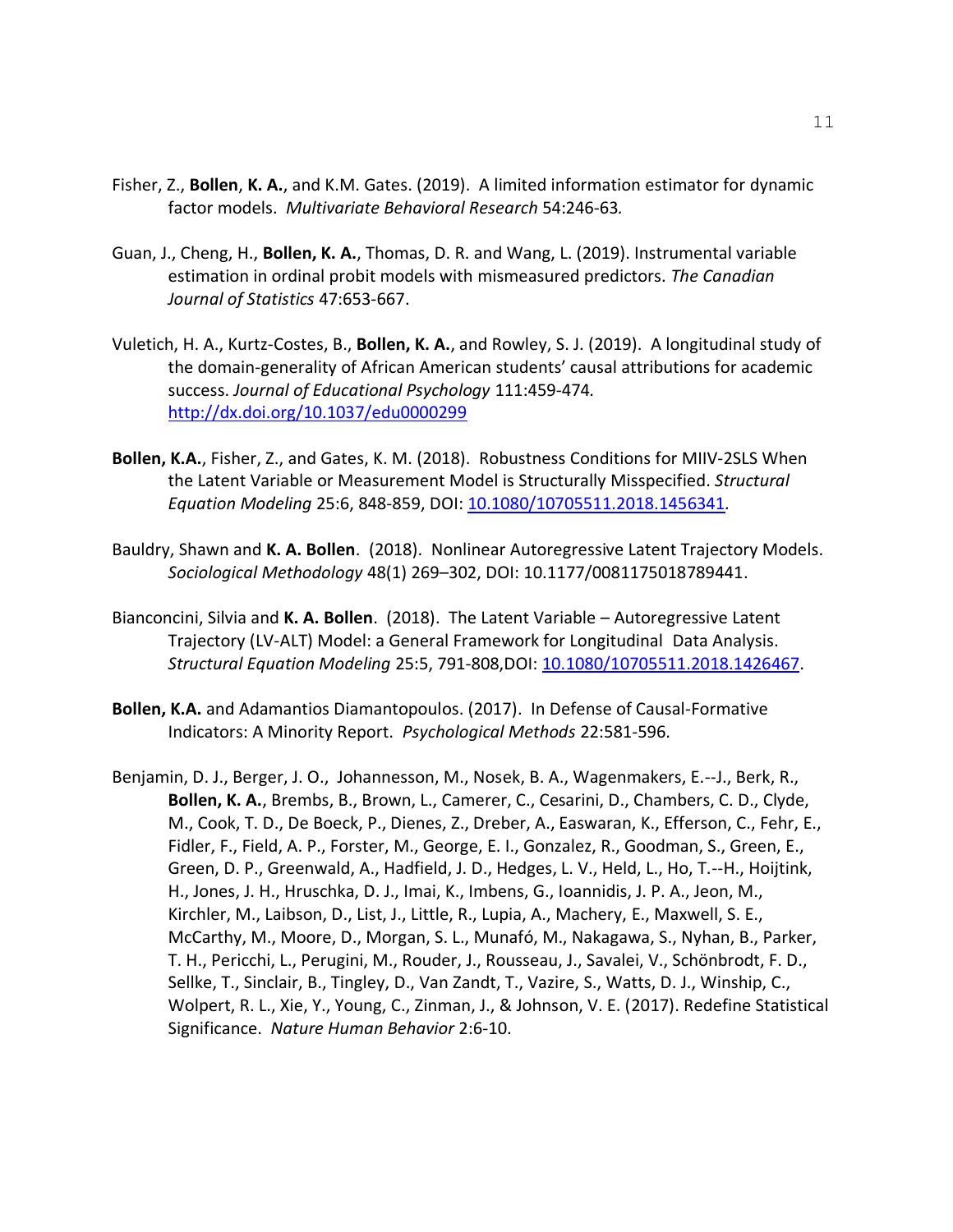- Linnstaedt, SD, Hu, JunMei, Liu, AY, Soward AC, **Bollen, KA**, Wang HE, Hendry PL, Zimny E, Lewandowski C, Velilla MA, Damiron K, Pearson C, Domeier R, Kaushik S, Feldman J, Rosenberg M, Jones J, Swor R, Rathlev N, McLean SA. (2016). Methodology of the AA CRASH Prospective Observational Study Evaluating the Incidence and Pathogenesis of Chronic Pain and Adverse Psychological Outcomes in African Americans following Motor Vehicle Collision. *BMJ Open*. 2016;6:e012222. doi:10.1136/bmjopen-2016-012222.
- Bauldry, Shawn and **K. A. Bollen**. (2016). tetrad: A Set of Stata Commands for Confirmatory Tetrad Analysis. *Structural Equation Modeling* 23:921-30.
- Camerota, Marie E. and **K. A. Bollen**. (2016). Birth Weight, Birth Length, and Gestational Age as Indicators of Favorable Fetal Growth Conditions in a US Sample. *PLoS ONE* 11(4): e0153800. doi:10.1371/journal.pone.0153800
- Manglos-Weber, Nicolette, Margarita Mooney, **K. A. Bollen**, and Micah Roos. (2016). Relationships with God among Young Adults: Validating a Measurement Model with Four Dimensions. *Sociology of Religion* 77:193-213.
- **Bollen, K.A.**, Paul P. Biemer, Alan Karr, Stephen Tueller, and Marcus Berzofsky. (2016). Are Survey Weights Needed? A Review of Diagnostic Tests in Regression Analysis. *Annual Review of Statistics and Its Application* 3:375-92*.*
- Arterberry, Brooke J., Ting-Huei Chen, Alvaro Verges, **K.A. Bollen**, and Matthew P. Martens. (2016). How Should Alcohol Problems be Conceptualized? Causal Indicators with the RAPI. *Evaluation and the Health Professions* 39:356-78.
- **Bollen, K.A.** and Shawn Bauldry. (2015). Indicator: Methodology. Pages 750-54 in James D. Wright (editor-in-chief) *International Encyclopedia of the Social & Behavioral Sciences* Volume 11. Oxford: Elsevier.
- Bauldry, Shawn, **K. A. Bollen**, and L. S. Adair. (2015). Evaluating Measurement Error Readings of Blood Pressure for Adolescents and Young Adults. *Blood Pressure* 24:96-102*.*
- Bainter, Sierra and **K. A. Bollen.** (2014). Interpretational Confounding or Confounded Interpretations of Causal Indicators. Focus Article, *Measurement: Interdisciplinary Research & Perspectives* 12:125-140.
- Shimizu, Shohei and **K. A. Bollen**. (2014). Bayesian Estimation of Causal Direction in Acyclic Structural Equation Models with Individual-specific Confounder Variables and non-Gaussian Distributions. *Journal of Machine Learning Research* 15:2629-2652.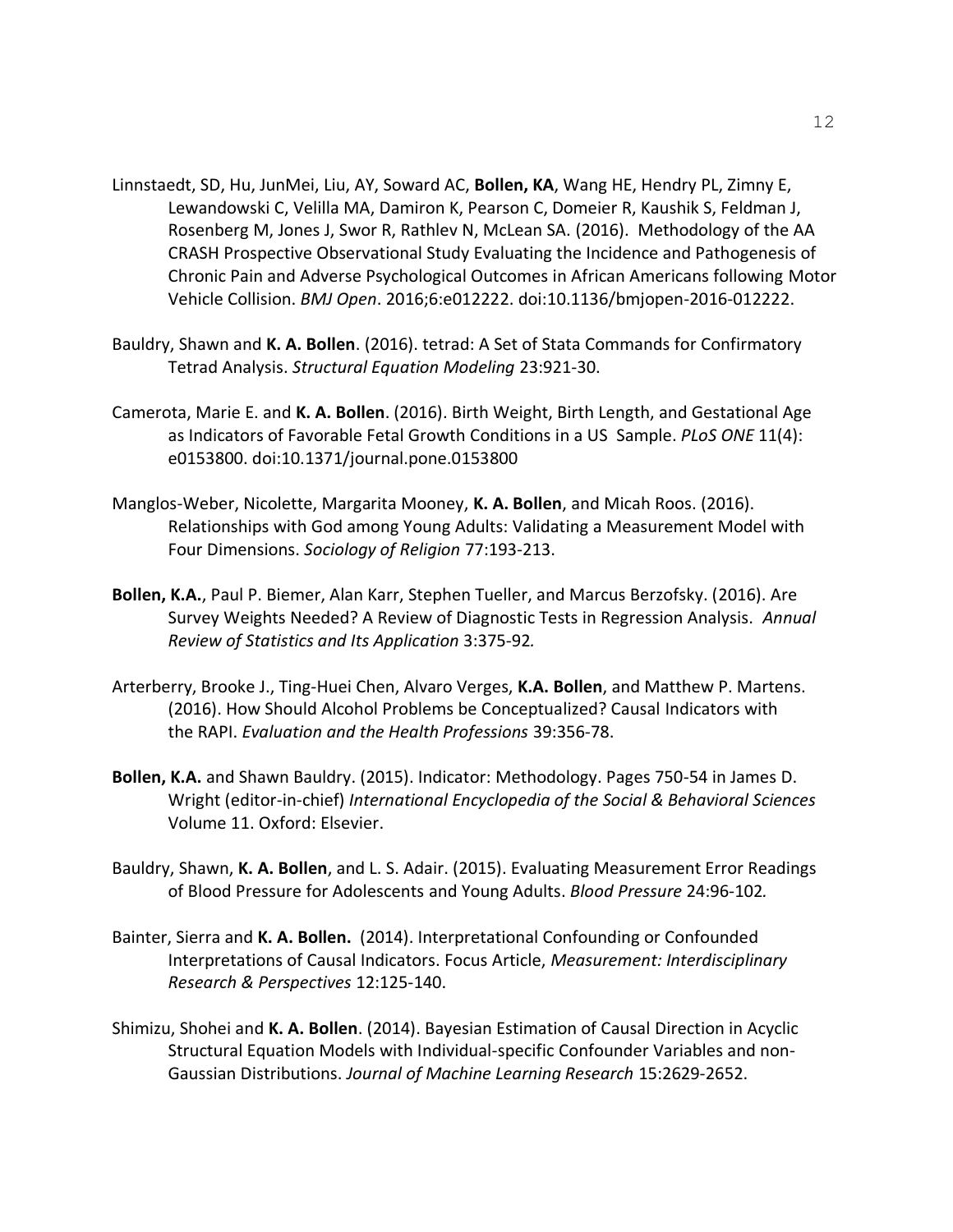- **Bollen, K.A.**, Stanislav Kolenikov, and Shawn Bauldry. (2014). Model-Implied Instrumental Variables – Generalized Method of Moments (MIIV – GMM) Estimator of Latent Variable Models. *Psychometrika* 79:20-50.
- **Bollen, K.A.**, Jeff Harden, Surajit Ray, and Jane Zavisca (2014). BIC and Alternative Bayesian Information Criteria in the Selection of Structural Equation Models. *Structural Equation Modeling* 21:1-19.
- **Bollen, K.A.**, Mark Noble, and Linda Adair. (2013). Are Gestational Age, Birth Weight and Birth Length Indicators of Favorable Fetal Growth Conditions? A Structural Equation Analysis of Filipino Infants. *Statistics in Medicine* 32:2950-2961.
- **Bollen, K. A.** and Judea Pearl. (2013). Eight Myths about Causality and Structural Equation Models. Pages 301-28 in Stephen L. Morgan (ed) *Handbook of Causal Analysis for Social Research.* Dordrecht, Netherlands: Springer.
- Guo, Shenyang and **K.A. Bollen**. (2013). Research Using Longitudinal Ratings Collected by Multiple Raters: One Methodological Problem and Approaches to Its Solution. *Social Work Research* 37:85-98.
- **Bollen, K.A.** (2012). Instrumental Variables in Sociology and the Social Sciences. *Annual Review of Sociology* 38:37–72.

Reprinted in *Fundamentals of Regression Modeling* Four-volume Set edited by Salvatore Babones (2014). Newbury, CA:Sage.

- **Bollen, K.A.** and Rick H. Hoyle. (2012). Latent Variables in Structural Equation Models. Pages 56-67 in Rick H. Hoyle (ed) *Handbook of Structural Equation Modeling*. New York:Guilford Publications.
- **Bollen, K.A.**, Surajit Ray, Jane Zavisca, and Jeffrey J. Harden. (2012). A Comparison of Bayes Factor Approximation Methods Including Two New Methods. *Sociological Methods and Research* 41: 294-324.
- Kolenikov, Stanislav and **K.A. Bollen**. (2012). Testing Negative Error Variances: Is a Heywood Case a Symptom of Misspecification? *Sociological Methods and Research* 41: 124-67.
- Grace, J.B., J. E. Keeley, D. J. Johnson, and **K. A. Bollen**. (2012). Structural Equation Modelling and the Analysis of Long-term Data. Pages 325-358 in R. A. Gitzen, A. B. Cooper, J. J. Millspaugh, and D. S. Licth (eds.) *Design and Analysis of Long-term Ecological Monitoring Studies*. Cambridge: Cambridge University Press.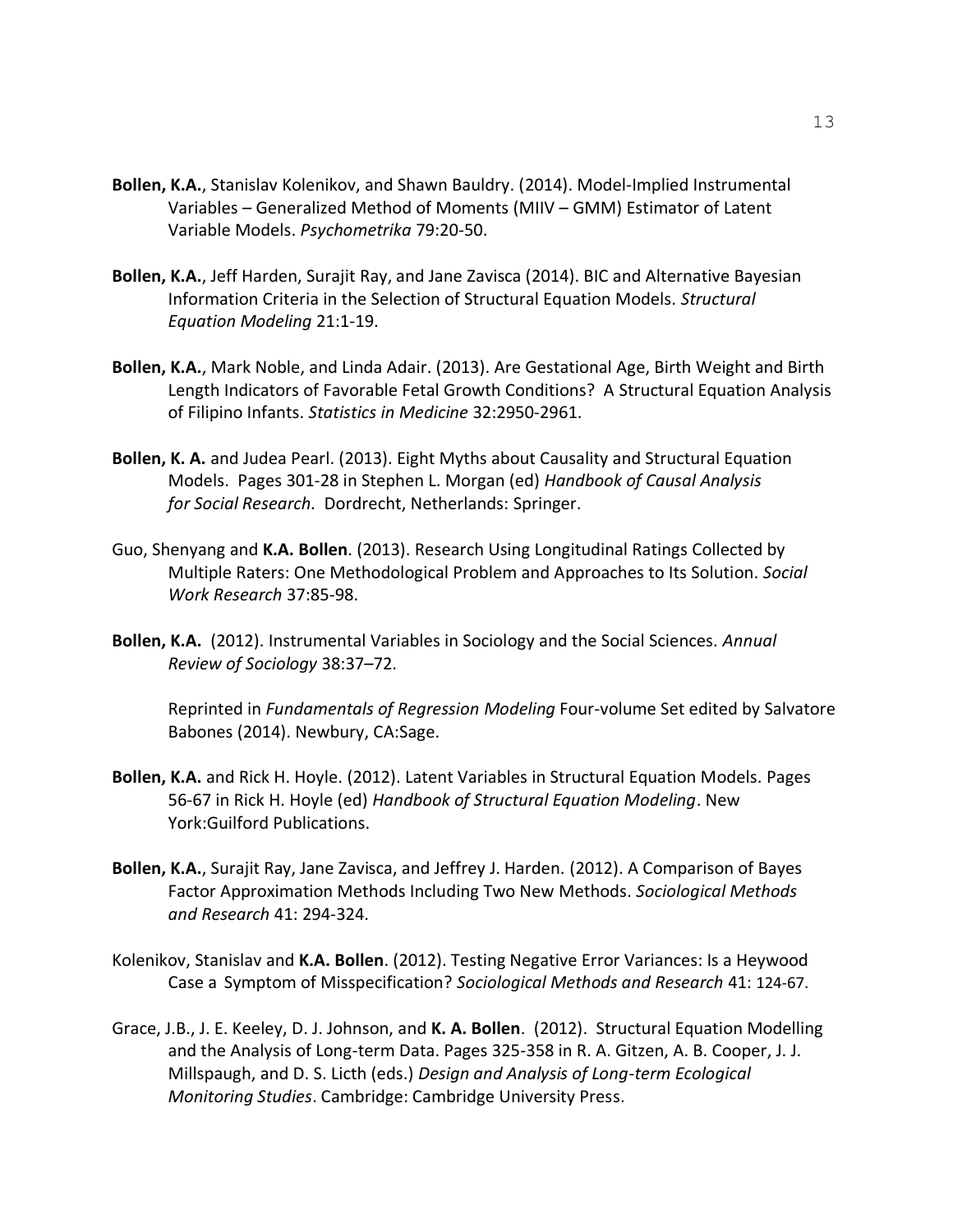- **Bollen, K. A.** and M. Noble. (2011). Structural Equation Models and the Quantification of Behavior. *Proceedings of the National Academy of Sciences* 108 (suppl.3): 15639- 15646. (Donald Pfaff (ed) Quantification of Behavior: Sackler Colloquium.)
- **Bollen, K.A.** and S. Bauldry. (2011). Three Cs in Measurement Models: Causal Indicators, Composite Indicators, and Covariates. *Psychological Methods* 16(3):265-84.
- **Bollen, K.A.** (2011). Evaluating Effect, Composite, and Causal Indicators in Structural Equation Models (SEMs). *Management Information Systems Quarterly (MISQ)* 35:359-72.
- Shimizu, S., T. Inazumi, Y. Sogawa, A. Hyvärinen, Y. Kawahara, T. Washio, P. O. Hoyer, **K. A. Bollen**. (2011) DirectLiNGAM: A Direct Method for Learning a Linear Non-Gaussian Structural Equation Model. *Journal of Machine Learning Research* 12:1225−1248.
- **Bollen, K.A.** and J. Brand. (2010). A General Structural Equation Model for Panel Data with Random and Fixed Effects. *Social Forces* 89(1):1-34.

Reprinted in *Fundamentals of Regression Modeling* Four-volume Set edited by Salvatore Babones (2014). Newbury, CA:Sage.

- **Bollen, K.A.** and S. Bauldry. (2010). Model Identification and Computer Algebra. *Sociological Methods and Research* 39(2) 127–156.
- **Bollen, K.A.** and C. Zimmer. (2010). An Overview of the Autoregressive Latent Trajectory (ALT) Model. Pages 153-176 in K. van Montfort, J. H. L. Oud, & A. Satorra (eds) *Longitudinal Research with Latent Variables*. New York: Springer-Verlag.
- **Bollen, K. A.**, D. J. Bauer, S.L. Christ, & M. C. Edwards. (2010). An Overview of Structural Equations Models and Recent Extensions. Pages 37-79 in S. Kolenikov, D. Steinley, and L. Thombs. *Statistics in the Social Sciences: Current Methodological Developments*. Hoboken, NJ: Wiley.
- **Bollen, K.A.** and S. Bauldry. (2010). A Note on Algebraic Solutions to Identification. *Journal of Mathematical Sociology* 34:136–145.
- Griffin, L.J. and **K.A. Bollen**. (2009). What Do These Memories Do? Civil Rights Remembrance and Racial Attitudes. *American Sociological Review* 74:594-614.
- Kirby, J. and **K.A. Bollen**. (2009). Using Instrumental Variable (IV) Tests to Evaluate Model Specification in Latent Variable Structural Equation Models. *Sociological Methodology* 39: 327-355.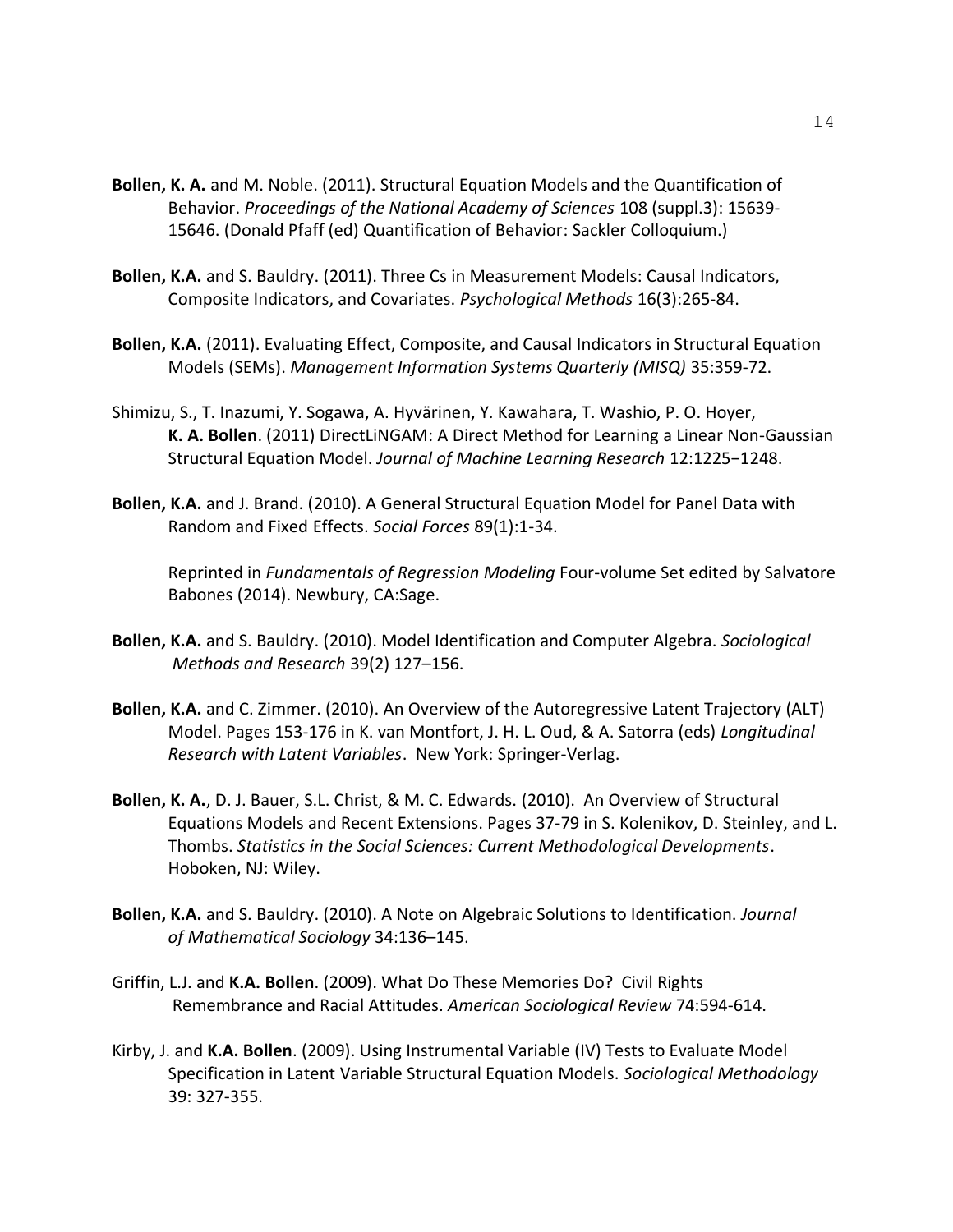- **Bollen, K.A.** (2009). Liberal Democracy Series I, 1972-1988: Definition, Measurement, and Trajectories. *Electoral Studies* 28: 368–374.
- **Bollen, K.A.**, R.D. Lennox, and D.L. Dahly. (2009). Practical Application of the Vanishing Tetrad Test for Causal Indicator Measurement Models: An Example from Health-Related Quality of Life. *Statistics in Medicine* 28: 1524-36.
- **Bollen, K. A.** and W. R. Davis. (2009). Causal Indicator Models: Identification, Estimation, and Testing. *Structural Equation Modeling* 16:498-522.
- **Bollen, K. A.** and W. R. Davis. (2009). Two Rules of Identification for Structural Equation Models. *Structural Equation Modeling* 16:523-36.
- Abrahamson, M., **K. A. Bollen**, M. Gutmann, G. King, and A. M. Pienta. (2009). Preserving Quantitative Research-Elicited Data for Longitudinal Analyses. *Historical Social Research* 34: 51-59.
- Dahly, D. L., L. S. Adair, and **K. A. Bollen**. (2009). Investigating the Developmental Origins of Blood Pressure with Structural Equation Modeling. *International Journal of Epidemiology* 38:538-48.
- Gutmann, M. P., M. Abrahamson, M.O. Adams, M. Altman, C. Arms, **K.A. Bollen**, M. Carlson, J. Crabtree, D. Donakowski, G. King, J. Lyle, M. Maynard, A. Pienta, R. Rockwell, L. Timms-Ferrara, and C. Young. (2009). From Preserving the Past to Preserving the Future: The Data-PASS Project and the Challenges of Preserving Digital Social Science Data. *Library Trends* 57: 315-337.
- **Bollen, K. A.**, S. Rabe-Hesketh, and A. Skrondal. (2008). Structural Equation Models. Pages 432-55 in J. Box-Steffensmeier, H. Brady, and D. Collier (eds) *The Oxford Handbook of Political Methodology*. New York:Oxford University Press.
- Grace, James B. and **K. A. Bollen**. (2008). Representing General Theoretical Concepts in Structural Equation Models: The Role of Composite Variables. *Environmental and Ecological Statistics* 15:191-213.
- Chen, F., P.J. Curran, **K. A. Bollen**, J. B. Kirby, and P. M. Paxton. (2008). An Empirical Evaluation of the Use of Fixed Cutoff Points in RMSEA Test Statistics in Structural Equation Models. *Sociological Methods and Research* 36:462-494.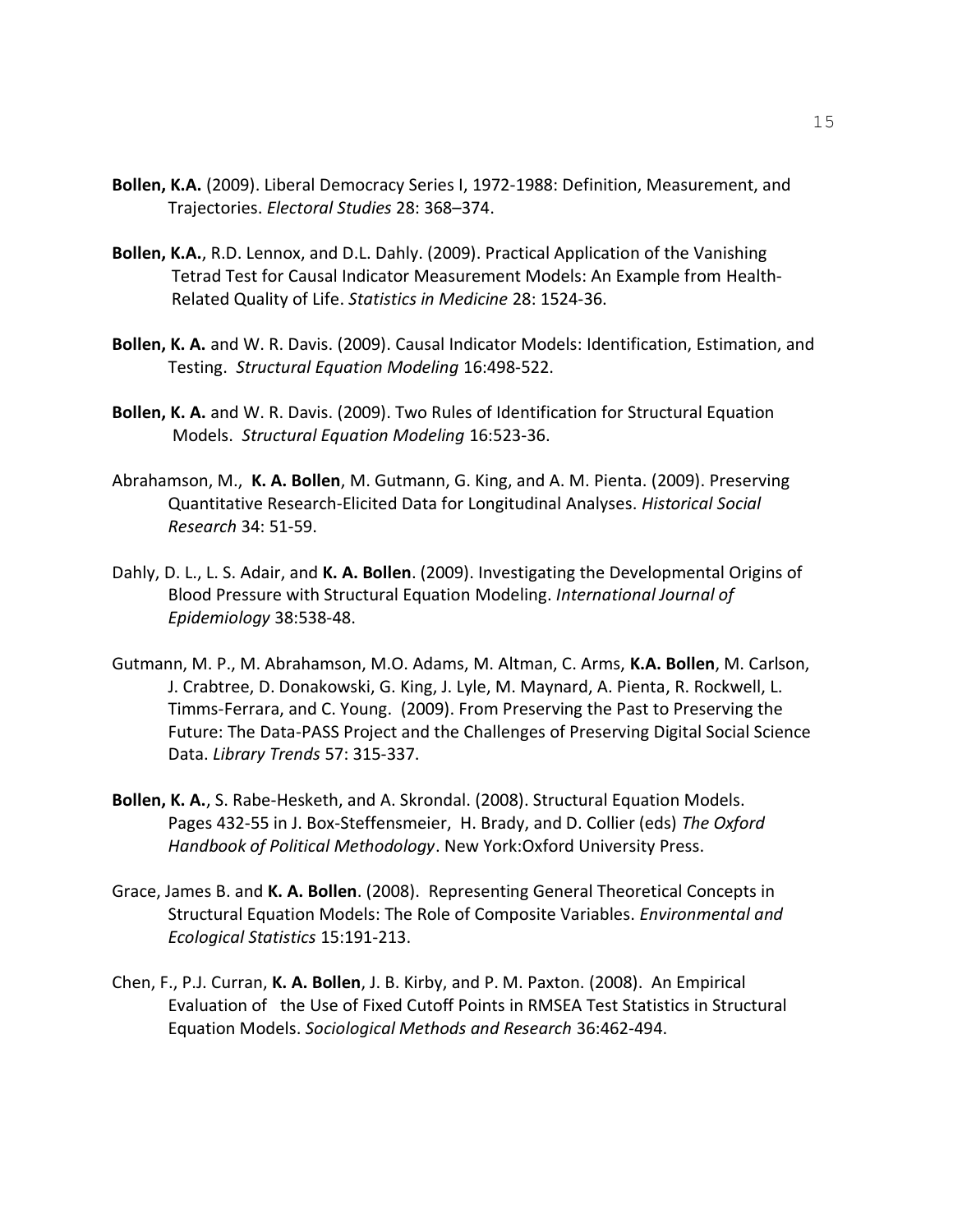- **Bollen, K.A.**, J. B. Kirby, P. J. Curran, P. M. Paxton, and F. Chen. (2007). Latent Variable Models under Misspecification: Two Stage Least Squares (2SLS) and Maximum Likelihood (ML) Estimators. *Sociological Methods and Research* 36:46-86.
- **Bollen, K. A.** and Albert Maydeu-Oliveres. (2007). A Polychoric Instrumental Variable (PIV) Estimator for Structural Equation Models with Categorical Variables. *Psychometrika* 72:309-26.
- Siemsen, E. and **K.A. Bollen**. (2007). Least Absolute Deviation Estimation in Structural Equation Modeling. *Sociological Methods and Research* 36: 227-65.
- **Bollen, K.A.**, Jennifer Glanville, and Guy Stecklov. (2007). Socioeconomic Status, Permanent Income, and Fertility: A Latent Variable Approach. *Population Studies* 61: 15-34.
- **Bollen, K.A.** (2007). On the Origins of Latent Curve Models. Pages 79-98 in Robert Cudeck and Robert MacCallum (eds) *Factor Analysis at 100*. Mahwah, NJ:Lawrence Erlbaum .
- Palomo, Jesus, David B. Dunson, and **K. A. Bollen**. (2007). Bayesian Structural Equation Modeling. Pages 163-88 in Sik-Yum Lee (ed.) *Handbook of Structural Equation Models*. Elsevier Publishing.
- Grace, James B. and **K. A. Bollen**. (2005). Interpreting the Results from Multiple Regression & Structural Equation Models. *Bulletin of the Ecological Society of America* 86:283-95.
- **Bollen, K.A.**, P.M. Paxton, and R. Morishima. (2005). Assessing International Evaluations: An Example from USAID's Democracy and Governance Programs. *American Journal of Evaluation* 26: 189-203.

Perreria, K., N. Deeb-Sossa, K. M. Harris, and **K. A. Bollen**. (2005). What Are We Measuring? An Evaluation of the CES-D across Race, Ethnicity, and Immigrant Generation. *Social Forces* 83: 1567-1602. Selected as honorable mention for the 2007 Best Publication in the Sociology of Mental Health by the Mental Health Section of the American Sociological Association.

- Hipp, J., D.J. Bauer, and **K. A. Bollen**. (2005). Conducting Tetrad Tests of Model Fit and Contrasts of Tetrad-Nested Models: A New SAS Macro. *Structural Equation Modeling* 12:76-93.
- **Bollen, K.A.** and P.J. Curran. (2004). Autoregressive Latent Trajectory (ALT) Models: A Synthesis of Two Traditions. *Sociological Methods and Research* 32:336-83.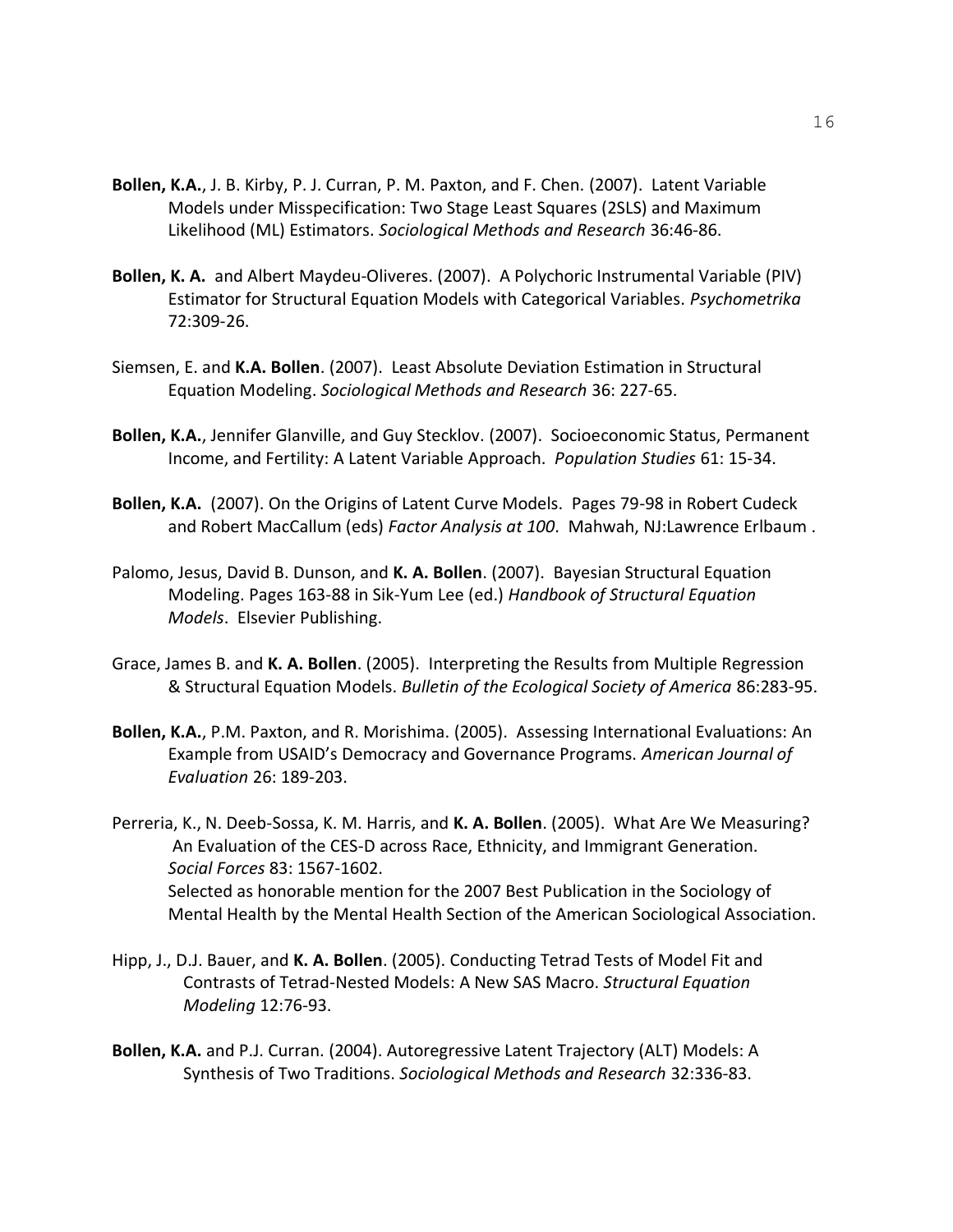- **Bollen, K.A.** and D.J. Bauer. (2004). Automating the Selection of Model-Implied Instrumental Variables. *Sociological Methods and Research* 32:425-52.
- Biesanz, J., N. Deeb-Sossa, A. Papadakis, **K. A. Bollen**, and P. Curran. (2004). The Role of Coding Time in Estimating and Interpreting Growth Curve Models. *Psychological Methods* 9:30-52.
- Hipp, J., D.J. Bauer, P.J. Curran, and **K. A. Bollen**. (2004). Crimes of Opportunity or Crimes of Emotion? Testing Two Explanations of Seasonal Change in Crime. *Social Forces* 82:1333-1372.
- **Bollen, K. A.**, Christ, S. L., and Hipp, J. R. (2004). Growth Curve Model. Pages 446-449 in Michael Lewis-Beck, Alan Bryan and Tim Futing Liao (eds.), *Encyclopedia of Social Science Research Methods*. Thousand Oaks, CA: Sage.
- Curran, P.J., **K. A. Bollen**, F. Chen, P. Paxton, & J. Kirby. (2003). Finite sampling properties of the RMSEA: Point estimates and confidence intervals. *Sociological Methods and Research* 32:208-52.
- Hipp, J. and **K. A. Bollen**. (2003). Model Fit in Structural Equation Models with Censored, Ordinal, and Dichotomous Variables: Testing Vanishing Tetrads. *Sociological Methodology* 2003. 33: 267-305.
- Paxton, P., **K. A. Bollen**, D. Lee, and H. Kim. (2003). A Half Century of Suffrage: New Data and a Comparative Analysis. *Studies in Comparative International Development* 38:93-122.
- Paxton, P. and **K. A. Bollen**. (2003). Perceived Quality and Methodology in Graduate Department Ratings: The Case of Sociology, Political Science, and Economics. *Sociology of Education* 76:71-88.
- **Bollen, K.A.** (2002). Latent Variables in Psychology and the Social Sciences. *Annual Review of Psychology* 53:605-34.

Reprinted in Martin Bulmer, Patrick Sturgis, and Nick Allum (eds.) (2009) *The Secondary Analysis of Survey Data*, Sage Publications Ltd.

**Bollen, K.A.**, J. Glanville, and G. Stecklov. (2002). Economic Status Proxies in Studies of Fertility in Developing Countries: Does the Measure Matter? *Population Studies* 56:81-96.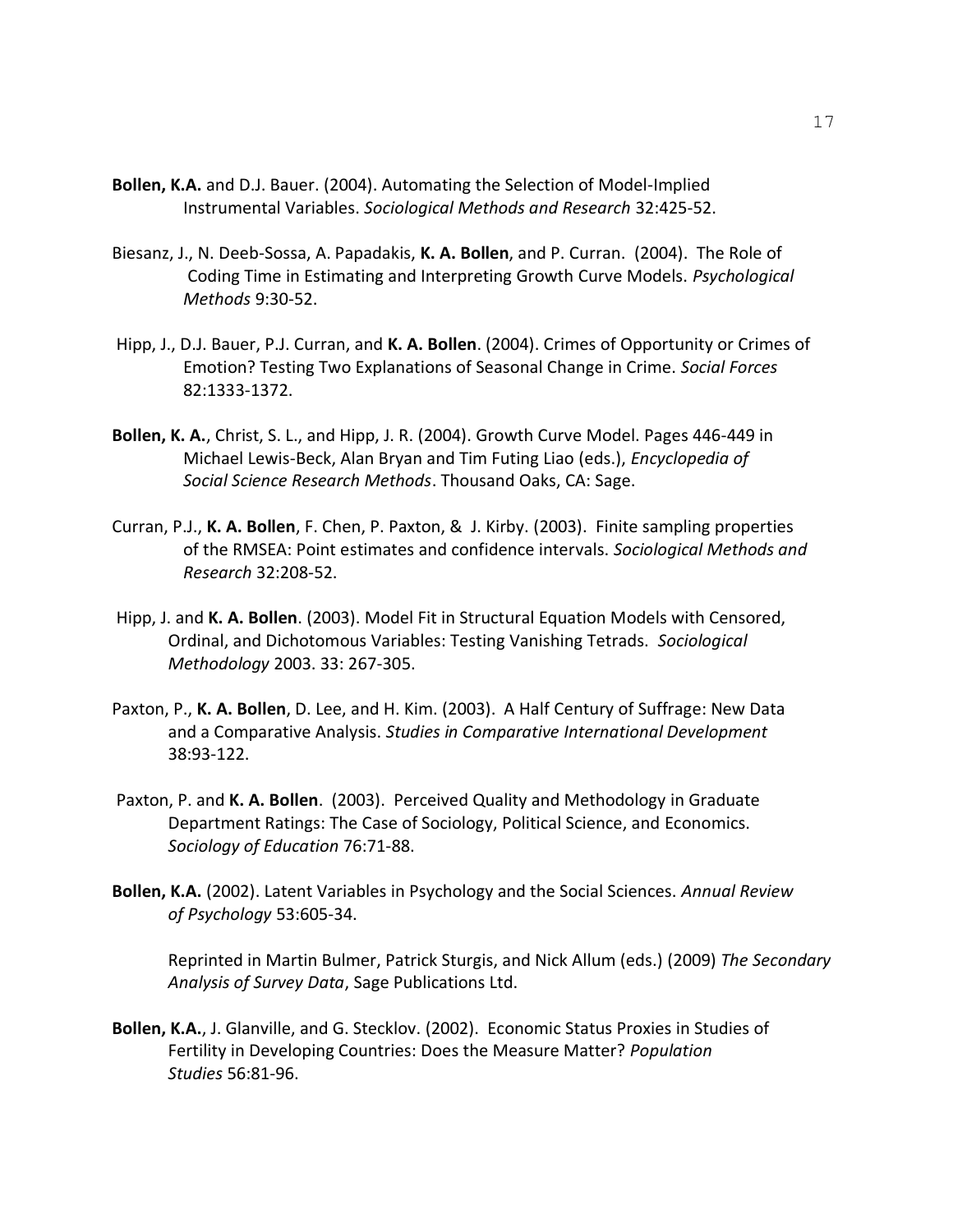- **Bollen, K.A.** and J. Biesanz. (2002). A Note on a Two Stage Least Squares (2SLS) Estimator for Higher Order Factor Analysis. *Sociological Methods & Research* 30:568-79.
- **Bollen, K. A.** (2001) (print) (2002) (electronic). Indicator: Methodology. Pages 7282-7287 in Neil J. Smelser and Paul B. Baltes (editors-in-chief). *International Encyclopedia of the Social and Behavioral Sciences*. Oxford, U.K.:Elsevier Science.
- Curran, P.J., **K. A. Bollen**, P. Paxton, J. Kirby, & F. Chen. (2002). The Noncentral chi-square distribution in misspecified structural equation models: Finite sample results from a Monte Carlo simulation. *Multivariate Behavioral Research* 37:1-36.
- **Bollen, K. A.**, J. Glanville, and G. Stecklov. (2001). Socioeconomic status and class in studies of fertility and health in developing countries. *Annual Review of Sociology* 27:153-85.
- **Bollen, K.A.** (2001). Two-stage Least Squares and Latent Variable Models: Simultaneous Estimation and Robustness to Misspecifications. Pages 119-38 in Robert Cudeck, Stephen Du Toit, and Dag Sörbom (eds), *Structural Equation Modeling: Present and Future, A Festschrift in Honor of Karl Jöreskog*. Lincoln, IL:Scientific Software.
- Curran, P. J. and **K. A. Bollen**. (2001). The Best of Both Worlds: Combining Autoregressive and Latent Curve Models. Pages 107-35 in L. Collins and A. Sayer (eds), *New Methods for the Analysis of Change*. Washington, DC: American Psychological Association.
- Paxton, P.M., P. Curran, **K. A. Bollen**, J. Kirby, and F. Chen. (2001). Monte Carlo Simulations in Structural Equation Models. *Structural Equation Modeling* 8:287-312.
- Chen, F., **K. A. Bollen**, P. Paxton, P. Curran, and J. Kirby. (2001). Improper Solutions in Structural Equation Models: Causes, Consequences, and Strategies. *Sociological Methods & Research* 29:468-508.
- Speizer, Ilene and **K. A. Bollen**. (2000). How Well Do Perceptions of Family Planning Service Quality Correspond To Objective Measures? Evidence From Tanzania. *Studies in Family Planning* 31:163-177.
- **Bollen, K.A.** and Kwok-fai Ting. (2000). A Tetrad Test for Causal Indicators. *Psychological Methods* 5:3-22.
- **Bollen, K.A.** and P. Paxton. (2000). Subjective Measures of Liberal Democracy. *Comparative Political Studies* 33:58-86.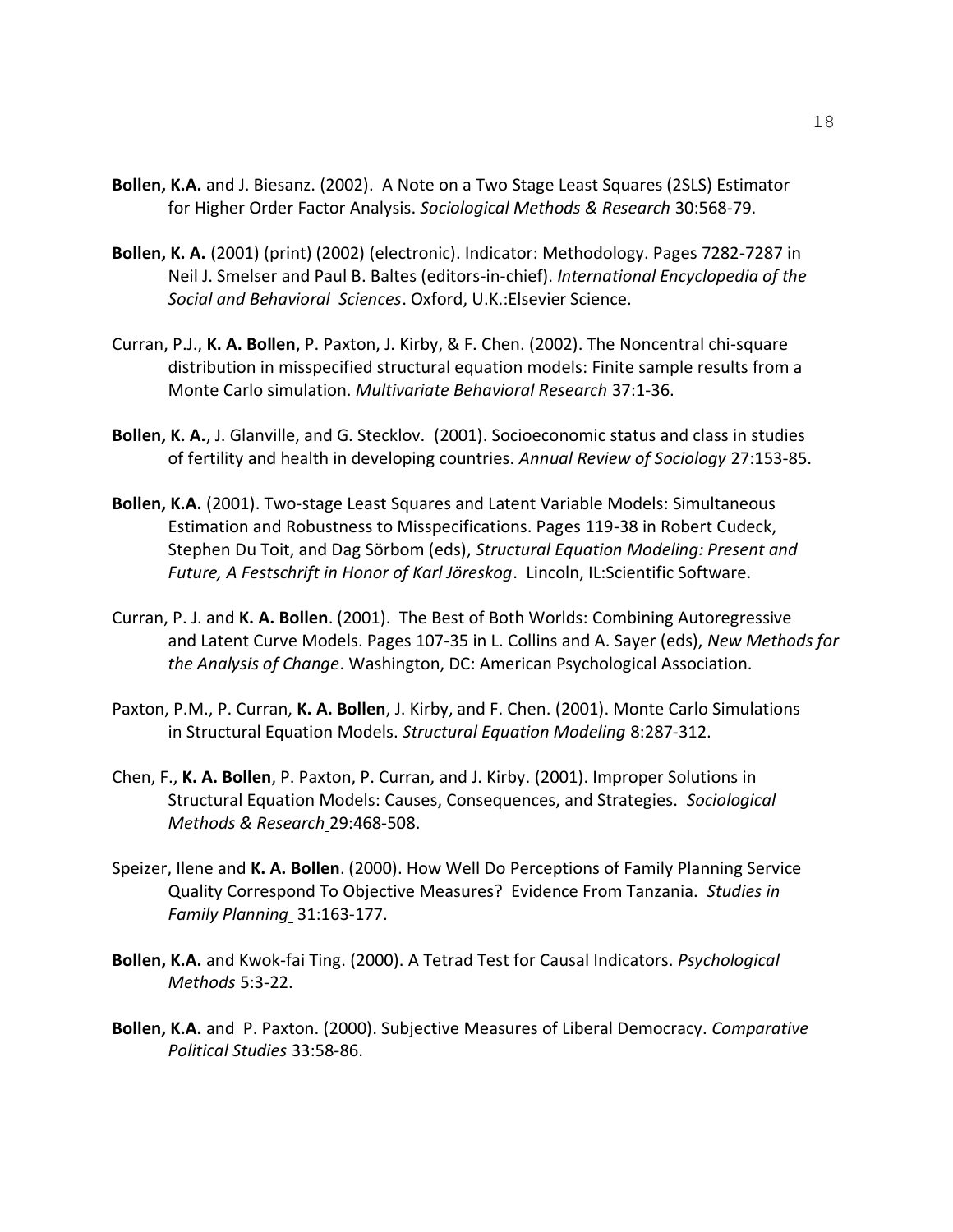- Mroz, T., **K. A. Bollen**, I. Speizer, and D. Dominic. (1999). Quality, Accessibility, and Contraceptive Use in Rural Tanzania. *Demography* 36:23-40.
- **Bollen, K. A.** and Juan Diez Medrano. ((1998)). Who are the Spaniards? Nationalism and Identification in Spain. *Social Forces* 77:587-621.
- **Bollen, K.A.** and P. Paxton. (1998). Detection and Determinants of Bias in Subjective Measures. *American Sociological Review* 63:465-78.

Reprinted in *Latent Variables and Factor Analysis* edited by Salvatore Babones (2015). Newbury, CA:Sage.

- **Bollen, K.A.** and Kwok-fai Ting. (1998). Bootstrapping a Test Statistic for Vanishing Tetrads. *Sociological Methods and Research* 27:77-102.
- **Bollen, K.A.** (1998). Structural Equation Models. Pages 4363-4372 in *Encyclopedia of Biostatistics*. P. Armitage and T. Colton (editors-in chief) Sussex, England:John Wiley.
- **Bollen, K.A.** (1998). Path Analysis. Pages 3280-3284 in *Encyclopedia of Biostatistics*. P. Armitage and T. Colton (editors-in-chief) Sussex, England:John Wiley.
- **Bollen, K. A.** (1998). LISREL Models. Pages 2305-2306 in *Encyclopedia of Biostatistics*. P. Armitage and T. Colton (editors-in-chief) Sussex, England:John Wiley.
- **Bollen, K.A.** and Pamela Paxton. (1998). Interactions of Latent Variables in Structural Equation Models. *Structural Equation Modeling* 5:267-93.

Reprinted as Two-Stage Least Squares Estimation of Interaction Effects, pages 125-51 in R.E. Schumacker and G.A. Marcoulides (eds), 1998, *Interaction and Nonlinear Effects in Structural Equation Modeling*, Mahwah, NJ: Erlbaum.

- **Bollen, K.A.** and Pamela Paxton. (1997). Democracy Before Athens. Pages 13-44 in M. Midlarsky (ed) *Inequality and Democracy*. NY:Cambridge University Press.
- Slifkin, Rebecca, Kerry E. Kilpatrick, Matthew C. Johnsen, and **Kenneth A. Bollen**. (1997). A Resident-Based Reimbursement System for Intermediate Care Facilities for the Mentally Retarded. *Health Care Financing Review* 18:61-72.
- **Bollen, K.A.** (1996). An Alternative 2SLS Estimator for Latent Variable Models. *Psychometrika* 61:109-21.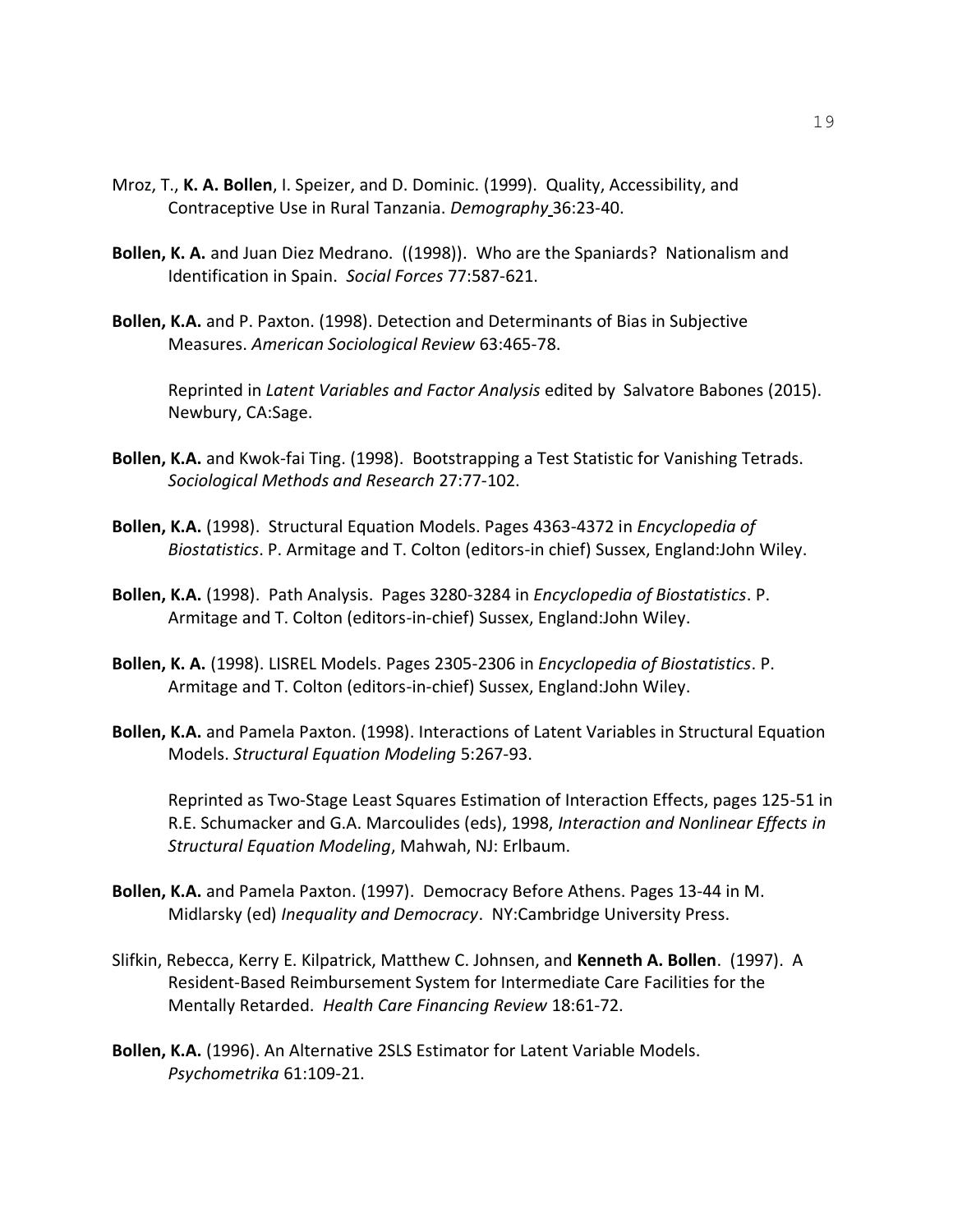- **Bollen, K.A.** (1996). A Limited-Information Estimator for LISREL Models With and Without Heteroscedastic Errors. Pages 227-41 in George Marcoulides and Randy Schumacker (eds). *Advanced Structural Equation Modeling Techniques*. Mahwah, NJ:Erlbaum.
- **Bollen, K.A.**, D. Guilkey, and T. Mroz. (1995). Binary Outcomes and Endogenous Explanatory Variables: Tests and Solutions with an Application to the Demand for Contraceptive Use in Tunisia. *Demography* 32: 111-131.
- **Bollen, K.A.**, (1995). Structural Equation Models that are Nonlinear in Latent Variables: A Least Squares Estimator. *Sociological Methodology* 25:223-51.
- **Bollen, K.A.**, (1995). Measures of Political Democracy. Pages 817-21 in S. M. Lipset (ed.) *The Encyclopedia of Democracy*. Washington, D.C.: Congressional Quarterly.
- **Bollen, K.A.** and S. Appold. (1993). National Industrial Structure and the Global System. *American Sociological Review*, 58:283-301.
- **Bollen, K.A.** (1993). Liberal Democracy: Validity and Method Factors in Cross-National Measures. *American Journal of Political Science*, 37:1207-1230.
- **Bollen, K.A.** and K. Ting. (1993). Confirmatory Tetrad Analysis. *Sociological Methodology* 23:147-75.
- **Bollen, K.A.**, B. Entwisle, and A. Anderson. (1993). Macrocomparative Research Methods. *Annual Review of Sociology* 19:321-351.

Reprinted in A. Sica (ed.) 2005. *Comparative Methods in the Social Sciences*. SAGE Benchmarks in Social Research Methods series. Newbury Park, CA: Sage.

- **Bollen, K.A.** and J.S. Long (eds.). (1992). Tests for Structural Equation Models. Special issue of *Sociological Methods & Research*, 21, November, pages 123-282.
- **Bollen, K.A.** and R. Stine. (1992). Bootstrapping Goodness of Fit Measures in Structural Equation Models. *Sociological Methods and Research*, 21:205-229. Reprinted in K.A. Bollen and J.S. Long (eds.) 1993. *Testing Structural Equation Models*.
- **Bollen, K.A.** and G. Arminger. (1991). Observational Residuals in Factor Analysis and Structural Equation Models. *Sociological Methodology* 21:235-62.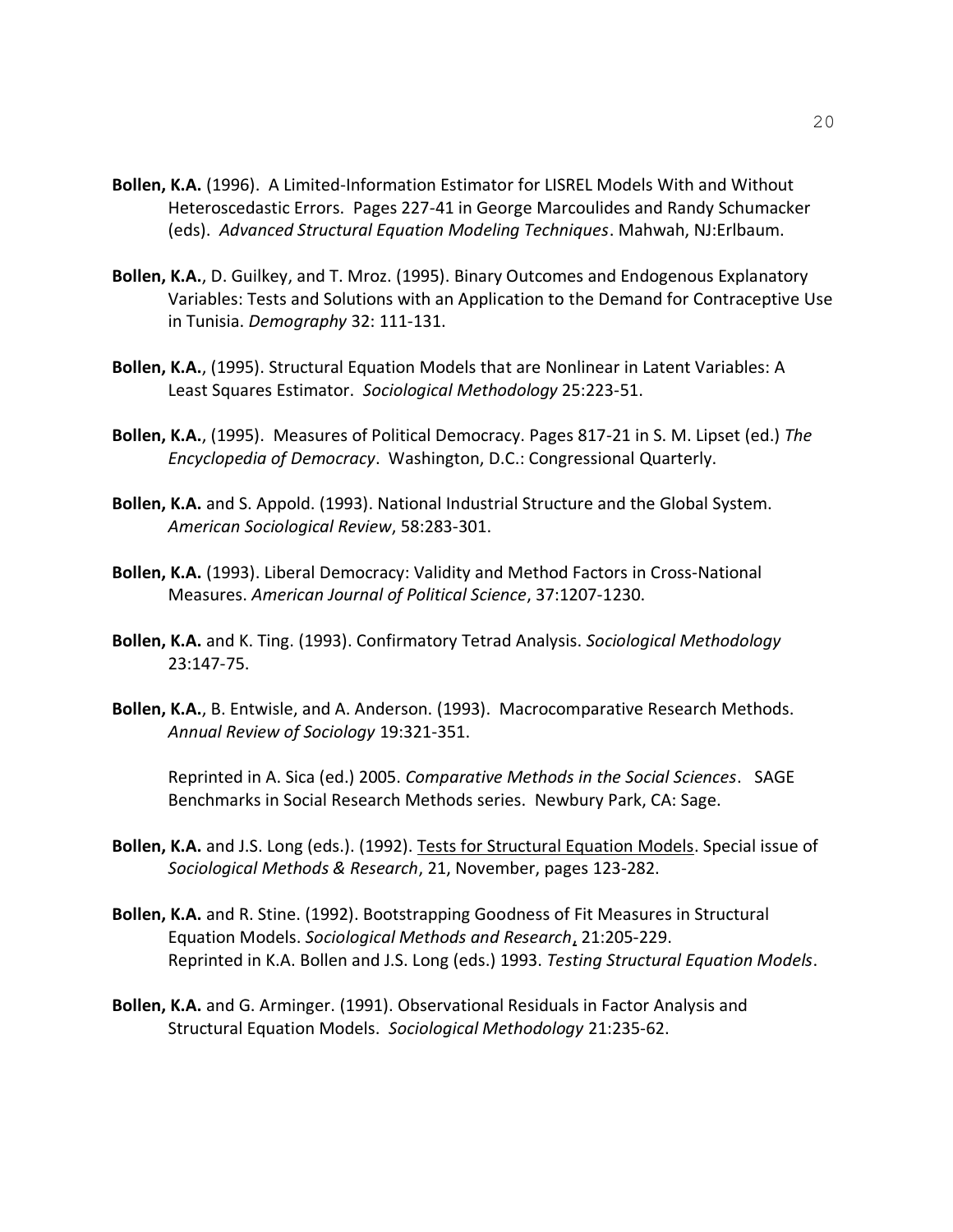**Bollen, K.A.** and R. Lennox. (1991). Conventional Wisdom on Measurement: A Structural Equation Perspective. *Psychological Bulletin*, 110: 305-314.

Reprinted in *Latent Variables and Factor Analysis* edited by Salvatore Babones (2015). Newbury, CA:Sage.

- **Bollen, K.A.** and R. Hoyle. (1990). Perceived Cohesion: A Conceptual and Empirical Examination. *Social Forces* 69:479-504.
- **Bollen, K.A.** (1990). Political Democracy: Conceptual and Measurement Traps. *Studies in Comparative International Development* 25:7-24.

Reprinted in *On Measuring Democracy* edited by Alex Inkeles (1991).

- **Bollen, K.A.** and Robert Stine. (1990). Direct and Indirect Effects: Classical and Bootstrap Estimates of Variability. *Sociological Methodology* 20:115-140.
- **Bollen, K.A.** and Robert Jackman. (1990). Regression Diagnostics: An Expository Treatment of Outliers and Influential Cases. Pages 257-291 in J. Fox and J. Scott Long (eds.) *Modern Methods of Data Analysis*. Newbury Park, CA: Sage. (Revised 1985 SMR paper).
- **Bollen, K.A.** (1990). Overall Fit in Covariance Structure Models: Two Types of Sample Size Effects. *Psychological Bulletin*, 107:256-259.
- **Bollen, K.A.** and Robert Jackman. (1989). Democracy, Stability, and Dichotomies. *American Sociological Review*, 54: 612-621.
- **Bollen, K.A.** (1989). A New Incremental Fit Index for General Structural Equation Models. *Sociological Methods and Research*, 17:303-316.
- **Bollen, K.A.** and J. Liang. (1988). Some Properties of Hoelter's CN. *Sociological Methods and Research* 16:492 503.
- **Bollen, K.A.** (1987). World System Status and Development Status: Overfitting or Proxy Variables? *International Journal of Comparative Sociology* 28:75-79.
- **Bollen, K.A.** (1987). Total, Direct, and Indirect Effects in Structural Equation Models. *Sociological Methodology* 17:37-69.

Reprinted in Salvatore Babones (ed.). 2013. *Applied Statistical Modeling*. London:SAGE.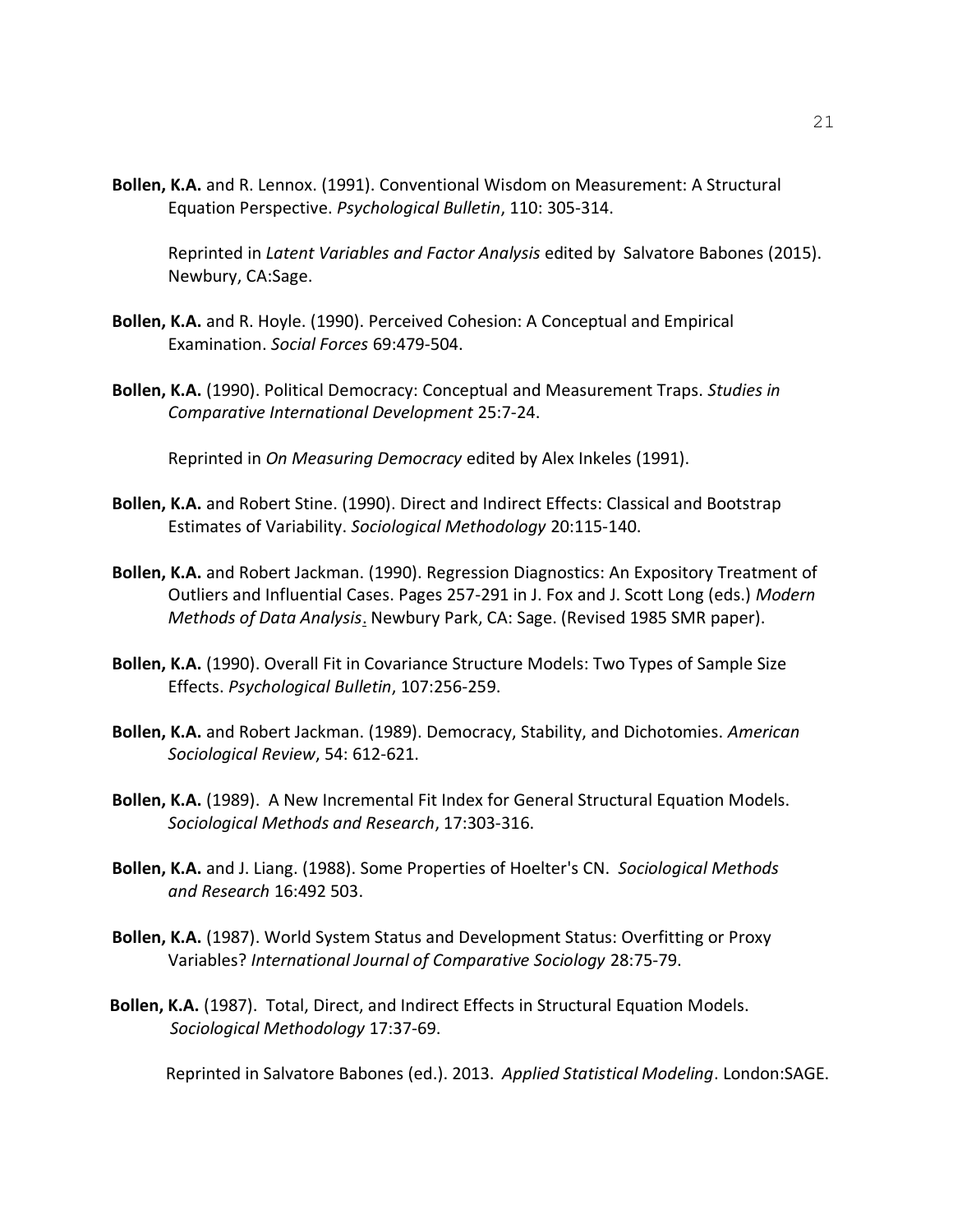- **Bollen, K.A.** (1987). Outliers and Improper Solutions: A Confirmatory Factor Analysis Example. *Sociological Methods and Research* 15:375-84.
- **Bollen, K.A.** and R. Schwing. (1987). Air Polution-Mortality Models: A Demonstration of the Effects of Measurement Error. *Quality and Quantity* 21:37-48.
- Liang, J., R.H. Lawrence, and **K. A. Bollen**. (1987). Race Differences in Two Measures of Subjective Well-Being. *Journal of Gerontology* 42:426-28.
- **Bollen, K.A.** (1987). Structural Equation Approaches to Subjective Air Quality. pp. 57-72 in H. S. Koelega (ed.) *Environmental Annoyance: Characterization, Measurement, and Control*. Amsterdam: Elsevier Science Publishers.
- Liang, J., H. Asano, **K. A. Bollen**, E.F. Kahana, and D. Maeda. (1987). Cross-Cultural Comparability of the Philadelphia Geriatric Center Morale Scale: An American-Japanese Comparison. *Journal of Gerontology* 42:37-43.
- **Bollen, K.A.** and J. Kmenta. (1986). Estimation of Simultaneous Equation Models with Autoregressive or Heteroscedastic Disturbances. pp. 704-11 in J. Kmenta *Elements of Econometrics*. New York: Macmillan.
- **Bollen, K.A.** (1986). Sample Size and Bentler and Bonett's Nonnormed Fit Index. *Psychometrika* 51:375-77.
- **Bollen, K.A.** (1986). Political Rights and Political Liberties in Nations: An Evaluation of Human Rights Measures, 1950 to 1984. American Association for the Advancement of Science's special issue of *Human Rights Quarterly* 8:567-91.
- Liang, J., R.H. Lawrence, and **K. A. Bollen**. (1986). Age Differences in the Structure of the Philadelphia Geriatric Center Morale Scale. *J. of Psychology and Aging* 1:27-33.
- **Bollen, K.A.** and Karl G. Jöreskog. (1985). Uniqueness Does Not Imply Identification: A Note on Confirmatory Factor Analysis. *Sociological Methods and Research* 14:155-63.
- **Bollen, K.A.** and Robert Jackman. (1985). Political Democracy and the Size Distribution of Income. *American Sociological Review* 50:438-57.
- Phillips, David P. and **K. A. Bollen**. (1985). Same Time Last Year: Selective Data Dredging for Negative Findings. *American Sociological Review* 50:364-76.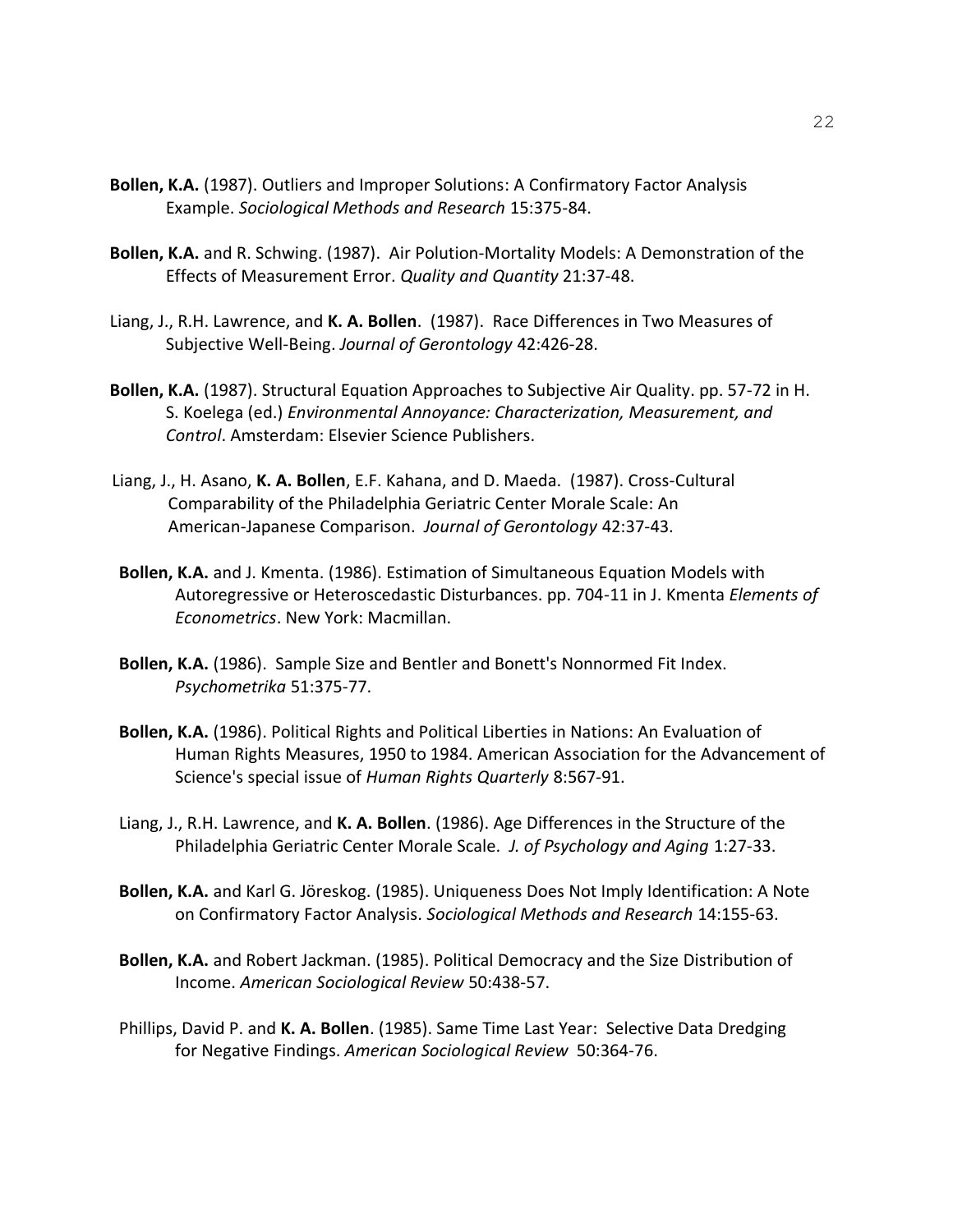- Liang, J. and **K. A. Bollen**. (1985). Sex Differences in the Structure of the Philadelphia Geriatric Center Morale Scale. *Journal of Gerontology* 40:468-77.
- **Bollen, K.A.** and Robert Jackman. (1985). Regression Diagnostics: An Expository Treatment of Outliers and Influential Cases. *Sociological Methods and Research* 13:510-42.

Reprinted in *Fundamentals of Regression Modeling* Four-volume Set edited by Salvatore Babones (2014). Newbury, CA:Sage.

**Bollen, K.A.** and Robert Jackman. (1985). The Economic and Noneconomic Determinants of Political Democracy in the 1960s. *Research in Political Sociology* 1:27-48.

Reprinted in *The Political Sociology of the State* edited by R. Braungart and M. Braungart (1990). Greenwich CT: JAI Press.

- **Bollen, K.A. (**1984). Multiple Indicators: Internal Consistency or No Necessary Relationship. *Quality and Quantity* 18:377-85.
- **Bollen, K.A.** and B. Entwisle. (1984). Economic Development and Fertility: A Note on Functional Form Specification. *Comparative Social Research* 7:179-93.
- **Bollen, K.A.** (1983). World System Position, Dependency and Political Democracy. *American Sociological Review* 48:468-79. (Named as one of ASR Greatest Hits by Jerry Jacobs, Editor of American Sociological Review.)
- **Bollen, K.A.** (1983). Temporal Variations in Mortality: A Comparison of U. S. Suicides and Motor Vehicle Fatalities, 1972-1976. *Demography* 20:45-59.
- Liang, J. and **K. A. Bollen**. (1983). The Structure of the Philadelphia Geriatric Center Morale Scale: A Reinterpretation. *Journal of Gerontology* 38:181-89.
- Cermak, G. and **K. A. Bollen**. (1983). Observer Consistency in Judging Extent of Cloud Cover. *Atmospheric Environment* 17:2109-2110.
- **Bollen, K.A.** and D. Phillips. (1982). Imitative Suicides: A National Study of the Effects of Television News Stories. *American Sociological Review* 47:802-809. (Named as one of ASR Greatest Hits by Jerry Jacobs, Editor of American Sociological Review.)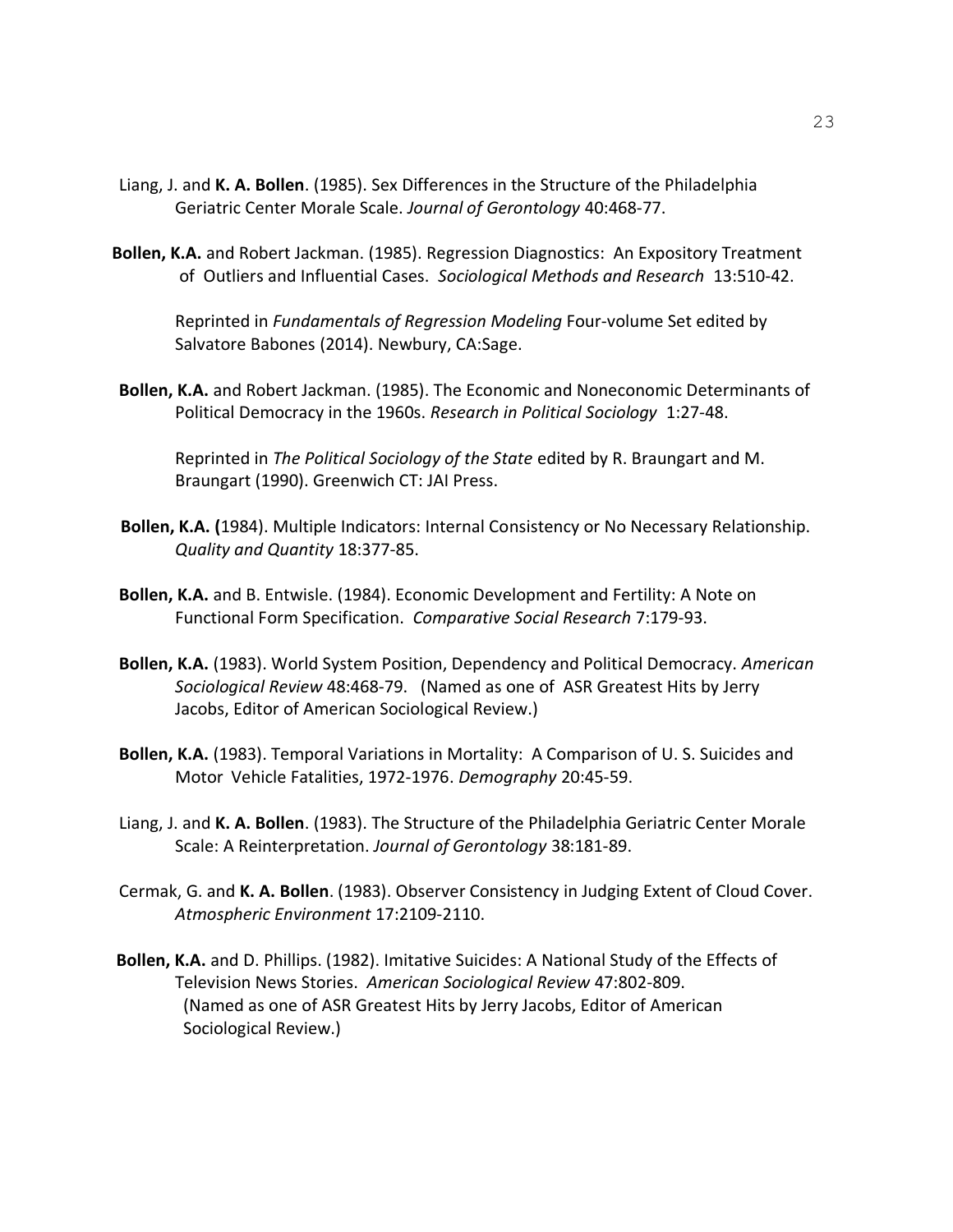- **Bollen, K.A.** and S. Jones. (1982). Political Instability and Production: Motor Vehicle Output in Argentina, Brazil, and Mexico. *Studies in Comparative International Development* 27:73-91.
- **Bollen, K.A.** and S. Jones. (1982). Political Instability and Foreign Direct Investment: The Motor Vehicle Industry, 1948-1965. *Social Forces* 60:1070-88.
- **Bollen, K.A.** (1982). A Confirmatory Factor Analysis of Subjective Air Quality. *Evaluation Review* 6:521-35.
- Cermak, G. and **K. A. Bollen**. (1982). The Relationship Between Judged Visibility and Judged Air Quality: Results of a Survey. *Journal of the Air Pollution Control Association*  32:86-88.
- **Bollen, K.A.** and B. Grandjean. (1981). The Dimension(s) of Democracy: Further Issues in the Measurement and Effects of Political Democracy. *American Sociological Review* 46:232-39.
- **Bollen, K.A.** and D. Phillips. (1981). Suicidal Motor Vehicle Fatalities (MVF) in Detroit: A Replication. *American Journal of Sociology* 87:404-12.
- **Bollen, K.A.** and K.H. Barb. (1981). Pearson's R and Coarsely Categorized Measures. *American Sociological Review* 46:232-39.
- **Bollen, K.A.** (1980). Issues in the Comparative Measurement of Political Democracy. *American Sociological Review* 80:370-90. (Named as one of ASR Greatest Hits by Jerry Jacobs, Editor of American Sociological Review.)
- Covello, V. and **K. A. Bollen**. (1979). Status Consistency in Comparative Perspective: An Examination of Educational, Occupational, and Income Data in Nine Societies. *Social Forces* 58:528-39.
- **Bollen, K.A.** (1979). Political Democracy and the Timing of Development. *American Sociological Review* 44:572-87.
- **Bollen, K.A.** and S. Ward. (1979). Ratio Variables in Aggregate Data Analysis: Their Uses, Problems, and Alternatives. *Sociological Methods and Research* 7:431-50. Also, reprinted in *Aggregate Data Analysis* edited by D.J. Jackson and E.F. Borgatta (1980).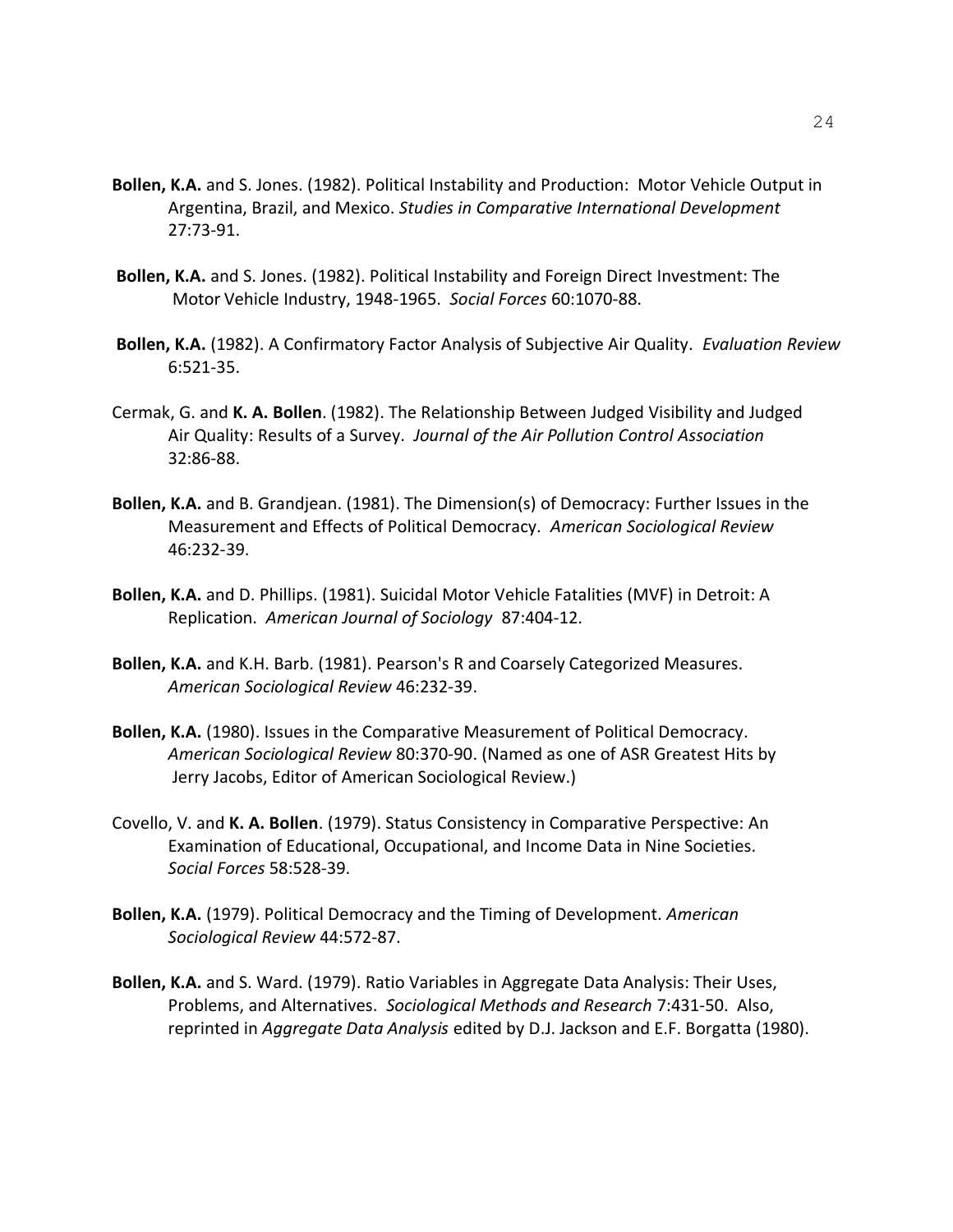#### **ARCHIVE CONSTRUCTION AND DOCUMENTATION**

**Bollen, K.A.** (1998). Cross National Indicators of Liberal Democracy, 1950-1990. (NSF Funded Project. *ICPSR Study No.* 2532).

### **COMMENTS, REPLIES, AND FOREWORDS**

- **Bollen, K.A.** and Adamantios Diamantopoulos. (2017). Notes on Measurement Theory for Causal-Formative Indicators: A Reply to Hardin. *Psychological Methods* 22:605-608.
- Bainter, Sierra A. and **K.A. Bollen**. (2015). Moving forward in the debate on causal indicators: Rejoinder to comments. *Measurement: Interdisciplinary Research and Perspectives* 13:63-74.
- **Bollen, K.A.** (2012). `Cause' and `effect' indicators. Page 163 in Earl Babbie's *The Practice of Social Research*. (Also appears in other editions of text since 1986.)
- **Bollen, K.A.** (2007). Interpretational confounding is due to misspecification, not to type of indicator: Comment on Howell, Breivik, and Wilcox (2007). *Psychological Methods* 12: 219-228.

Reprinted in *Latent Variables and Factor Analysis* edited by Salvatore Babones (2015). Newbury, CA:Sage.

- C. Zimmer and **K. A. Bollen**. (2002). Is What You Ask, What You Get? *North Carolina Data Net* September, 31:14.
- **Bollen, K.A.** (2000). Modeling Strategies: In Search of the Holy Grail. *Structural Equation Modeling* 7: 74-81.

Reprinted in W. P. Vogt & R. B. Johnson (eds) 2012. *Correlation and Regression Analysis.* Newbury Park, CA: SAGE.

- **Bollen, K.A.** (1995). Apparent and Nonapparent Significance Tests. *Sociological Methodology* 25:459-468.
- **Bollen, K.A.** and R.W. Jackman. (1995). Inequality and Democratization Revisited. *American Sociological Review*, 60:983-989.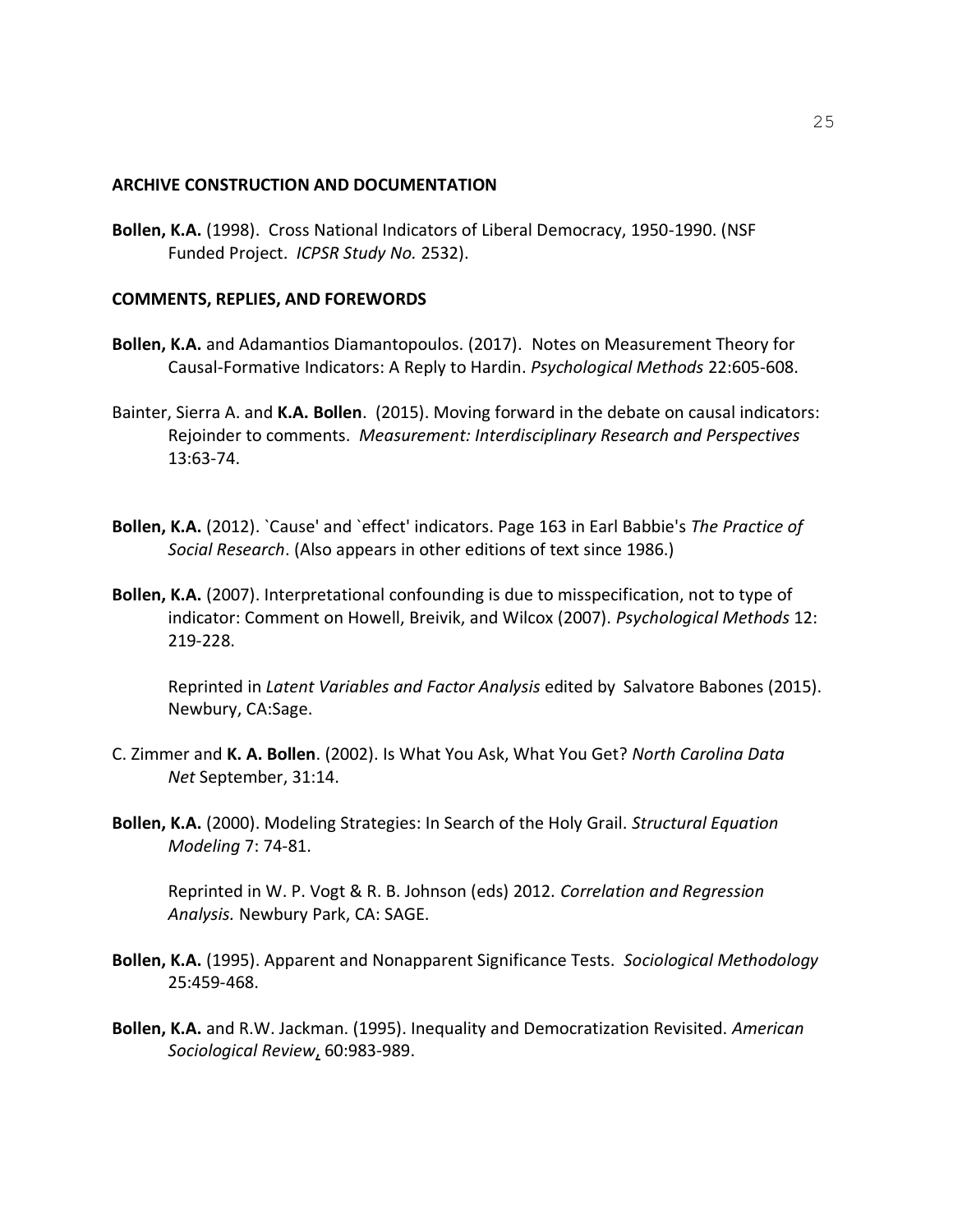- **Bollen, K.A.** (1994). Foreword Pages xvii-xix in Rick Hoyle (ed.) *Structural Equation Modeling: Issues and Applications*. Newberry Park: California: Sage.
- **Bollen, K.A.** (1990). A Comment on Model Modification and Evaluation. *Multivariate Behavioral Research* 25:181-185.
- **Bollen, K.A.** (1990). Outlier Screening and a Distribution-Free Test for Vanishing Tetrads. *Sociological Methods and Research* 19:80-92.
- **Bollen, K.A.** (1988). If You Ignore Outliers, Will They Go Away? A Response to Gasiorowski. *Comparative Political Studies* 20:516-522.
- **Bollen, K.A.** and K.H. Barb. (1983). Collapsing Variables and Validity Coefficients (Reply to O'Brien). *American Sociological Review* 48:286.
- **Bollen, K.A.** and B. Grandjean. (1983). Issues of Theory, Issues of Fact (Reply to Fornell). *American Sociological Review* 48:138-40.

#### **REVIEWS**

- **Bollen, K.A.** (1997). Review of L. Hayduk LISREL:Issues, Debates, and Strategies. *Social Forces* 76:352-354.
- **Bollen, K.A.** and Kwok-fai Ting. (1991). Review of P. Bentler's EQS 3.0 and K. Jöreskog and D. Sörbom's LISREL 7.16. *American Statistician* 45:68-73.
- **Bollen, K.A.** (1988). Review of The Statistical Analysis of Quasi-Experiments by C. Achen. *Contemporary Sociology* 17:433-434.
- **Bollen, K.A.** (1988).Review of Matrices and Society: Matrix Algebra and its Applications in the Social Sciences by Ian Bradley and Ronald L. Meek. *Contemporary Sociology* 17:127.
- **Bollen, K.A.** (1985). Review of Industrialization and Development: A Third World Perspective by Pradip K. Ghosh (ed) and Contending Approaches to World System Analysis by William R. Thompson (ed). *Contemporary Sociology* 14:250-51.
- **Bollen, K.A.** (1981). Review of The Political Economy of Distribution by Michael D. Ward. *American Journal of Sociology* 87:502-4.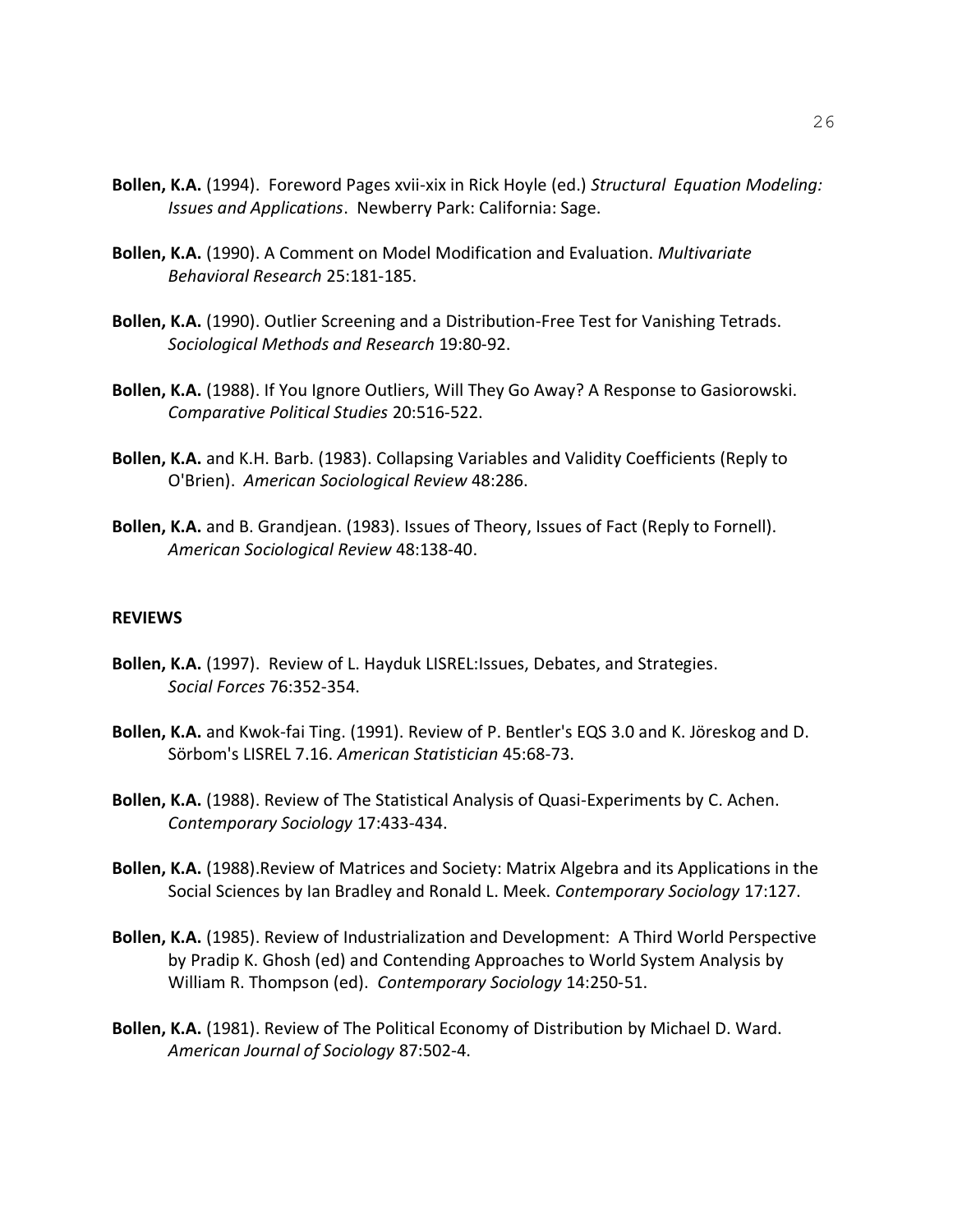**Bollen, K.A.** and B. Entwisle. (1978). Review of Mortality Patterns in National Populations by Samuel Preston. *American Journal of Sociology* 84:785-88.

### **CONVENTION PAPERS AND INVITED PRESENTATIONS** (Partial Listing)

- What Longitudinal Model Should I Choose? Keynote Speaker. From Data to Causes Workshop. Humboldt University, Berlin, Germany, 6 October 2021.
- What Longitudinal Model Should I Choose? Carolina Population Center Colloquium Series. Chapel Hill, NC, February 5, 2021 (with Iliya Gutin).
- When Good Loadings Turn Bad: Robustness in Factor Analysis. International Meetings of the Psychometric Society, Santiago, Chile, 15-19 July 2019.
- An Overview of Autoregressive, Latent Growth Curve, and ALT Models for Longitudinal Data. Invited presentation at the Measurement Error in Longitudinal Data Workshop, University of Manchester, UK, 19 June 2019.
- An Overview of Autoregressive, Latent Growth Curve, and ALT Models for Longitudinal Data. Invited presentation at "It's About Time" Conference on Longitudinal Studies of the Life Course. Pennsylvania State University, 28-30 May 2019.
- The Latent Variable ALT (LV-ALT) Model: A General Framework for Longitudinal Data Analysis. Invited Keynote Address at the Measurement Error in Longitudinal Data Workshop, University of Manchester, UK, 21 June 2019.
- Roadways and Obstacles to Robust and Reliable Sciences. Inaugural talk for The Odum Institute 95th Anniversary Speaker Series: Social Science Speaks. University of North Carolina, Chapel Hill, April 3, 2019.
- A Novel Method for Testing Dimensionality of Measures Using Instrumental Variables. College of Social and Behavioral Sciences. University of Utah, April 1, 2019.
- An Overview of Autoregressive, Latent Growth Curve, and ALT Models for Longitudinal Data. Duke University Population Research Institute Seminar Series, Durham, NC, February 21, 2019 *and* Carolina Population Center Seminar, University of North Carolina, Chapel Hill, February 15, 2019.
- A Novel Method for Testing Dimensionality of Measures Using Instrumental Variables. *Honorary Doctorate Seminar*, Department of Statistics, Uppsala University, Uppsala, Sweden, January 24, 2019.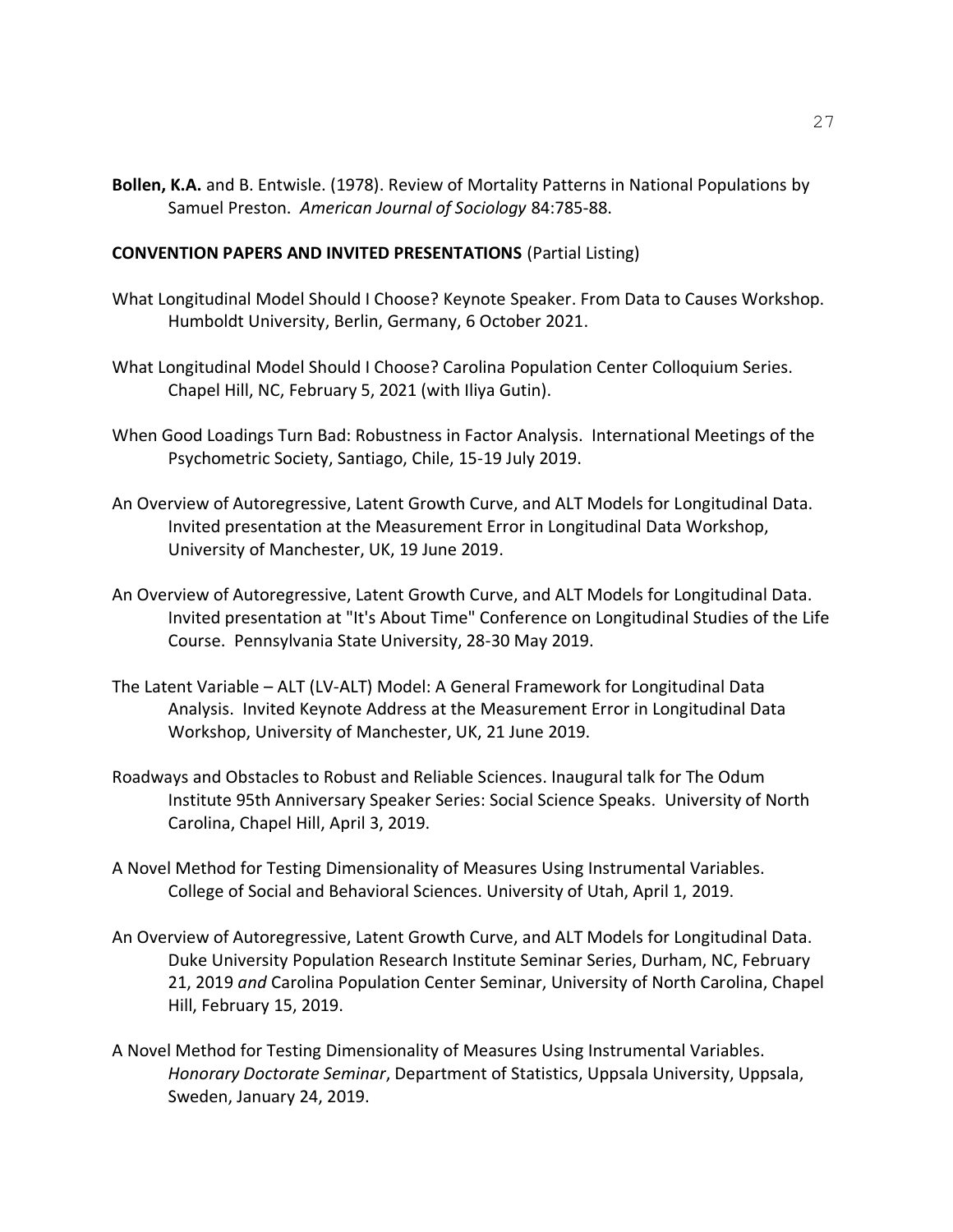- Specify Globally, Estimate, and Test Locally: A MIIV Approach to Structural Equation Models. *Career Award for Lifetime Achievement Address* presented at the International Meetings of the Psychometric Society, New York City, July 11, 2018.
- Model Implied Instrumental Variables (MIIVs) using MIIVsem. Invited Workshop by GSERM and ICPSR held at University of St. Gallen, St. Gallen, Switzerland, June 5-6, 2018.
- Longitudinal Structural Equation Models. Invited Workshop at SOCIUM, University of Bremen, Bremen, Germany, May 28-29, 2018.
- Model Implied Instrumental Variables: An Alternative Orientation to Structural Equation Models. Presented at Applied Statistics Workshop, Harvard University, November 8, 2017.
- Model Implied Instrumental Variables: An Alternative Orientation to Structural Equation Models. Presidential Address at Society of Multivariate Experimental Psychology (SMEP), October 6, 2017.
- Model Implied Instrumental Variables: A New Orientation to Structural Equation Models. Keynote Address at Methods Section Meetings of German Psychological Society, University of Tübingen, Tübingen, Germany, September 20, 2017.
- Model Implied Instrumental Variables: A New Orientation to Structural Equation Models. Invited Keynote Talk at 2017 Modern Modeling Methods Conference, University of Connecticut, Storrs, CN, May 22-25, 2017.
- Myths about Measurement, Causality, and Structural Equation Models. Invited talk at Annenberg Public Policy Center, University of Pennsylvania, Philadelphia, PA, March 30, 2017.
- Structural Equation Models. Invited seminar presentation at GESIS, Cologne, Germany, March 13-17, 2017.
- Determining Factor Dimensionality using Model Implied Instrumental Variables (MIIVs). Presented at the ASA Methodology Section Midyear Meeting, Chicago, Illinois, April 26, 2017.
- Latent Growth Curve Models for Longitudinal Data. Invited lectures at National Research University, Higher School of Economics, Moscow, Russia. August 1-5, 2016.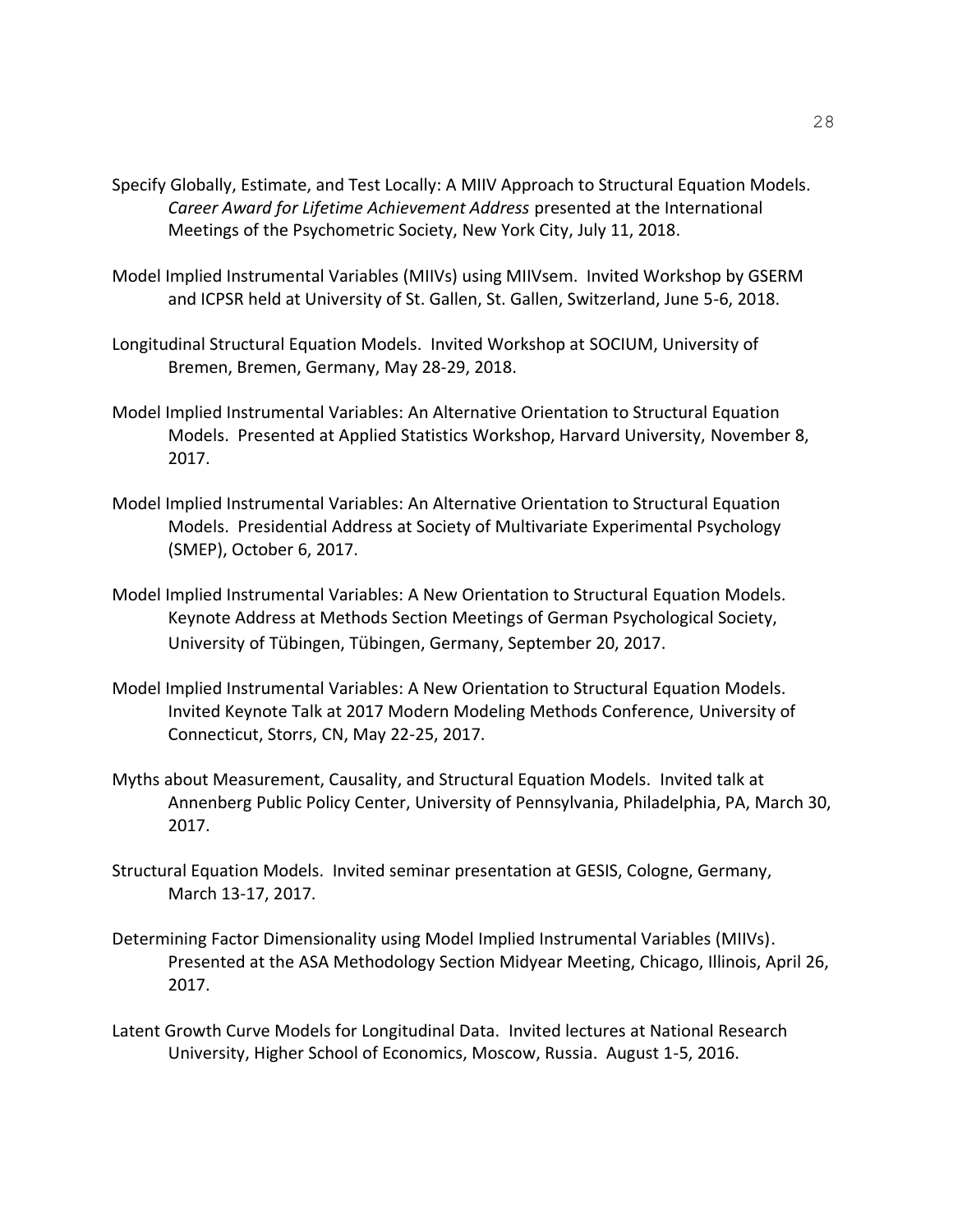- Are Survey Weights Needed? A Review of Weighting Tests in Regression Analysis. Presented at the Population Association of America Meetings, Washington, DC. March 31 – April 2, 2016.
- Measurement Matters: Democracy, Distance, and Department Rankings. Invited presentation at the Institute for Advanced Studies of the University of Bologna, Bologna, Italy, 23 September 2015.
- Social, Behavioral and Economic Sciences Perspectives on Robust and Reliable Science. Invited speaker at *NSF Director's Symposium on Robust and Reliable Science: The Path Forward*. National Science Foundation, Arlington, Virginia, 10 September, 2015.
- The Latent Variable ALT (LV-ALT) Model: A General Framework for Longitudinal Data Analysis. Presented at Duke Workshop on Sensing and Analysis of High-Dimensional Data. Duke University, Durham, North Carolina, 27-29 July 2015.
- The Latent Variable ALT (LV-ALT) Model: A General Framework for Longitudinal Data Analysis. Presented at Annual International Meeting of the Psychometric Society IMPS 2015, Beijing Normal University, China, 12-16 July 2015.
- Are Survey Weights Needed? A Review of Diagnostic Tests in Regression Analysis. Presented at the ASA Methodology Section Mid-Year Meeting, San Diego, California, April 29, 2015. (Based on collaborative work with Paul Biemer, Alan Karr, Stephen Tueller, & Marcus Berzofsky, RTI International.)
- Reflections on Causal Indicators in Structural Equation Models. Invited speaker, Department of Business Administration, Faculty of Business, Economics & Statistics, University of Vienna, Vienna, Austria, May 2014.
- Measuring the Unmeasurable: Concepts and Latent Variables. Keynote speaker at Complex Causality in Structural Equation Modeling: Latent Variables & Nonrecursive Flows. QIPSR Miniconference. University of Kentucky, April 2014.
- Measuring the Unmeasurable: Concepts and Latent Variables. Keynote speaker at Concepts as building Blocks of Theories workshop at Berlin Graduate School of Social Sciences at the Humboldt University and the Social Science Research Center Berlin, Berlin, Germany, July 2013.
- Discussant for IRT Models for Aggregating V-Dem Data by D. Pemstein at Institute for Qualitative and Multimethod Research workshop. Maxwell School, Syracuse University, Syracuse, NY. June 2013.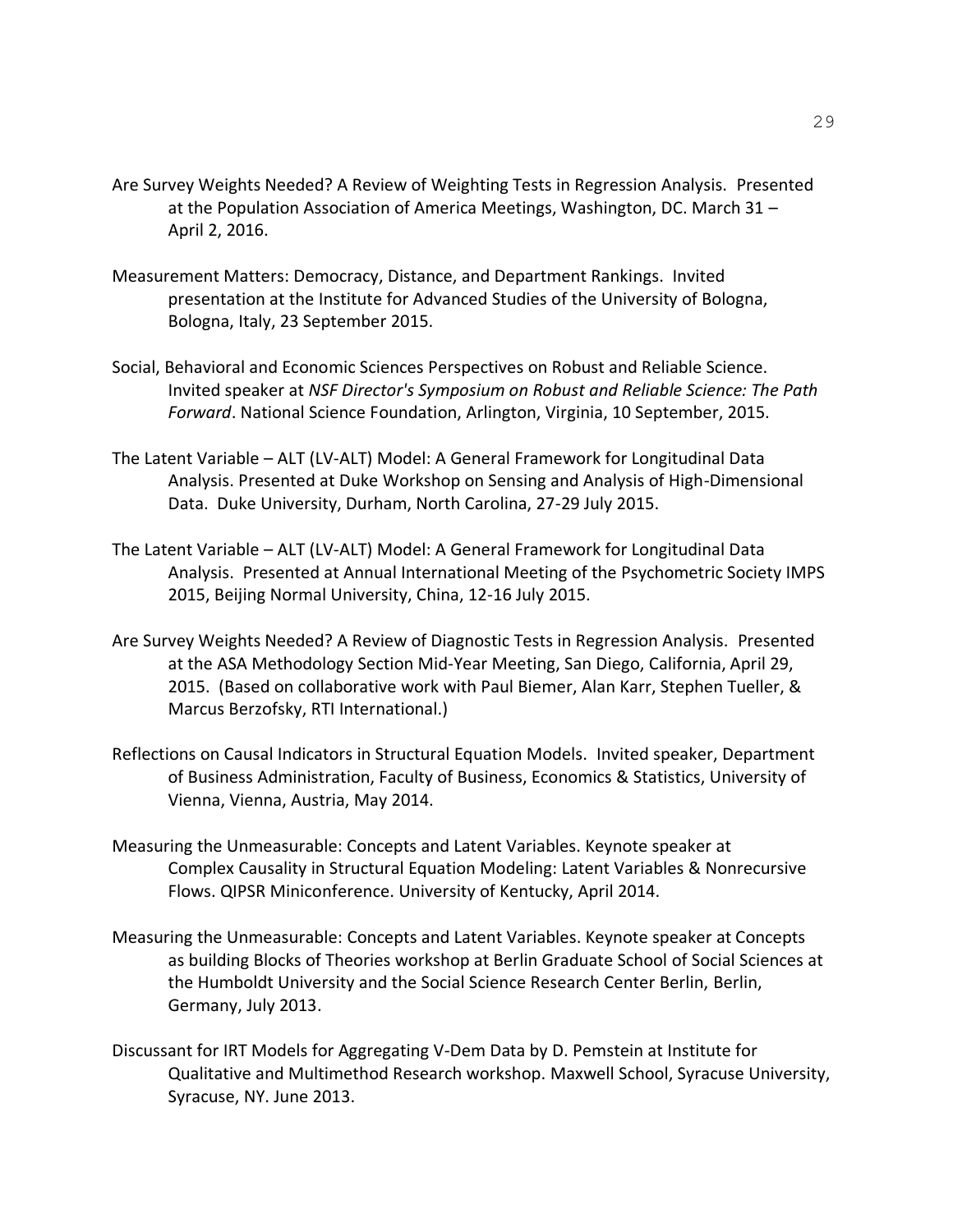- An Overview of Structural Equation Models. at Robert Wood Johnson Foundation. New Connections: Increasing Diversity of RWJF Programming at Princeton University, Princeton, NJ. June 2013.
- Longitudinal Structural Equation Models. Invited speaker at Graduate Methods Workshop at the Penn State Population Research Institute, State College, PA. June 2013.
- Structural Equation Models Workshop sponsored by Biostatistics Group at University of Missouri, Columbia, Missouri. March 2013.
- New Tests of the Number of Factors in Factor Analysis Using Instrumental Variables. Invited talk. Seminar series of the Department of Mathematics and Statistics, University of North Carolina at Greensboro, Greensboro, North Carolina. February 2013.
- Model Implied Instrumental Variables (MIIVs)-Two Stage Least Squares (2SLS): An Alternative Approach to SEMs and Latent Growth Curve Models. Keynote Speaker at Structural Equation Modeling and Latent Variable Models Conference, University of Bologna, Bologna, Italy. September 2012.
- A General Panel Model for Random and Fixed Effects Using Structural Equation Models. Invited Lecture at Center for Lifespan Psychology of the Max Planck Institute for Human Development, Berlin, Germany. September 2012.
- What Are Latent Variable Structural Equation Models? Invited talk. Academy of Mathematics and System Sciences, Chinese Academy of Sciences. Beijing, China. July 2012.
- Structural Equation Models Invited workshop. Peking University. Beijing, China. July 2012.
- A General Panel Model for Random and Fixed Effects using Structural Equation Models. Invited talk. Department of Statistics, Chinese University of Hong Kong, Hong Kong, July 2012.
- Determining the Number of Factors using Model Implied Instrumental Variables (MIIVs) Invited Talk. Association for Psychological Science Annual Convention. Washington, DC, May 2011.
- An Overview of Latent Growth Curve Models. Invited Workshop. SMEP-APS Sponsored. Association for Psychological Science Annual Convention. Washington, DC, May 2011.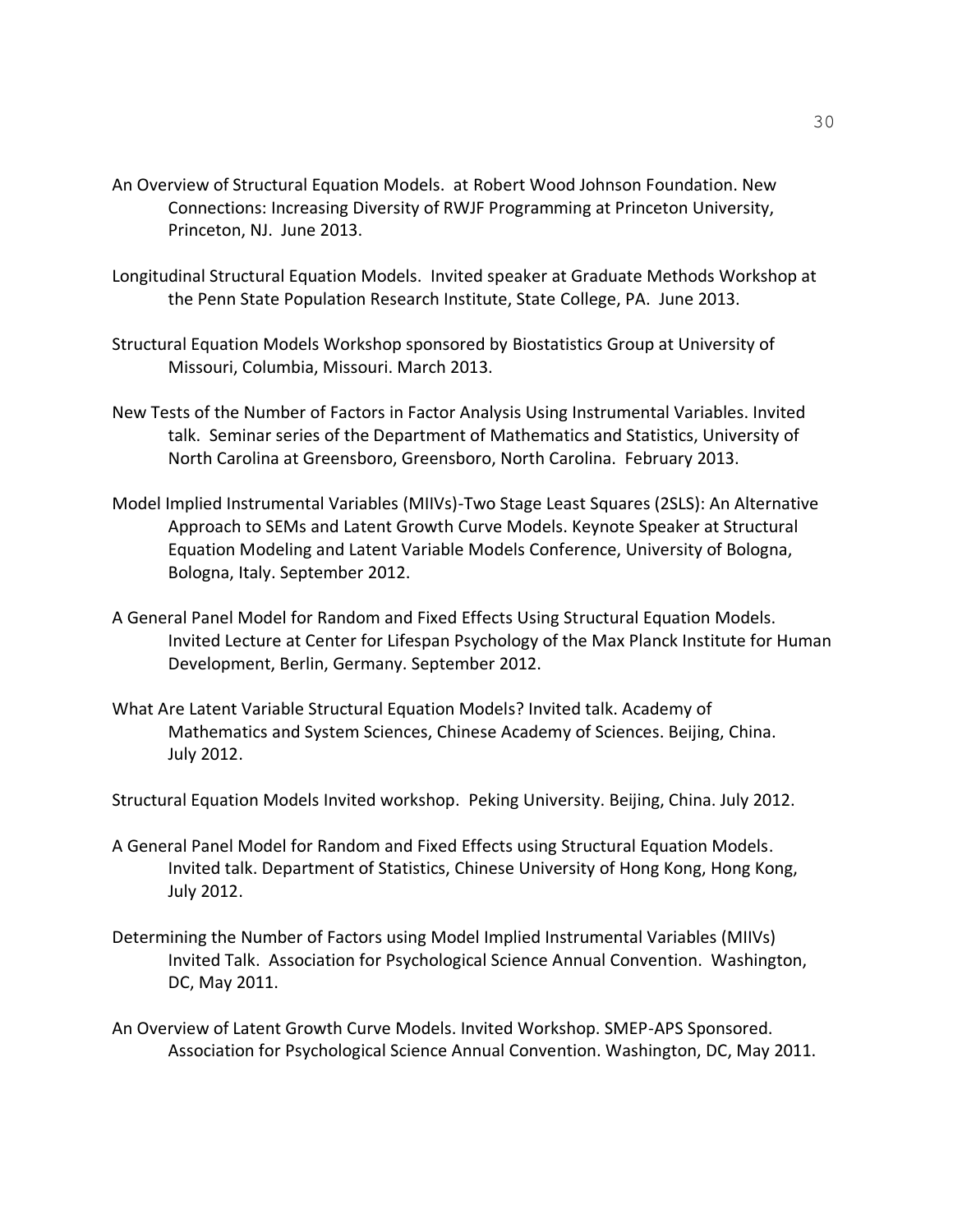- Model Implied Instrumental Variables (MIIVs)-Two Stage Least Squares (2SLS): An Alternative Approach to SEMs. Keynote Speaker. Modern Modeling Methods Conference. University of Connecticut, Storrs, CN, May 2011.
- Advanced Topics in Structural Equation Models. Invited Workshop. SPIDA 2011, York University, Toronto, Ontario, Canada, May 2011.
- Model Implied Instrumental Variables (MIIVs)-Two Stage Least Squares (2SLS): An Alternative Approach to SEMs. Invited talk. Department of Business Studies, Uppsala University, Uppsala, Sweden, May 2011.
- Longitudinal Modeling with Structural Equation Models. Invited talks. Departments of Statistics & Business Studies, Uppsala University, Uppsala, Sweden, May 2011.
- A General Panel Model with Random and Fixed Effects: A Structural Equations Approach. Colloquium, Department of Statistics, Pennsylvania State University, University Park, PA, November 2010.
- Measuring the Unmeasurable: Democracy, Depression, and Distance. Invited Address, 2010 Clifford C. Clogg Memorial Lecture, Departments of Sociology & Statistics, Pennsylvania State University, University Park, PA, November 2010.
- A General Panel Model with Random and Fixed Effects: A Structural Equations Approach. Demography Workshop, Population Center, University of Chicago, Chicago, IL, October 2010.
- Measuring the Unmeasurable: Latent Variables and Structural Equation Models. Invited presentation at Quantification of Behavior, Arthur M. Sackler Colloquia of the National Academy of Sciences, Washington, D.C., June 2010.
- Longitudinal Models with Structural Equation Models (SEMs). Invited presentations at Norwegian School of Management, Oslo, Norway, May-June 2010.
- Visiting Fellow at the Institute of Education Sciences and BEAR seminar presentations on a variety of structural equation models topics. University of California, Berkeley, April 2010.
- A General Panel Model with Fixed and Random Effects: A 'Cost of Motherhood' Example. Workshop in Methods. Indiana University, Bloomington, IN, April 2010.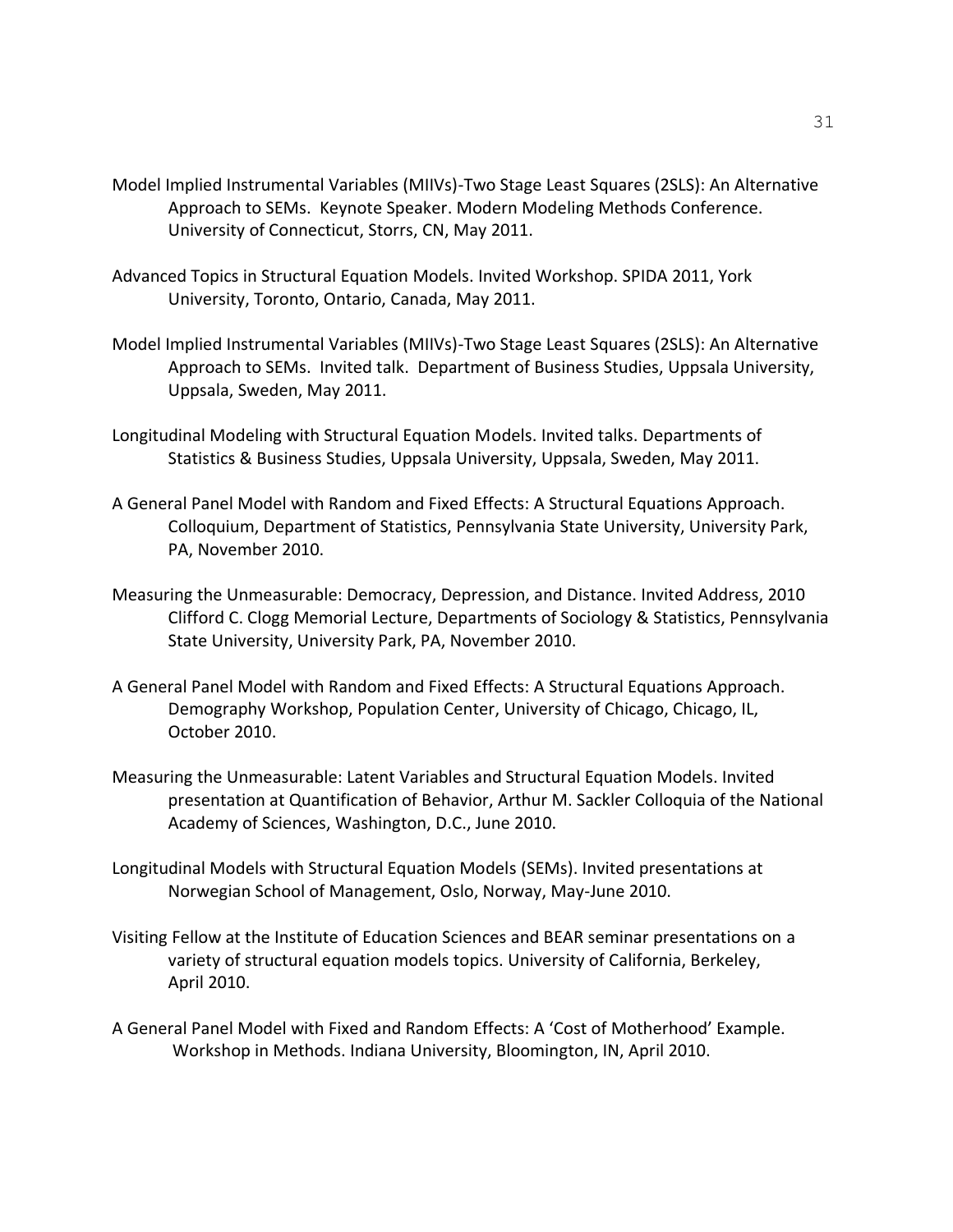- Measuring the Unmeasurable: Depression, Democracy, and Distance. Karl S. Schuessler Lecture in Social Science Research. Indiana University, Bloomington, IN, April 2010.
- A General Panel Model with Fixed and Random Effects: A 'Cost of Motherhood' Example. Office of Population Research, Princeton University, Princeton, NJ, February 2010.
- Longitudinal Measurement of Patient Reported Outcomes: Latent Curve Models Using Structural Equation Models. Invited talk at 2009 Summer Program on Psychometrics, SAMSI Program at NISS, Research Triangle Park, NC, July 2009.
- Fixed and Random Effects Models in Panel Data using Structural Equation Models. & An Overview of Latent Curve Models. Invited talks presented at the Swiss Foundation for Research in Social Sciences, University of Lausanne, Lausanne, Switzerland, September 2008.
- An Overview of the Odum Institute for Research in Social Science. Invited talk presented at the Swiss Foundation for Research in Social Sciences, University of Lausanne, Lausanne, Switzerland, September 2008.
- Fixed and Random Effects Models in Panel Data using Structural Equation Models. Invited talk presented at the California Center for Population Research and Department of Sociology, UCLA, February 2008.
- Liberal Democracy Series I, 1972-1988: Definition, Measurement, And Trajectories. Invited talk presented at Producing Better Measures by Combining Data Cross-Temporally conference at University of Oxford, Oxford, England, November 2007.
- Invited Speaker at the South African Statistical Association (SASA), Variety of topics and locations in South Africa. October - November 2007.
- Structural Equation Models Lectures. Invited talk at the European Courses in Advance Statistics (ECAS) program of the European Union. Grenoble, France, September 2007.
- Causality and Structural Equation Models. Invited talk at International Psychometric Society Meetings, Tokyo University, Tokyo, Japan, July 2007.
- Topics in Random Effects Models for Longitudinal Data. Invited talk in SPIDA program at Institute for Social Research at York University, Toronto, Ontario, Canada, June 2007.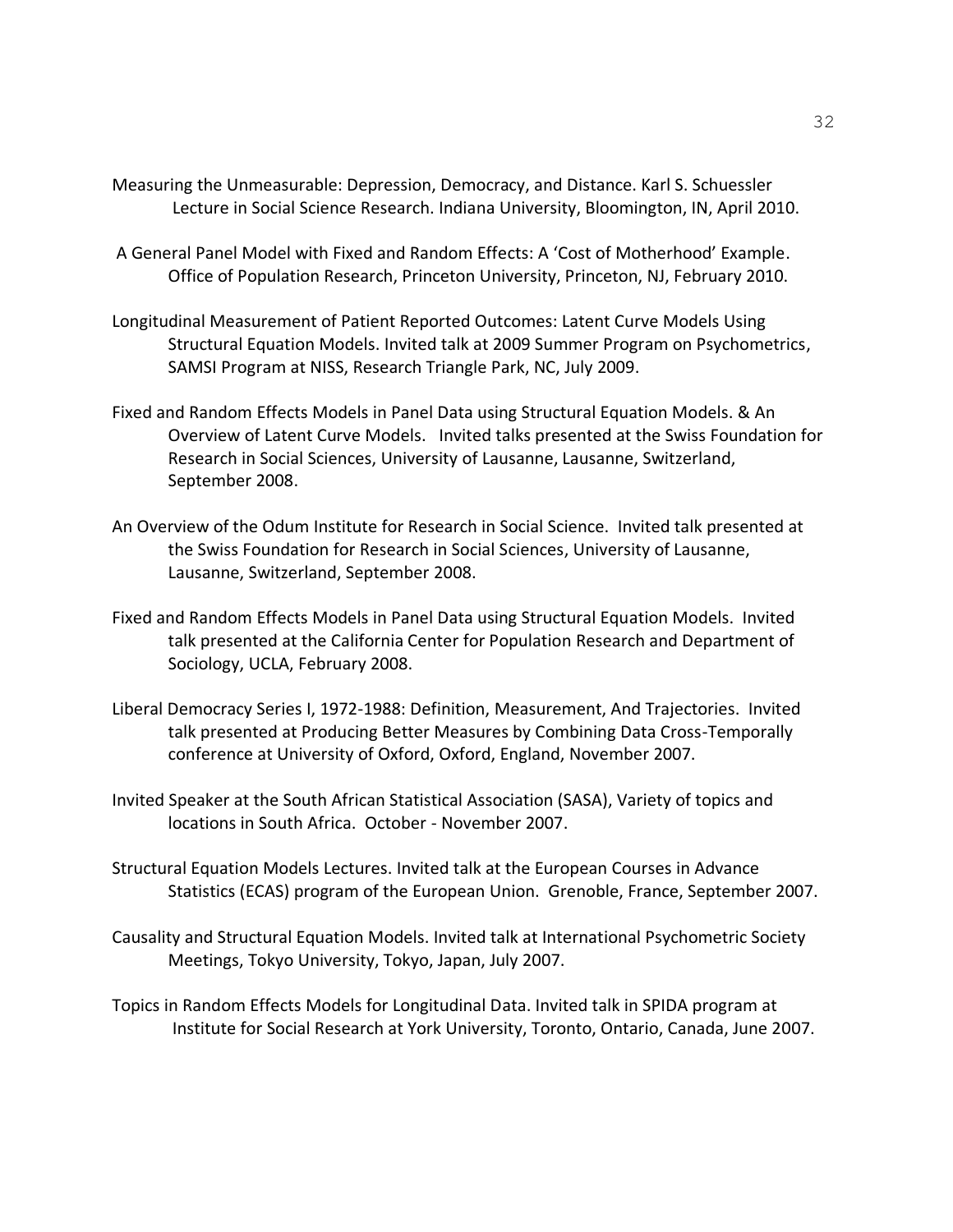- Latent Variable Models under Misspecification: Two Stage Least Squares (2SLS) and Maximum Likelihood (ML) Estimators. Invited talk at Department of Statistics, University of Chicago, April 2007.
- Latent Variable Models. Invited talk at Second Annual Miami University CACR Symposium on State-of-the-Art Statistical Computing Methods for Social Science, Behavioral Science, and Business. Center for the Advancement of Computational Research, Miami University, Oxford, Ohio, March 2007.
- Structural Equation Models (SEMs) for Pooled Time-Series and Cross-Sectional Data. Invited talk at Methods of Analysis Program in Social Sciences (MAPSS) Colloquium at Stanford University, January 2007.
- Structural Equation Models and Recent Extensions. Invited Speaker at Winemiller (2006) Conference on Methodological Developments of Statistics in the Social Sciences. University of Missouri, Columbia, Missouri, October 2006.
- Missing Data in Structural Equation Models and Growth Curve Models Invited Speaker at SPIDA 2006. York University. Toronto, Canada, May 2006.
- Structural Equation Models (SEMs) for Pooling Cross-Sectional and Time-Series (Panel) Data. Keynote Speaker at Southampton Statistical Sciences Research Institute Symposium on the Convergence of Methods for the Analysis of Panel Data, University of Southampton, Southampton, UK, April 2006.
- Latent Variable Models under Misspecification: Two Stage Least Squares (2SLS) and Maximum Likelihood Estimators. Department of Statistics, University of Missouri, Columbia, Missouri, October 2005.
- Latent Variables in Psychology and the Social Sciences: A Sample Realization Definition. Invited Talk. Institute for Statistics and Decision Sciences, Duke University, Durham, North Carolina, September 2004.
- Dissecting the Chi Square Test Statistic in Structural Equation Models. Invited talk at Model Selection Conference. University of Amsterdam, Netherlands, August 2004.
- Polychoric Two-Stage Least Squares for Categorical Variables in Structural Equation Models. Keynote Speaker at the Society for Multivariate Analysis in the Behavioral and Social Sciences (SMABS) Conference, Jena, Germany, July 2004.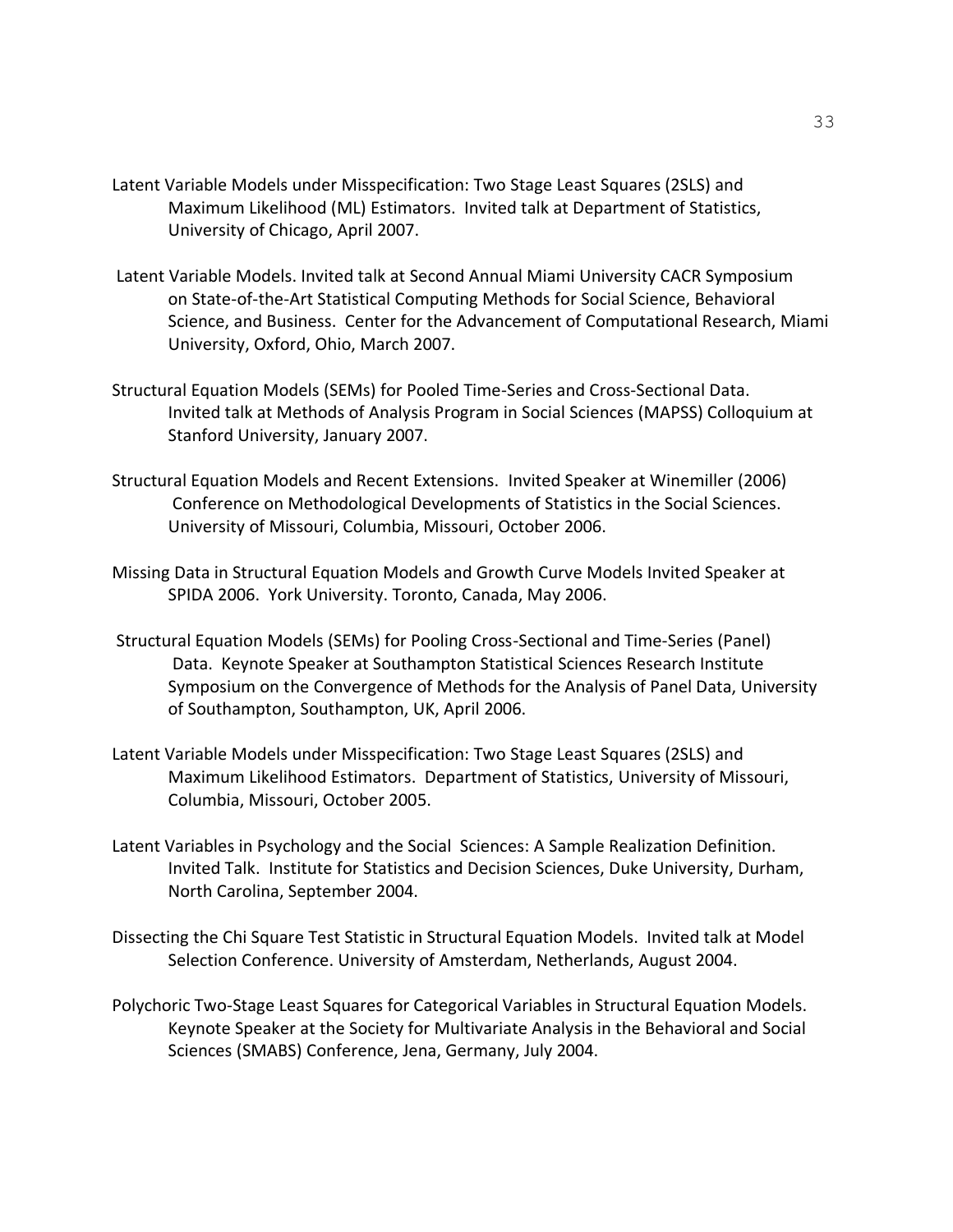- The Future of Social Science Data Archiving in the United States: A Discussion with Five Archive Directors IASSIST Conference, Madison, Wisconsin, May 2004.
- Latent Variables in Psychology and the Social Sciences. Keynote Speaker at Congress on Methodology of Health and the Social Sciences, University of Valencia, Valencia, Spain, September 2003.
- Latent Trajectory/Growth Curve Analysis. Invited Speaker at Congress on Methodology of Health and the Social Sciences, University of Valencia, Valencia, Spain, September 2003.
- Latent Variable Models under Misspecification: A Comparison of Full Information Maximum Likelihood and Two Stage Least Squares (2SLS) Estimators. Invited Speaker at Research Methods 2003 Conference, Free University, Amsterdam, Netherlands, June 2003.
- A Weightless Estimator for Categorical Variables in Structural Equation Models. Psychometric Society Annual Meeting, Chapel Hill, NC, June 2002.
- A Tetrad Test for Categorical Variables in Structural Equation Models. (with John Hipp) Psychometric Society Annual Meeting, Chapel Hill, NC, June 2002.
- An Evaluation of RMSEA Tests of 'Close Fit' and 'Not Close Fit' in Structural Equation Models. (with Curran, P.J., Chen, F., Paxton, P., & Kirby, J.B.) Psychometric Society Annual Meeting, Chapel Hill, NC, June 2002.
- Economic Status and Fertility: Does the Measure Matter? Invited talk at the Office of Population Research, Princeton University, Princeton, NJ, September 2001.
- Latent Trajectory/Growth Curve Analysis. Presented at the Methods Section Workshop of The American Sociological Association, Anaheim, California, August 2001.
- Latent Variables in Psychology and the Social Sciences. Invited talk at the International Meeting of the Psychometric Society, Osaka, Japan, July 2001.
- Growth Modeling using Structural Equation Models. Invited talk at Seminar in Recent Developments in Structural Equation Modeling. Norwegian School of Economics and Business Administration, Bergen, Norway, May 2001.
- Interactions of Latent Variables in Structural Equation Models. Invited talk at Seminar in Recent Developments in Structural Equation Modeling. Norwegian School of Economics and Business Administration, Bergen, Norway, May 2001.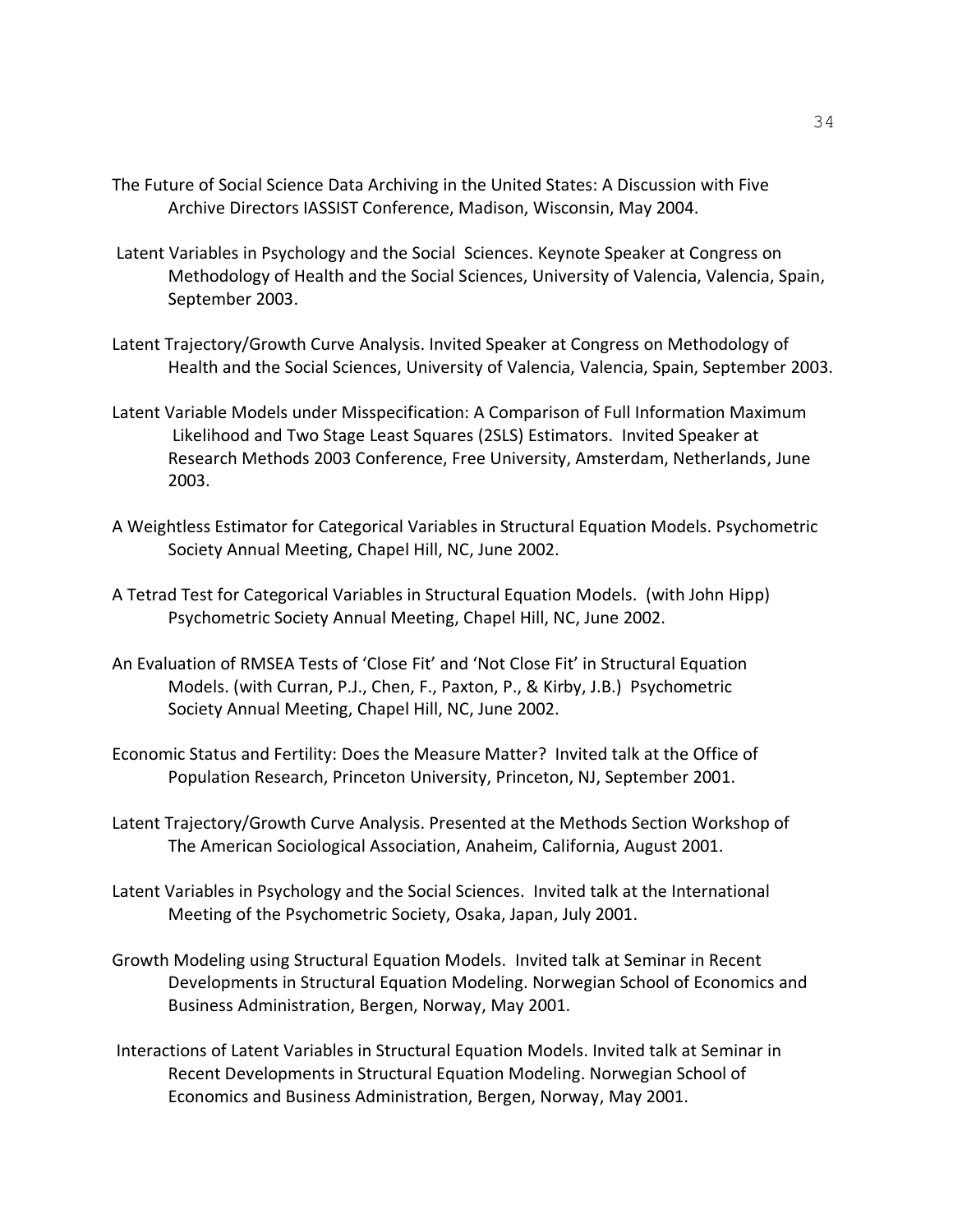- Two-stage Least Squares and Latent Variable Models: Simultaneous Estimation and Robustness to Misspecifications. Invited talk. International Symposium on Structural Equation Modeling, Chicago, IL, December 2001.
- Causal Inferences in Structural Equation Models. Invited talk. Symposium on Causal Inferences, School of Public Health, Johns Hopkins University, Baltimore, MD, September 2000.
- Structural Equation Models. Invited talk. Quantitative Methods Symposium. Institute for Social Research. York University, Toronto, Ontario, June 2000.
- An Autoregressive Latent Trajectory Model: A Synthesis of Two Traditions. Paper presented at Factor Analysis and Structural Equation Modeling: Perspectives and Visions. An International Symposium honoring the Research of Karl G. Jöreskog, University of Uppsala, Uppsala, Sweden, March - April 2000.
- An Empirical Deconstruction of Graduate School Ratings Using a Merit-Artifact Model. (with P. Paxton), American Sociological Association meetings. Chicago, IL, August 1999.
- An Overview of Structural Equation Models. 1999 American Sociological Association Convention, Chicago, IL, August 1999.
- Improper Solutions in Structural Equation Models: Causes, Consequences, and Strategies. Paper presented at the 1999 Annual Meeting Psychometric Society at the University of Kansas, Lawrence, Kansas, June 1999.
- Latent Growth Curve Modeling. (with P. Curran) Invited presentation at the Second International Institute on Developmental Science, Stockholm, Sweden, May 1999.
- An Autoregressive Latent Trajectory (ALT) Model: Synthesizing Two Traditions. (with P. Curran) Gertrude M. Cox Statistics Conference, RTI, Research Triangle Park, NC. September 1999. Also presented at Methodology Section Conference, American Sociological Association, Duke University, March 1999.
- An Empirical Examination of the RMSEA for Assessing Fit in Structural Equation Modeling: Finite Sampling Properties and Statistical Power. (with P. Curran, P. Paxton, F. Chen, J. Kirby) Methodology Section Conference of the American Sociological Association, Duke University, March 1999.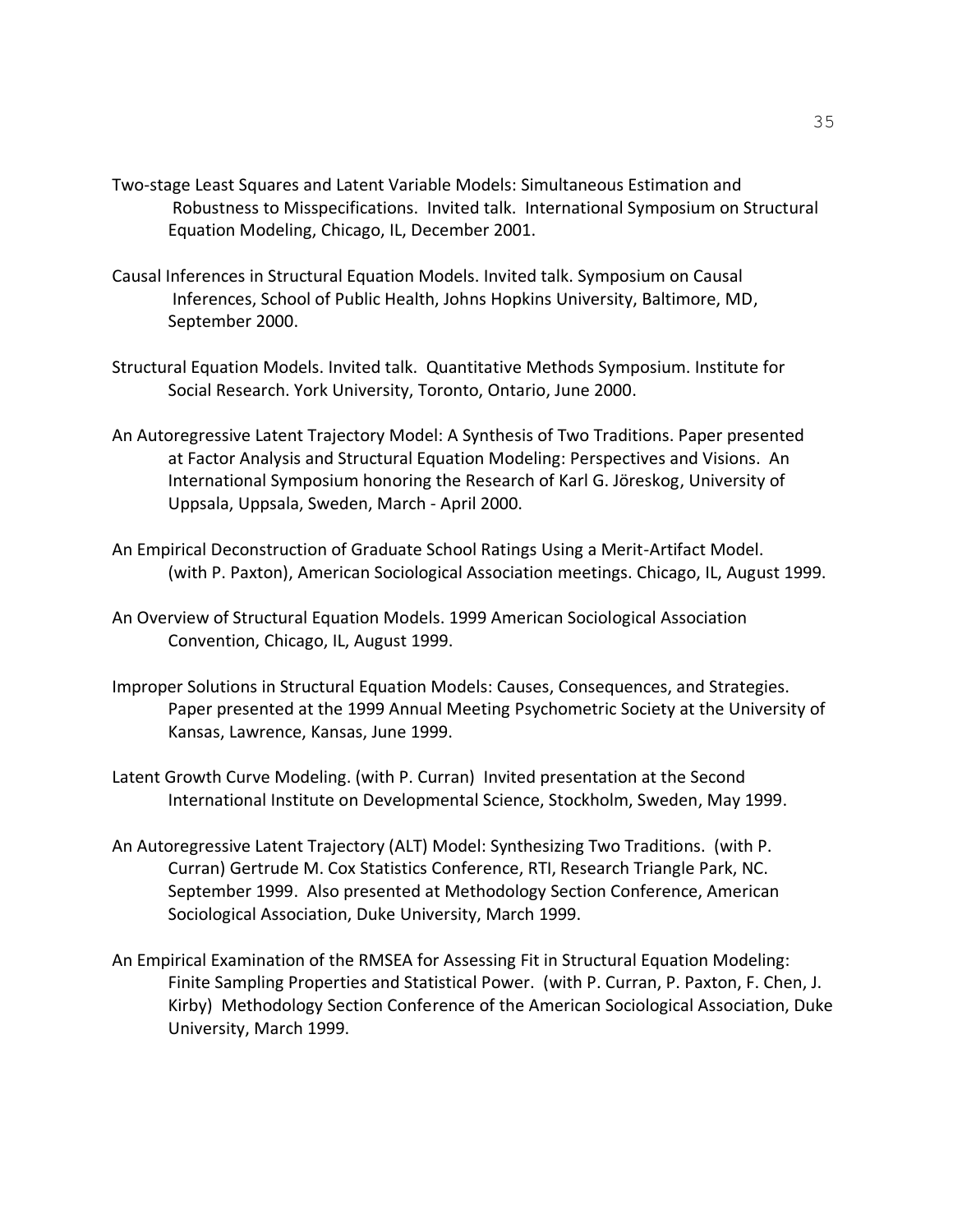- A hybrid latent trajectory model of stability and change: Applications in developmental psychopathology. (with P. Curran) Biennial meeting of the Society for Research in Child Development, Albuquerque, NM, April 1999.
- Toward Synthesizing Autoregressive and Latent Trajectory Models. (with P. Curran) APA: New Methods for the Analysis of Change conference hosted by Methodology Center, The Pennsylvania State University, University Park, PA, October 1998.
- Structural Equation Models with Interactions of Latent Variables: A Two-Stage Least Squares Estimator. Invited presentation at Osaka University, Seventh Colloquium of Psychology and Behavioral Sciences, Osaka, Japan, September 1998.
- Illiberal Democracies: Commonplace or Exceptional? Invited Lecture at Department of Sociology, Brown University, Providence, R.I., May 1998.
- Change Scores, Fixed Effects, and Random Components in Longitudinal Models. Invited Lecture, Department of Sociology, University of Akron, Akron, Ohio, April 1998.
- Does Liberal Democracy Matter? Invited Lecture at the Alpha Kappa Delta Banquet, University of Akron, Akron, Ohio, April 1998.
- Structural Equation Modeling. Invited Lecture at Fourth Annual Population Research Institute Methodology Workshop. Pennsylvania State University, University Park, Pennsylvania, June 1997.
- An Overview of Structural Equation Models. Invited Lecture at Workshop on Statistical Association Models with Latent Variables, Wiesbaden, Germany, July 1996.
- Measurement Models. Invited Lecture at Nordic Conference on Scale Validation. University of Copenhagen, Denmark, May 1996.
- An Introduction to Structural Equation Models. Invited Workshop at Swinburne University. Melbourne, Australia, November 1996.
- Interactions of Latent Variables in Structural Equation Models. Social Science and Statistics Conference in Honor of Clifford C. Clogg. Pennsylvania State University, State College, PA, September 1996.
- Subjective Measures of Democracy. (with Pamela Paxton). Presented at the 1996 American Sociological Association Convention. New York City, August 1996.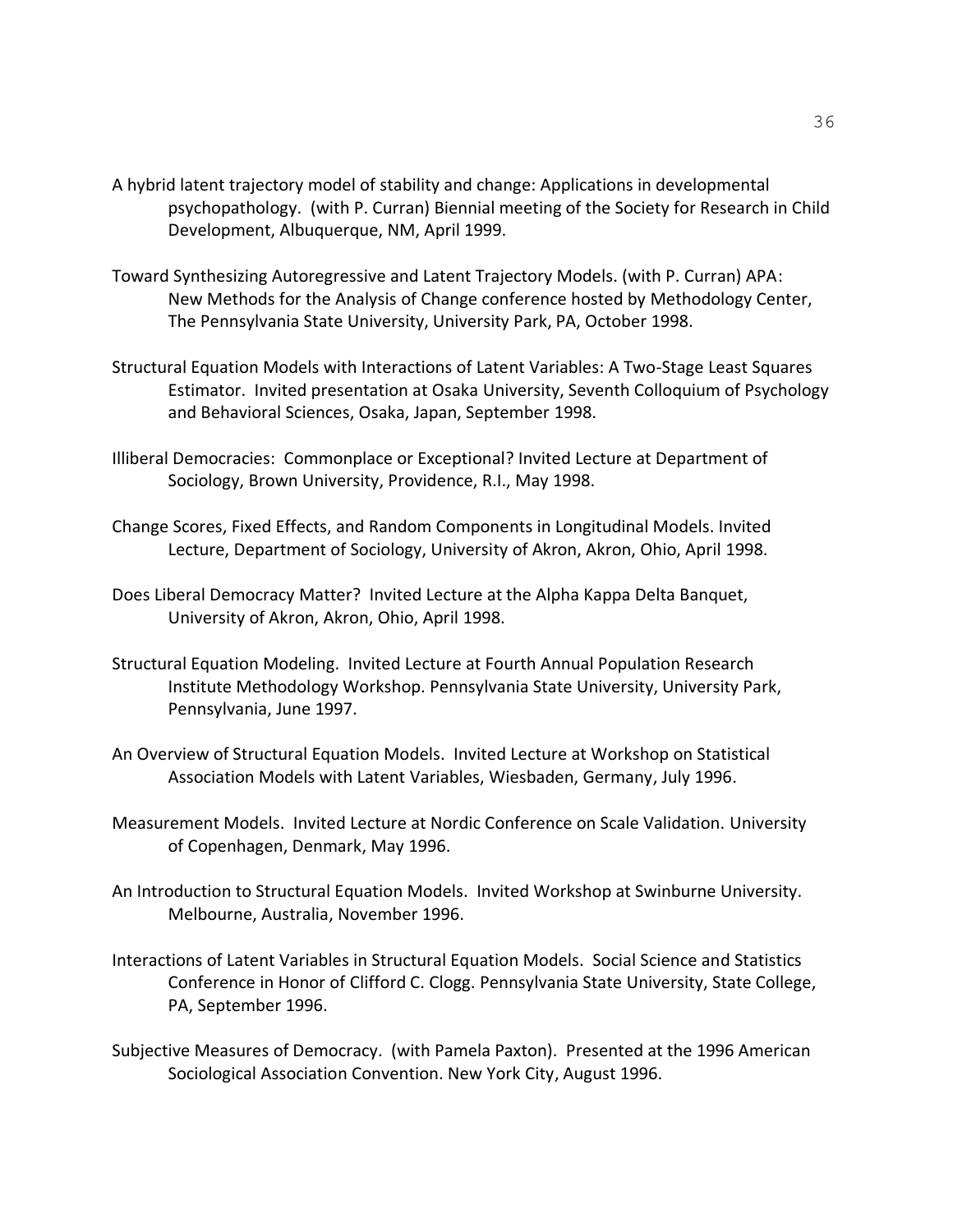- A Monte Carlo Study of the Instrumental Variables and Two Stage Least Squares Estimators in Confirmatory Factor Analysis. (with Andrey Lukashou). Presented at the 1996 American Sociological Association Convention. New York City, August 1996.
- Family Planning Facilities in Tanzania: His and Her Perceptions of Distance and Time. Presented at 1996 Population Association of America Convention, New Orleans, Lousiana, May, 1996; Also presented at Population Seminar, Pennsylvania State University, State College, Pennsylvania, October 1995.
- Ideas on Teaching Undergraduate Methodology Courses in Sociology. Invited presentation Pew Charitable Trust Program in Preparing Future Faculty, Department of Sociology, University of Washington, Seattle, Washington, January 1996.

Ideas on Teaching Graduate Methodology Courses in Sociology. (same as above).

- The Measurement of Democracy. Invited presentation at 1996 Midwest Political Science Association Convention, Chicago, Illinois, April 1996.
- Democracy Before Athens, (with Pamela Paxton). Inequality and Democracy Conference at Rutgers University, New Brunswick, New Jersey, February 1994.
- A 2SLS Estimator for Latent Variable Models, Interdisciplinary Consortium for Statistical Applications at Indiana University, Bloomington & RMD Conference on Causal Modeling, Purdue University, West Lafayette, Indiana, March 1994.
- Theoretical Frameworks for Democratic Political Development Assessments. National Academy of Science. Washington, D.C., January 1993.
- Bootstrapping Goodness of Fit Measures in Structural Equation Models. (With R. Stine). 1992. Social Science Methodology Conference. ISA Trento, Italy. Also presented at Department of Economics, Universitat Pompeu Fabra, Barcelona, Spain, Summer, 1992.
- Outliers and Residual Analysis. Keynote Speaker at Third National Symposium on Methodological Issues in Advanced Causal Modeling. Atlanta, GA, January 1992.
- Indicators of Progress Toward Democracy Workshop. National Research Council. Washington, D.C., May 1991.
- High Level Expert Group Meeting on Freedom and Development. United Nations Development Program. New York, NY, November 1991.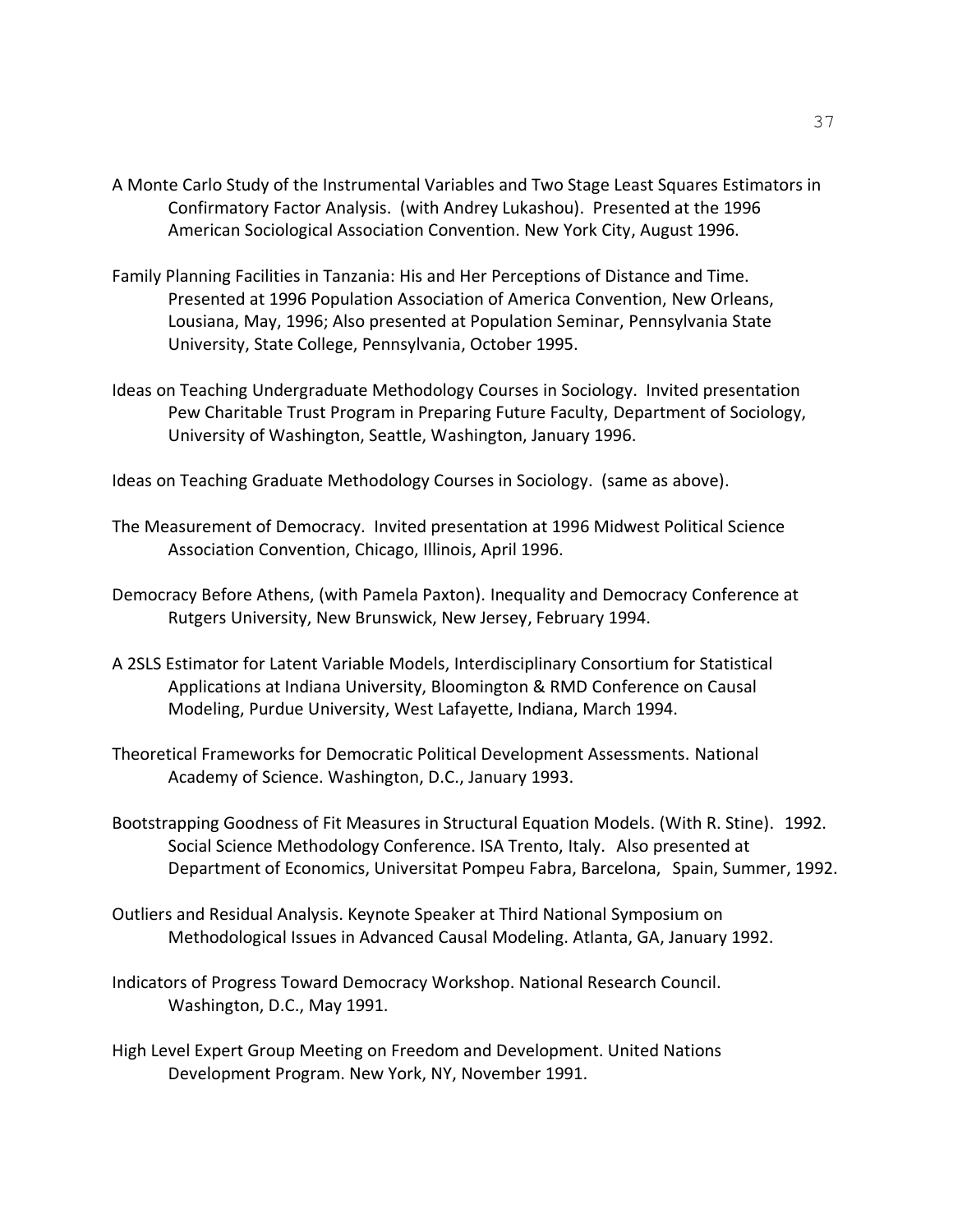- Confirmatory Tetrad Analysis. (With K. Ting). American Sociological Association, Cincinnati, Ohio, August 1991.
- Observational Residuals in Factor Analysis (with G. Arminger) American Sociological Association, Washington, D.C., August 1990.
- Perceived Cohesion: Its Dimensions and Measurement. (With R. Hoyle) American Sociological Association, New York, New York, August 1989.
- Conventional Wisdom on Measurement: A Structural Equation Perspective. (with R. Lennox) American Sociological Association, New York, New York, August 1989.
- Bootstrapping Structural Equation Models. (with R. Stine) American Sociological Association, Atlanta, Georgia, August 1988.
- Political Democracy: Conceptual and Measurement Traps. Invited paper, The Measurement of Democracy, Hoover Institution, Stanford, California, May 1988.
- A New Incremental Fit Index for General Structural Equation Models. Southern Sociological Society, Nashville, Tennessee, March 1988.
- Structural Equation Approaches to Subjective Air Quality. Invited paper at the 350th Anniversary Symposium of the University of Utrecht, The Netherlands, Fall 1986.
- Outliers and Improper Solutions in Structural Equation Models. American Sociological Association, New York, NY, August 1986.
- Toward a model of Social Integration Among the Elderly. (with J. Liang) American Sociological Association, New York, NY, August 1986.
- A Panel Analysis of the Philadelphia Geriatric Center Morale Scale (with J. Liang & R. Lawrence) The Gerontological Society of America's 39th Annual Scientific Meeting, 1986.
- Structural Equation Models: Unresolved Problems and Neglected Issues. Roundtable Discussion Chair, American Sociological Association, Washington, D.C., August 1985.
- World System Position, Democracy, and Inequality. (with R. Jackman), General Conference of the European Association of Development Research and Training Institutes, Madrid, Spain, Summer 1984.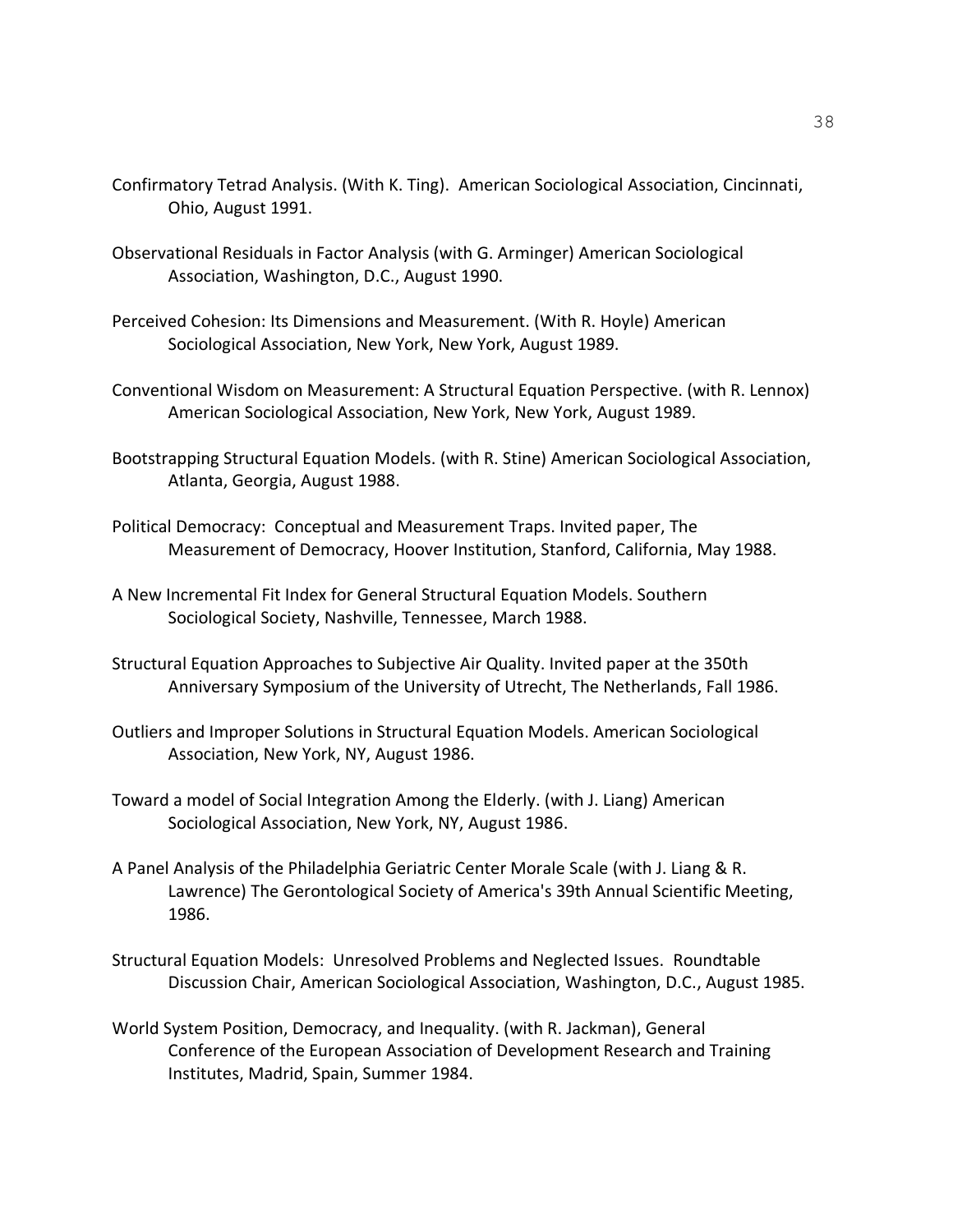- A Note on 2SLS with Heteroskedastic and/or Autoregressive Disturbances. American Sociological Association, San Antonio, TX, August 1984.
- Multiple Indicators: Internal Consistency or No Necessary Relationship? American Sociological Association, Detroit, Michigan, August 1983.
- Noneconomic Determinants of Political Democracy (with Robert Jackman). American Sociological Association, Detroit, Michigan, August 1983.
- Daily Temporal Variations in Mortality. Population Association of America, San Diego, CA, April 1982.
- The Dimension(s) of Democracy. (with B. Grandjean), American Sociological Association, Toronto, Ontario, Canada, August 1981.
- Ratio Variables in Social Science Research. Roundtable Discussion Chair, American Sociological Association, Toronto, Ontario, Canada, August 1981.
- Ratio Variables in Correlation and Regression Analysis. Roundtable Discussion Chair, American Sociological Association, New York, NY, August 1980.
- The Effects of Early and Late Development on Political Democracy. American Sociological Association, Boston, MA, August 1979.
- Ratio Variables in Aggregate Data Analysis: Their Uses, Problems, and Alternatives. (with S. Ward), Population Association of America, Philadelphia, PA, April 1979.
- A Comparative Analysis of Status Consistency. (with V. Covello), Eastern Sociological Association, Philadelphia, PA, Spring 1978.

### **EDITORIAL BOARDS:**

American Sociological Review (2007-2010) Journal of Causal Inference (2011-2021) Journal of Statistical Theory and Practice (2008-) Psychological Methodology (1997-2004; 2019-) Multivariate Behavioral Research (1998-2015) American Journal of Sociology (1997-1999) Social Forces (1985-) Contemporary Sociology (1987-1991)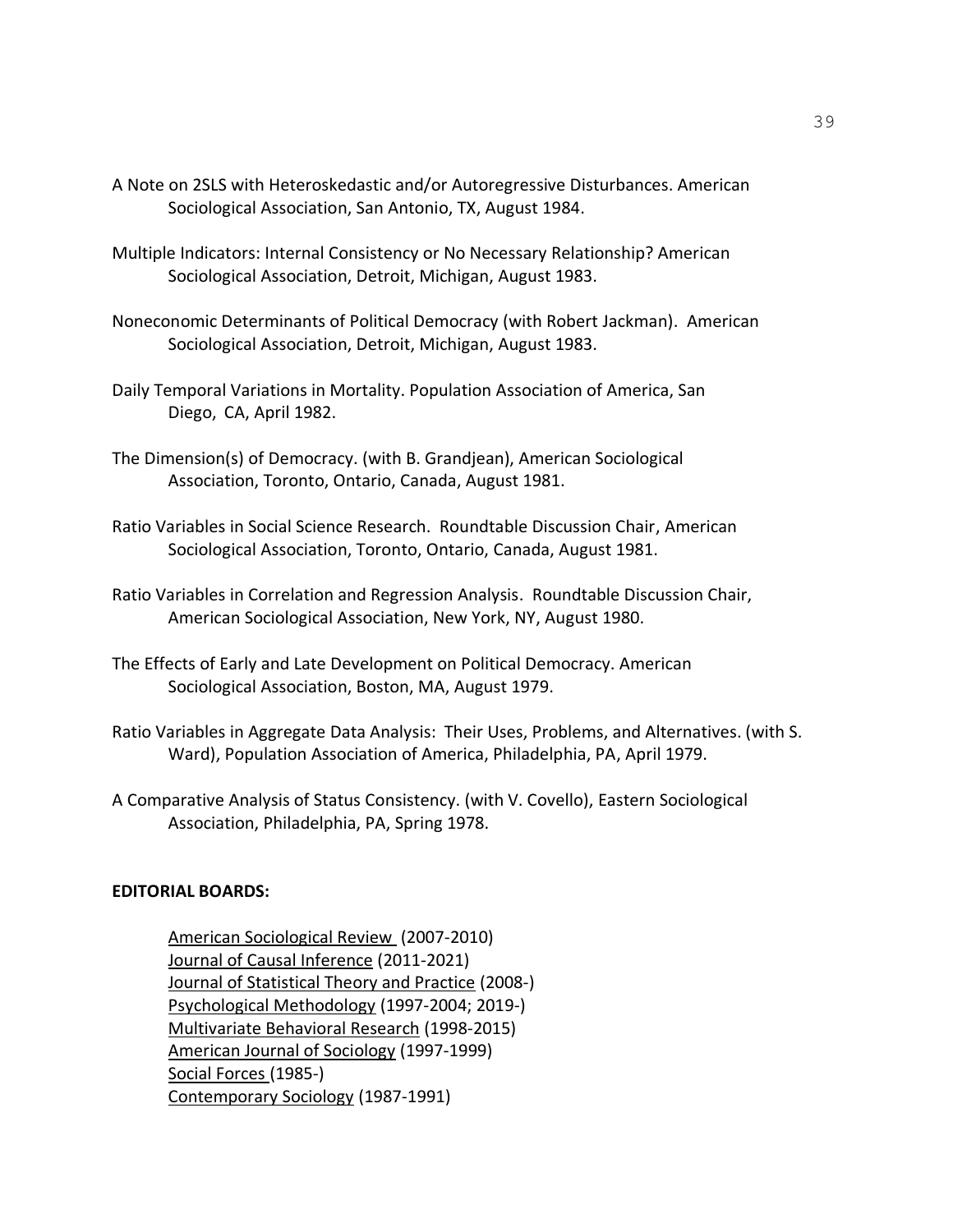Sage Quantitative Applications in the Social Science Series (1988-) Sociological Methods & Research (1987-) Sociological Methodology (1992-1995,1998-2000, 2011-) Studies in Comparative International Development (2000-2010) Structural Equation Modeling: A Multidisciplinary Quarterly (1994-) Journal of Educational and Behavioral Statistics (2008-2014)

### **GRANT ACTIVITIES (Past Support)**

- McLean, S. (PI), K.A. Bollen (Investigator). Influence of PTSD Symptoms on Chronic Pain Development after Sexual Assault. National Institute of Health from July 17, 2014 to June 30, 2020. (5-R01-AR064700-01-02: \$1,403,365).
- Fruehwirth, J. (PI), K.A. Bollen (Investigator). Tailoring Teaching to Fit the Class: Teaching Practice and Classroom Composition Under Random Assignment. US Department of Education (DOED) July 1, 2017 to June 30, 2020. (R305A170269: \$302, 164)
- Bollen, K.A. (PI). Advancing Structural Equation Modeling Methods and Their Application to the Natural Sciences. U.S. Geological Survey from September 1, 2016 to August 31, 2018. (Award Number: G16AC00422: \$270,000).
- McLean, S. (PI), K.A. Bollen (Investigator), and L. Diatchenko (Investigator). Applying Biopsychosocial Model to Post-MVC Pain Development in African Americans. National Institute of Health from September 15, 2011 to August 31, 2019 (1R01ARD60852-01A1: \$763,687).
- Bollen, K.A. (PI), Structural Equation Modeling for Complex Survey Data. Research Triangle Institute (RTI International) from April 1, 2014 to July 31, 2015. (C00600408: \$120,000).
- Bollen, K.A. (PI), A Virtue Ethics Perspective on Stress. Yale University and John Templeton Foundation from July 1, 2013 to June 30, 2015 (C14R11679: \$117,396).
- Mooney, Margarita (PI), K.A. Bollen (Investigator). A Virtue Ethics Perspective on Stress and Human Flourishing from Youth to Young Adulthood. John Templeton Foundation from July 1, 2012 to June 30, 2013 (A13-0085-001: \$603,650).
- McLean, S. (PI), K.A. Bollen (Investigator), and L. Diatchenko (Investigator). Applying Biopsychosocial Model to Post-MVC Pain Development in African Americans. National Institute of Health from September 15, 2011 to August 31, 2016 (1R01ARD60852-01A1: \$763,687).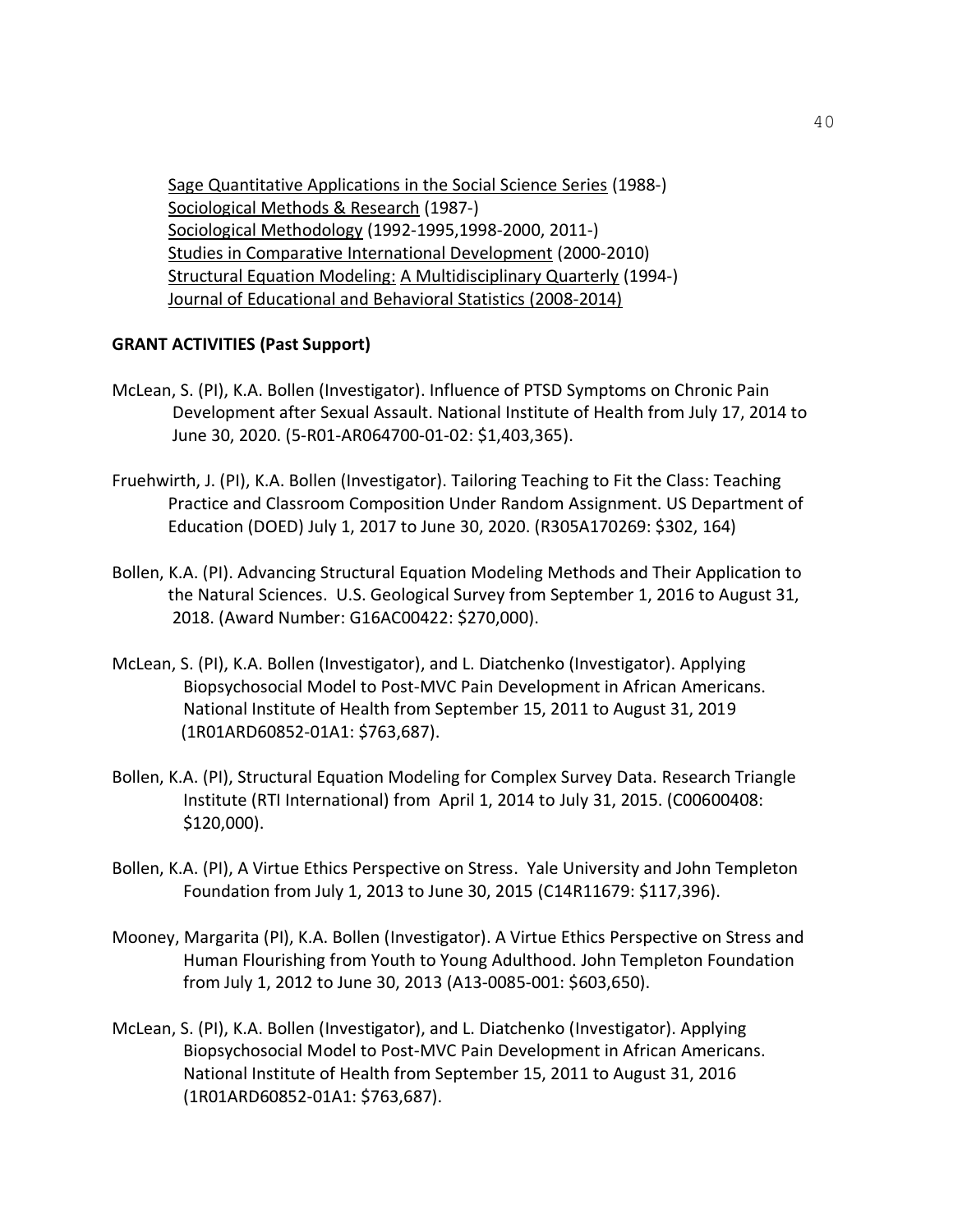- Adair, L. S. (PI), K.A. Bollen (Co-investigator), J. Brja, A. Feranil, C. Kuzawa, and T. McDade. Modeling the Developmental Origins of Adult Disease Risk Factors. National Institute of Health from April 1, 2008 to March 31, 2013 (1R01HD054501- 01A1: \$2,545,893.00).
- Bollen, K. A. (PI). Structural Misspecification in Latent Variable Models: Symptoms, Consequences, and Diagnostic Tests. National Science Foundation Funded from September 15, 2006 to September 14, 2011 (SES-0617276: \$177,000).
- Curran, P.J. (PI) and K.A. Bollen (Co-PI). Measurement models in latent curve analysis. National Institute on Drug Abuse of NIH funded from July 1, 2005 to April 30, 2011 (DA013148-05A2: \$1,146,275). Effort: 25% per year.
- Bollen, K. A. (PI). Continuation Award Library of Congress National Digital Information Infrastructure and Preservation Program Award funded from September 1, 2007 to March 30, 2010. ( Subcontract # F011777: \$328,000) Effort: 10% per year.
- Bollen, K. A. (PI). Library of Congress National Digital Information Infrastructure and Preservation Program Award funded from September 1, 2004 to August 31, 2007 ( Subcontract # F011777: \$434,719) Effort: 10% per year.
- Frierson, H. (PI), K. A. Bollen (Co-PI), and L. Dykstra (Co-PI). SBE COLLABORATIVE RESEARCH: Atlantic Coast Social, Behavioral, and Economic Sciences Alliance, National Science Foundation (minority training grant) Funded from October 1, 2005 to September 30, 2007 (SES-0548858: \$541,406).
- Alan Karr (PI), K. A. Bollen (investigator). Dynamics for Social Networks Processes: Comparing Statistical Models with Intelligent Agents. National Science Foundation (DMS-0437183 and SES-0537239) 10/01/04-9/30/05, \$300,000.
- Bollen, K.A. (PI), Mark Montgomery, Jennifer Glanville, and Guy Stecklov. Socioeconomic Status in Population and Health Studies in Developing Countries MEASURE-USAID Grant funded July 1, 1998 to December 31, 2000, \$125,250.
- Curran, P. J. (PI) and K. A. Bollen (Co-PI). 1999. Innovative Latent Curve Models of Adolescent Drug Use. NIDA funded from July1, 1999 to June 30, 2004, \$923,420.
- Bollen, K.A. (PI) Democracy and Democratization: Social Conditions, Institutional Forms, Transitions. National Science Foundation Graduate Traineeship Award, September 1, 1995 to August 31, 2002, (GER-9554569), \$562,500.